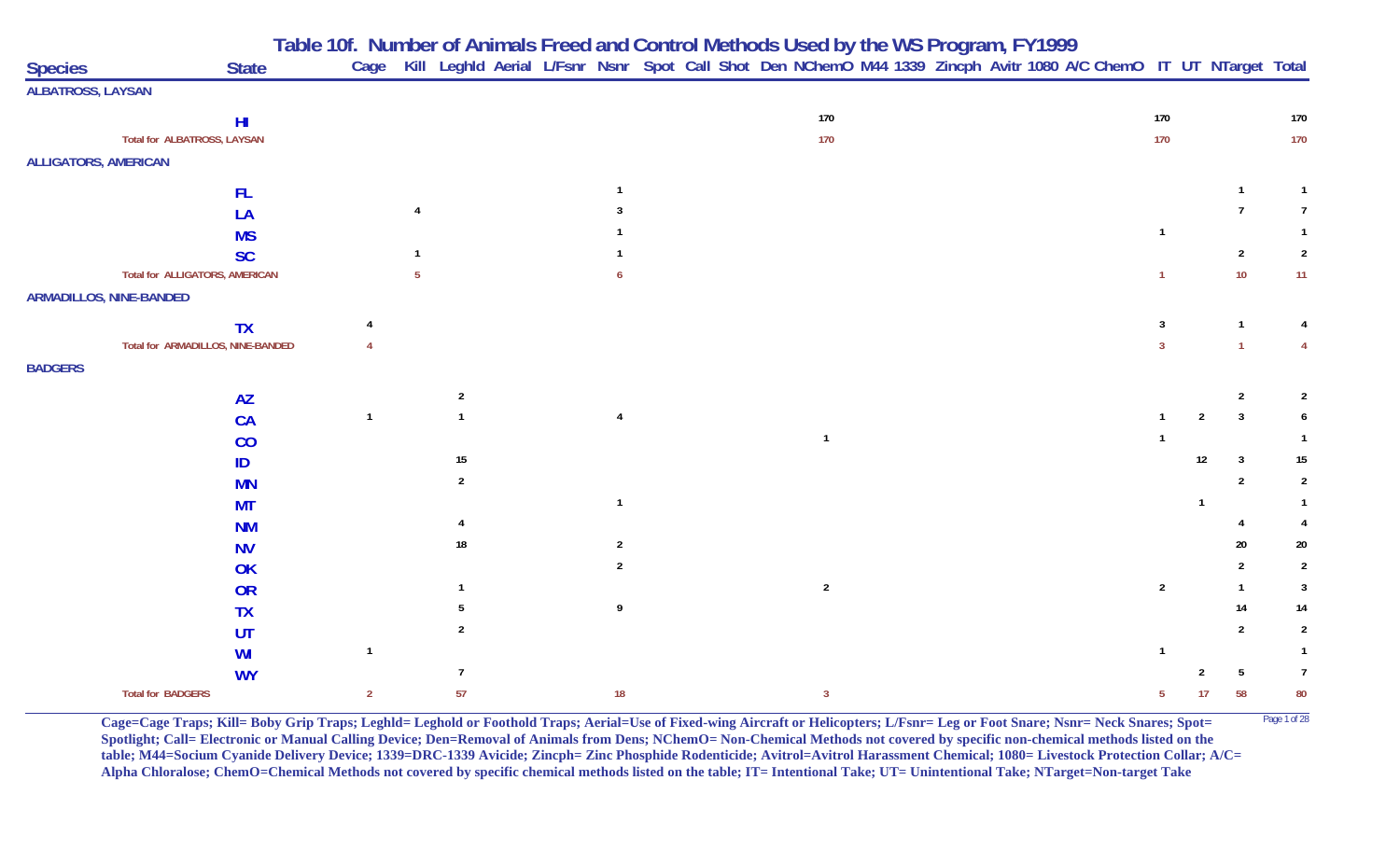|                               |                                  |      |                |          |  | Table 10f. Number of Animals Freed and Control Methods Used by the WS Program, FY1999                                  |  |                |                |                |                |                 |
|-------------------------------|----------------------------------|------|----------------|----------|--|------------------------------------------------------------------------------------------------------------------------|--|----------------|----------------|----------------|----------------|-----------------|
| <b>Species</b>                | <b>State</b>                     |      |                |          |  | Cage Kill Leghld Aerial L/Fsnr Nsnr Spot Call Shot Den NChemO M44 1339 Zincph Avitr 1080 A/C ChemO IT UT NTarget Total |  |                |                |                |                |                 |
| <b>BATS (ALL)</b>             |                                  |      |                |          |  |                                                                                                                        |  |                |                |                |                |                 |
|                               | <b>CA</b>                        |      |                |          |  |                                                                                                                        |  |                |                |                |                |                 |
|                               | <b>TX</b>                        |      |                |          |  | 30                                                                                                                     |  |                | 30             |                |                | 30              |
|                               | UT                               |      |                |          |  |                                                                                                                        |  |                |                |                |                |                 |
|                               | <b>WA</b>                        |      |                |          |  |                                                                                                                        |  |                |                |                |                | $\mathbf{1}$    |
| Total for BATS (ALL)          |                                  |      |                |          |  | 33                                                                                                                     |  |                | 32             |                | $\overline{1}$ | 33              |
| <b>BEARS, BLACK</b>           |                                  |      |                |          |  |                                                                                                                        |  |                |                |                |                |                 |
|                               | <b>AZ</b>                        |      |                |          |  | 4                                                                                                                      |  |                | 10             |                |                | 11              |
|                               | <b>CA</b>                        |      |                |          |  |                                                                                                                        |  |                |                |                |                | 3               |
|                               | CO                               |      |                |          |  |                                                                                                                        |  |                |                |                |                |                 |
|                               | ID                               |      | $\overline{2}$ |          |  |                                                                                                                        |  |                | $\overline{2}$ | $\overline{2}$ |                |                 |
|                               | <b>ME</b>                        | $11$ |                |          |  |                                                                                                                        |  |                | 20             |                |                | 20              |
|                               | <b>MN</b>                        |      | 8              |          |  |                                                                                                                        |  |                |                |                |                | 8               |
|                               | <b>NV</b>                        |      |                |          |  |                                                                                                                        |  |                |                |                |                |                 |
|                               | <b>OR</b>                        | 4    |                |          |  |                                                                                                                        |  |                | q              |                |                |                 |
|                               | <b>VA</b>                        |      | $\mathbf{1}$   |          |  |                                                                                                                        |  |                |                |                | $\overline{1}$ | $\mathbf{1}$    |
|                               | WI                               | 482  |                |          |  | 6                                                                                                                      |  | $\overline{2}$ | 491            |                |                | 491             |
|                               | <b>WY</b>                        |      |                |          |  |                                                                                                                        |  |                |                |                |                | $\overline{1}$  |
| <b>Total for BEARS, BLACK</b> |                                  | 506  | 11             | 16<br>-1 |  | 14                                                                                                                     |  | $\overline{2}$ | 535            |                | 11             | 550             |
| <b>BEARS, GRIZZLY</b>         |                                  |      |                |          |  |                                                                                                                        |  |                |                |                |                |                 |
|                               | ID                               |      |                |          |  |                                                                                                                        |  |                |                |                |                |                 |
|                               | <b>MT</b>                        |      |                |          |  |                                                                                                                        |  |                |                |                |                |                 |
| Total for BEARS, GRIZZLY      |                                  |      |                |          |  |                                                                                                                        |  |                |                |                |                |                 |
| <b>BEARS, LOUISIANA BLACK</b> |                                  |      |                |          |  |                                                                                                                        |  |                |                |                |                |                 |
|                               | LA                               |      |                |          |  |                                                                                                                        |  |                | 5              |                |                |                 |
|                               | Total for BEARS, LOUISIANA BLACK |      |                |          |  |                                                                                                                        |  |                | 5              |                |                | $5\phantom{.0}$ |
| <b>BEAVERS</b>                |                                  |      |                |          |  |                                                                                                                        |  |                |                |                |                |                 |

**Cage=Cage Traps; Kill= Boby Grip Traps; Leghld= Leghold or Foothold Traps; Aerial=Use of Fixed-wing Aircraft or Helicopters; L/Fsnr= Leg or Foot Snare; Nsnr= Neck Snares; Spot=** <sup>Page 2 of 28</sup> **Spotlight; Call= Electronic or Manual Calling Device; Den=Removal of Animals from Dens; NChemO= Non-Chemical Methods not covered by specific non-chemical methods listed on the table; M44=Socium Cyanide Delivery Device; 1339=DRC-1339 Avicide; Zincph= Zinc Phosphide Rodenticide; Avitrol=Avitrol Harassment Chemical; 1080= Livestock Protection Collar; A/C= Alpha Chloralose; ChemO=Chemical Methods not covered by specific chemical methods listed on the table; IT= Intentional Take; UT= Unintentional Take; NTarget=Non-target Take**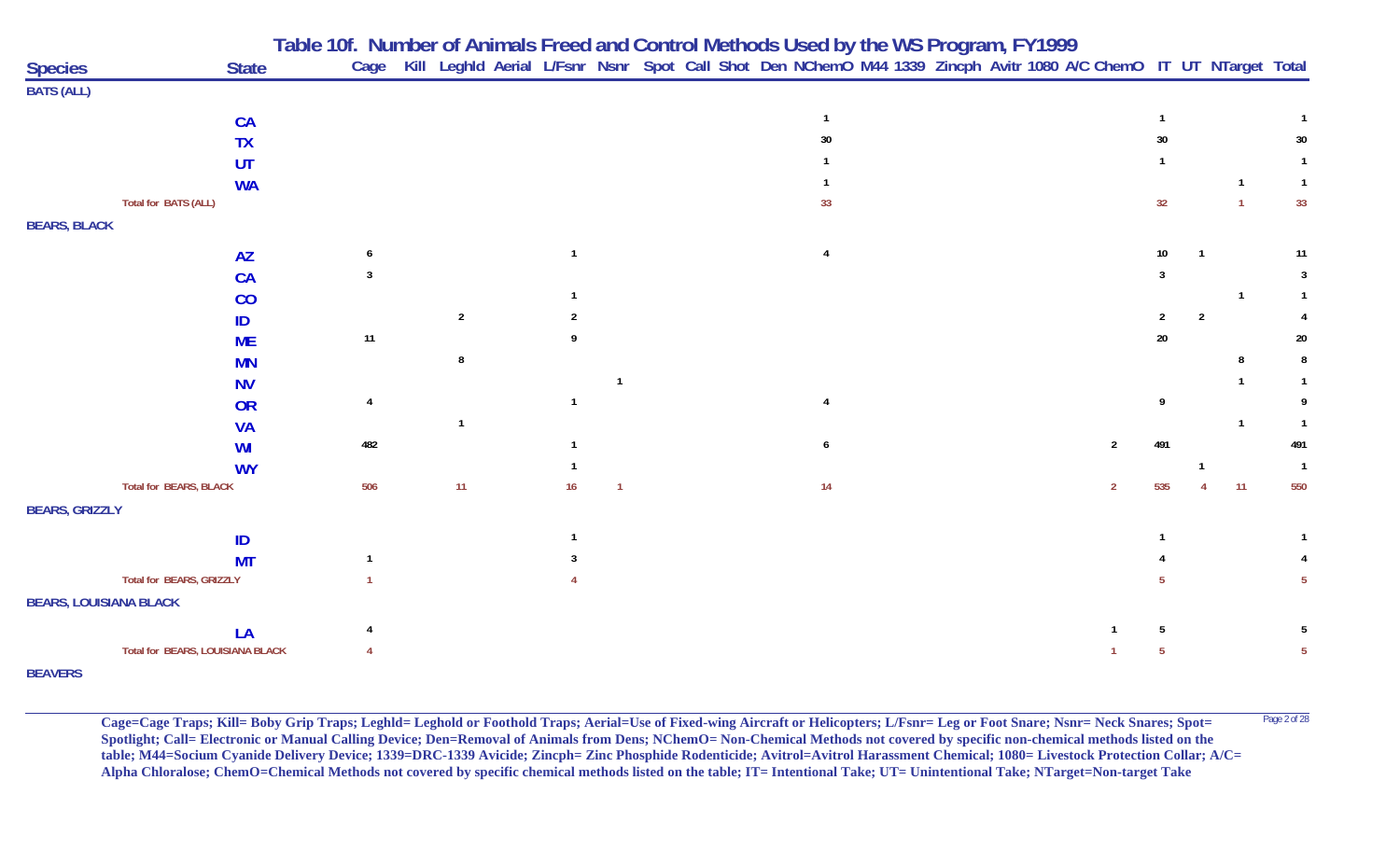|                                         |                        |                |                |                |  |                | Table 10f. Number of Animals Freed and Control Methods Used by the WS Program, FY1999 |        |  |  |                                                                                                                   |                |     |                |                |
|-----------------------------------------|------------------------|----------------|----------------|----------------|--|----------------|---------------------------------------------------------------------------------------|--------|--|--|-------------------------------------------------------------------------------------------------------------------|----------------|-----|----------------|----------------|
| <b>Species</b>                          | <b>State</b>           | Cage           |                |                |  |                |                                                                                       |        |  |  | Kill Leghld Aerial L/Fsnr Nsnr Spot Call Shot Den NChemO M44 1339 Zincph Avitr 1080 A/C ChemO IT UT NTarget Total |                |     |                |                |
| <b>BEAVERS</b>                          |                        |                |                |                |  |                |                                                                                       |        |  |  |                                                                                                                   |                |     |                |                |
|                                         | <b>AZ</b>              | $\overline{1}$ |                | $\overline{1}$ |  |                |                                                                                       |        |  |  |                                                                                                                   | $\overline{2}$ |     |                | 2              |
|                                         | CO                     | $\mathbf{1}$   |                |                |  |                |                                                                                       |        |  |  |                                                                                                                   |                |     |                | $\mathbf{1}$   |
|                                         | <b>ME</b>              | 739            | $\overline{2}$ |                |  | $\overline{2}$ |                                                                                       |        |  |  |                                                                                                                   | 743            |     |                | 743            |
|                                         | OR                     |                |                |                |  | $\mathbf{1}$   |                                                                                       |        |  |  |                                                                                                                   | $\mathbf{1}$   |     |                | $\overline{1}$ |
|                                         | UT                     |                |                |                |  |                |                                                                                       |        |  |  |                                                                                                                   |                |     | $\mathbf{1}$   | $\overline{1}$ |
|                                         | <b>VT</b>              | $\mathbf{1}$   |                |                |  |                |                                                                                       |        |  |  |                                                                                                                   |                |     | $\mathbf{1}$   | $\overline{1}$ |
| <b>Total for BEAVERS</b>                |                        | 742            | $\overline{2}$ | $\overline{1}$ |  | $\overline{4}$ |                                                                                       |        |  |  |                                                                                                                   | 747            |     | $\overline{2}$ | 749            |
| <b>BITTERNS, YELLOW</b>                 |                        |                |                |                |  |                |                                                                                       |        |  |  |                                                                                                                   |                |     |                |                |
|                                         | GU                     |                |                |                |  |                |                                                                                       | 10     |  |  |                                                                                                                   | 10             |     |                | $10\,$         |
| <b>Total for BITTERNS, YELLOW</b>       |                        |                |                |                |  |                |                                                                                       | 10     |  |  |                                                                                                                   | $10$           |     |                | $10\,$         |
| <b>BLACKBIRDS, RED-WINGED</b>           |                        |                |                |                |  |                |                                                                                       |        |  |  |                                                                                                                   |                |     |                |                |
|                                         |                        | 49             |                |                |  |                |                                                                                       |        |  |  |                                                                                                                   |                |     | 49             | 49             |
|                                         | <b>TX</b><br><b>WA</b> | 13             |                |                |  |                |                                                                                       |        |  |  |                                                                                                                   |                |     | 13             | 13             |
| Total for BLACKBIRDS, RED-WINGED        |                        | 62             |                |                |  |                |                                                                                       |        |  |  |                                                                                                                   |                |     | 62             | 62             |
| <b>BLACKBIRDS, YELLOW-HEADED</b>        |                        |                |                |                |  |                |                                                                                       |        |  |  |                                                                                                                   |                |     |                |                |
|                                         |                        |                |                |                |  |                |                                                                                       |        |  |  |                                                                                                                   |                |     |                |                |
|                                         | <b>TX</b>              | 97             |                |                |  |                |                                                                                       |        |  |  |                                                                                                                   |                |     | 97             | 97             |
|                                         | <b>WA</b>              | $\overline{1}$ |                |                |  |                |                                                                                       |        |  |  |                                                                                                                   | $\mathbf{1}$   |     |                | $\overline{1}$ |
| Total for BLACKBIRDS, YELLOW-HEADED     |                        | 98             |                |                |  |                |                                                                                       |        |  |  |                                                                                                                   |                |     | 97             | 98             |
| <b>BLACKBIRDS, z-(MIXED SPECIES)</b>    |                        |                |                |                |  |                |                                                                                       |        |  |  |                                                                                                                   |                |     |                |                |
|                                         | <b>TN</b>              |                |                |                |  |                |                                                                                       | 50     |  |  |                                                                                                                   | $50\,$         |     |                | $50\,$         |
|                                         | <b>WA</b>              | 175            |                |                |  |                |                                                                                       |        |  |  |                                                                                                                   |                | 175 |                | 175            |
| Total for BLACKBIRDS, z-(MIXED SPECIES) |                        | 175            |                |                |  |                |                                                                                       | $50\,$ |  |  |                                                                                                                   | 50             | 175 |                | 225            |
| <b>BLACKBIRDS, z-(OTHER)</b>            |                        |                |                |                |  |                |                                                                                       |        |  |  |                                                                                                                   |                |     |                |                |
|                                         | <b>TX</b>              | $30\,$         |                |                |  |                |                                                                                       |        |  |  |                                                                                                                   |                |     | 30             | 30             |
| Total for BLACKBIRDS, z-(OTHER)         |                        | 30             |                |                |  |                |                                                                                       |        |  |  |                                                                                                                   |                |     | 30             | 30             |
| <b>BOBCATS</b>                          |                        |                |                |                |  |                |                                                                                       |        |  |  |                                                                                                                   |                |     |                |                |

Cage=Cage Traps; Kill= Boby Grip Traps; Leghld= Leghold or Foothold Traps; Aerial=Use of Fixed-wing Aircraft or Helicopters; L/Fsnr= Leg or Foot Snare; Nsnr= Neck Snares; Spot= <sup>Page 3 of 28</sup> **Spotlight; Call= Electronic or Manual Calling Device; Den=Removal of Animals from Dens; NChemO= Non-Chemical Methods not covered by specific non-chemical methods listed on the table; M44=Socium Cyanide Delivery Device; 1339=DRC-1339 Avicide; Zincph= Zinc Phosphide Rodenticide; Avitrol=Avitrol Harassment Chemical; 1080= Livestock Protection Collar; A/C= Alpha Chloralose; ChemO=Chemical Methods not covered by specific chemical methods listed on the table; IT= Intentional Take; UT= Unintentional Take; NTarget=Non-target Take**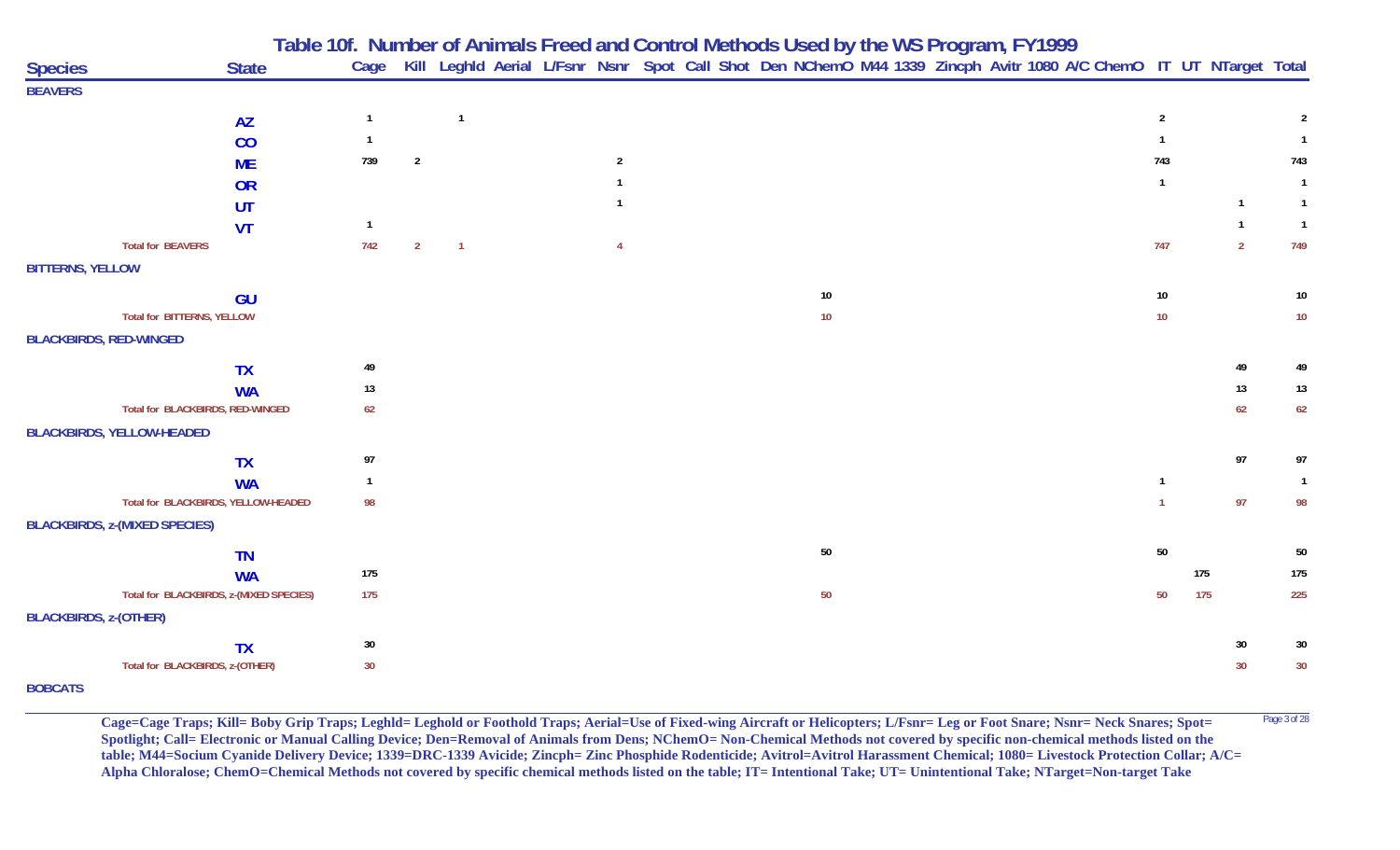|                                  |                |                |                |          |                |  |                |  |  | Table 10f. Number of Animals Freed and Control Methods Used by the WS Program, FY1999<br>Cage Kill Leghld Aerial L/Fsnr Nsnr Spot Call Shot Den NChemO M44 1339 Zincph Avitr 1080 A/C ChemO IT UT NTarget Total |                |                |                 |                |
|----------------------------------|----------------|----------------|----------------|----------|----------------|--|----------------|--|--|-----------------------------------------------------------------------------------------------------------------------------------------------------------------------------------------------------------------|----------------|----------------|-----------------|----------------|
| <b>Species</b>                   | <b>State</b>   |                |                |          |                |  |                |  |  |                                                                                                                                                                                                                 |                |                |                 |                |
| <b>BOBCATS</b>                   |                |                |                |          |                |  |                |  |  |                                                                                                                                                                                                                 |                |                |                 |                |
|                                  | <b>AZ</b>      |                | $\mathbf{1}$   |          |                |  |                |  |  |                                                                                                                                                                                                                 |                |                | $\overline{1}$  |                |
|                                  | <b>CA</b>      |                | 3              | 9        | $\overline{2}$ |  |                |  |  |                                                                                                                                                                                                                 |                | 11             | 3               | 14             |
|                                  | ID             | $\overline{2}$ |                |          |                |  |                |  |  |                                                                                                                                                                                                                 | $\overline{2}$ | $\overline{1}$ |                 | 3              |
|                                  | <b>MN</b>      |                | 3              |          |                |  |                |  |  |                                                                                                                                                                                                                 |                |                | 3               |                |
|                                  | <b>NM</b>      |                |                |          |                |  |                |  |  |                                                                                                                                                                                                                 |                |                |                 |                |
|                                  | <b>NV</b>      |                | 12             |          |                |  |                |  |  |                                                                                                                                                                                                                 |                |                |                 | 12             |
|                                  | OR             | $\mathbf{1}$   | 30             |          | $\overline{2}$ |  |                |  |  |                                                                                                                                                                                                                 | 15             |                |                 | 33             |
|                                  | UT             |                |                |          |                |  |                |  |  |                                                                                                                                                                                                                 |                |                | -1              | $\overline{2}$ |
|                                  | <b>VA</b>      |                | 2              |          |                |  |                |  |  |                                                                                                                                                                                                                 |                |                | $\overline{2}$  | $\overline{2}$ |
|                                  | <b>WA</b>      |                |                |          |                |  | $\mathbf{1}$   |  |  |                                                                                                                                                                                                                 |                |                |                 |                |
|                                  | <b>WY</b>      |                | $\mathbf{1}$   |          | $\overline{2}$ |  |                |  |  |                                                                                                                                                                                                                 |                |                | $\mathbf{1}$    | -3             |
| <b>Total for BOBCATS</b>         |                | $\overline{3}$ | 64             | <b>Q</b> |                |  | $\overline{1}$ |  |  |                                                                                                                                                                                                                 | 19             | 34             | 30              | 83             |
| <b>CARDINALS, NORTHERN</b>       |                |                |                |          |                |  |                |  |  |                                                                                                                                                                                                                 |                |                |                 |                |
|                                  | H <sub>l</sub> | 5              |                |          |                |  |                |  |  |                                                                                                                                                                                                                 | 5              |                |                 |                |
|                                  | <b>TX</b>      | h              |                |          |                |  |                |  |  |                                                                                                                                                                                                                 |                |                | 6               |                |
| Total for CARDINALS, NORTHERN    |                | 11             |                |          |                |  |                |  |  |                                                                                                                                                                                                                 | 5 <sub>5</sub> |                | 6               | 11             |
| <b>CARDINALS, RED CRESTED</b>    |                |                |                |          |                |  |                |  |  |                                                                                                                                                                                                                 |                |                |                 |                |
|                                  | H <sub>l</sub> | 368            |                |          |                |  |                |  |  |                                                                                                                                                                                                                 | 368            |                |                 | 368            |
| Total for CARDINALS, RED CRESTED |                | 368            |                |          |                |  |                |  |  |                                                                                                                                                                                                                 | 368            |                |                 | 368            |
| <b>CATS, FERAL/FREE RANGING</b>  |                |                |                |          |                |  |                |  |  |                                                                                                                                                                                                                 |                |                |                 |                |
|                                  | <b>AZ</b>      | 3              |                |          |                |  |                |  |  |                                                                                                                                                                                                                 | 3              |                |                 | -3             |
|                                  | <b>CA</b>      | 119            | $\overline{2}$ |          |                |  | $\mathbf{1}$   |  |  |                                                                                                                                                                                                                 | 96             | 23             | $\mathbf{3}$    | 122            |
|                                  | CO             | $\mathbf{1}$   |                |          |                |  |                |  |  |                                                                                                                                                                                                                 |                | $\mathbf 1$    |                 | $\overline{1}$ |
|                                  | FL.            | 22             |                |          |                |  |                |  |  |                                                                                                                                                                                                                 | 17             |                | $5\phantom{.0}$ | 22             |
|                                  | GU             |                |                |          |                |  |                |  |  |                                                                                                                                                                                                                 |                |                |                 |                |
|                                  | H <sub>l</sub> | 54             |                |          |                |  |                |  |  |                                                                                                                                                                                                                 | 54             |                |                 | 54             |
|                                  | ID             | 3              | $\overline{2}$ |          |                |  |                |  |  |                                                                                                                                                                                                                 |                | $\overline{2}$ | $\mathbf{3}$    | 5              |

**Cage=Cage Traps; Kill= Boby Grip Traps; Leghld= Leghold or Foothold Traps; Aerial=Use of Fixed-wing Aircraft or Helicopters; L/Fsnr= Leg or Foot Snare; Nsnr= Neck Snares; Spot=** <sup>Page 4 of 28</sup> **Spotlight; Call= Electronic or Manual Calling Device; Den=Removal of Animals from Dens; NChemO= Non-Chemical Methods not covered by specific non-chemical methods listed on the table; M44=Socium Cyanide Delivery Device; 1339=DRC-1339 Avicide; Zincph= Zinc Phosphide Rodenticide; Avitrol=Avitrol Harassment Chemical; 1080= Livestock Protection Collar; A/C= Alpha Chloralose; ChemO=Chemical Methods not covered by specific chemical methods listed on the table; IT= Intentional Take; UT= Unintentional Take; NTarget=Non-target Take**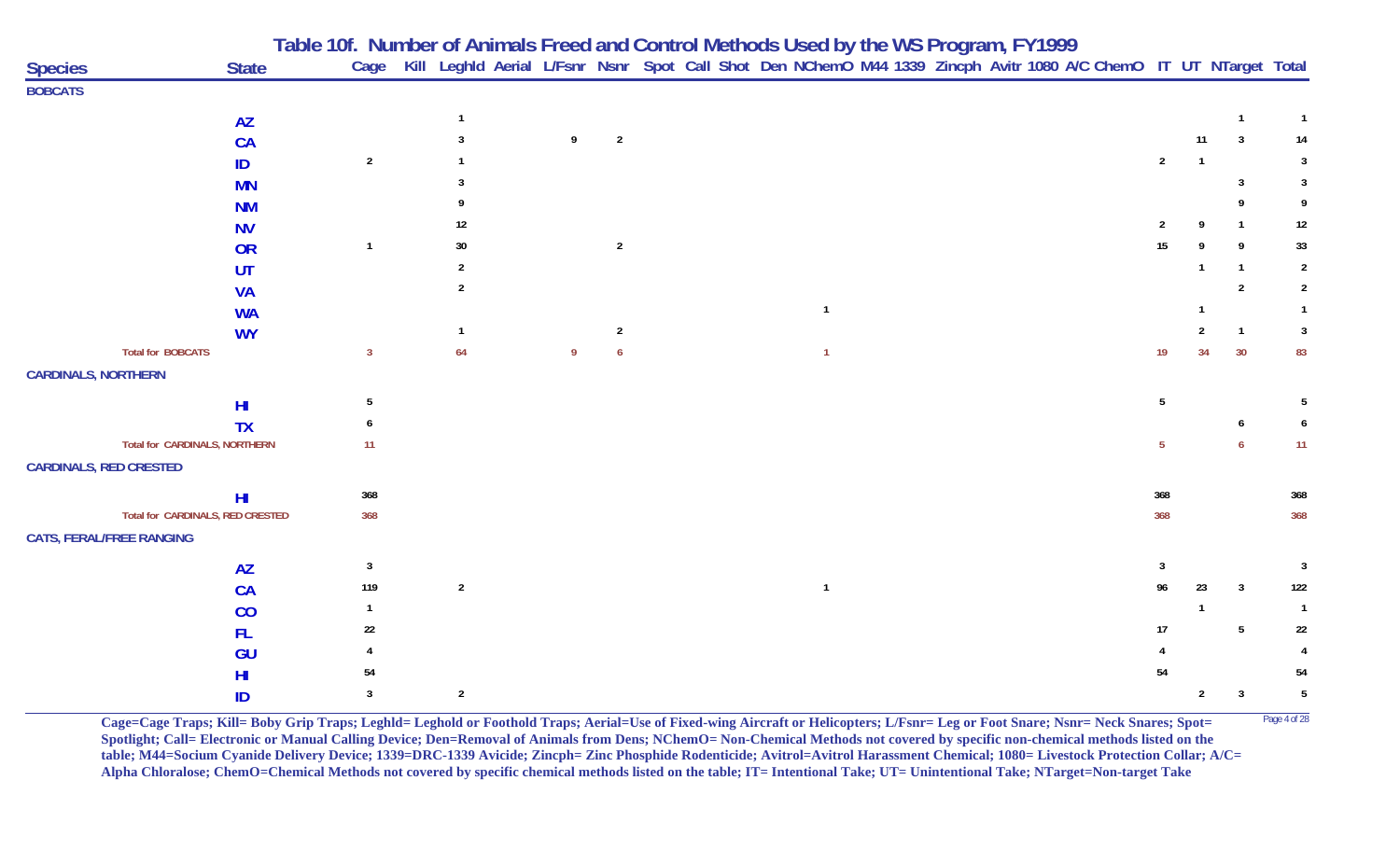|                                   |                                      |                | Table 10f. Number of Animals Freed and Control Methods Used by the WS Program, FY1999<br>Cage Kill Leghld Aerial L/Fsnr Nsnr Spot Call Shot Den NChemO M44 1339 Zincph Avitr 1080 A/C ChemO IT UT NTarget Total |  |                  |  |              |  |  |              |                |                |                 |                |
|-----------------------------------|--------------------------------------|----------------|-----------------------------------------------------------------------------------------------------------------------------------------------------------------------------------------------------------------|--|------------------|--|--------------|--|--|--------------|----------------|----------------|-----------------|----------------|
| <b>Species</b>                    | <b>State</b>                         |                |                                                                                                                                                                                                                 |  |                  |  |              |  |  |              |                |                |                 |                |
| <b>CATS, FERAL/FREE RANGING</b>   |                                      |                |                                                                                                                                                                                                                 |  |                  |  |              |  |  |              |                |                |                 |                |
|                                   | <b>KY</b>                            | 4              |                                                                                                                                                                                                                 |  |                  |  |              |  |  |              | 3 <sup>1</sup> | $\overline{1}$ |                 |                |
|                                   | LA                                   | 2              |                                                                                                                                                                                                                 |  |                  |  |              |  |  |              |                |                | $\overline{2}$  | $\overline{2}$ |
|                                   | <b>MA</b>                            |                |                                                                                                                                                                                                                 |  |                  |  |              |  |  |              |                |                | $\mathbf{1}$    | $\mathbf{1}$   |
|                                   | <b>NE</b>                            | 33             | 5                                                                                                                                                                                                               |  |                  |  |              |  |  |              |                | 23             | 15              | 38             |
|                                   | <b>NM</b>                            | $10\,$         | 3                                                                                                                                                                                                               |  |                  |  |              |  |  |              |                | 11             | $\overline{2}$  | $13$           |
|                                   | <b>NV</b>                            |                | $\mathbf{1}$                                                                                                                                                                                                    |  |                  |  |              |  |  |              |                |                | $\mathbf{1}$    | $\overline{1}$ |
|                                   | <b>NY</b>                            | $10\,$         |                                                                                                                                                                                                                 |  |                  |  |              |  |  |              |                |                | 10              | $10\,$         |
|                                   | OH                                   | $\overline{7}$ |                                                                                                                                                                                                                 |  |                  |  |              |  |  |              |                |                | 7               | $\overline{7}$ |
|                                   | <b>OR</b>                            | 14             | $\mathbf{1}$                                                                                                                                                                                                    |  | $\pmb{6}$        |  |              |  |  |              | 15             | 5              | $\overline{1}$  | 21             |
|                                   | <b>TN</b>                            | 14             |                                                                                                                                                                                                                 |  |                  |  |              |  |  |              | 11             |                |                 | $14$           |
|                                   | <b>TX</b>                            | 9              | $\overline{2}$                                                                                                                                                                                                  |  |                  |  |              |  |  |              | $\overline{2}$ |                | $5\phantom{.0}$ | 11             |
|                                   | UT                                   | $\mathbf{1}$   |                                                                                                                                                                                                                 |  | $\overline{2}$   |  |              |  |  |              |                |                | $\mathbf{3}$    | $\overline{3}$ |
|                                   | <b>VA</b>                            |                | $\overline{1}$                                                                                                                                                                                                  |  |                  |  |              |  |  |              |                |                | 1               | $\mathbf{1}$   |
|                                   | <b>VT</b>                            | 40             |                                                                                                                                                                                                                 |  |                  |  |              |  |  |              |                | $\overline{2}$ | 38              | 40             |
|                                   | <b>WV</b>                            |                | $\mathbf{1}$                                                                                                                                                                                                    |  |                  |  |              |  |  |              |                |                | -1              | $\overline{1}$ |
|                                   | <b>WY</b>                            | 21             |                                                                                                                                                                                                                 |  |                  |  |              |  |  |              |                | 16             | 5               | 21             |
|                                   | Total for CATS, FERAL/FREE RANGING   | 372            | 18                                                                                                                                                                                                              |  | $\boldsymbol{8}$ |  | $\mathbf{1}$ |  |  |              | 205            | 91             | 103             | 399            |
| <b>COOTS, AMERICAN</b>            |                                      |                |                                                                                                                                                                                                                 |  |                  |  |              |  |  |              |                |                |                 |                |
|                                   | <b>AZ</b>                            |                |                                                                                                                                                                                                                 |  |                  |  |              |  |  | 722          | 722            |                |                 | 722            |
|                                   | <b>NM</b>                            |                |                                                                                                                                                                                                                 |  |                  |  |              |  |  | 142          | 142            |                |                 | 142            |
|                                   | <b>NV</b>                            |                |                                                                                                                                                                                                                 |  |                  |  |              |  |  | 111          | 111            |                |                 | 111            |
|                                   | <b>TN</b>                            |                |                                                                                                                                                                                                                 |  |                  |  |              |  |  | $\mathbf{1}$ |                |                | $\mathbf{1}$    | $\overline{1}$ |
|                                   | <b>Total for COOTS, AMERICAN</b>     |                |                                                                                                                                                                                                                 |  |                  |  |              |  |  | 976          | 975            |                | $\mathbf{1}$    | 976            |
| <b>CORMORANTS, DOUBLE-CRESTED</b> |                                      |                |                                                                                                                                                                                                                 |  |                  |  |              |  |  |              |                |                |                 |                |
|                                   | <b>NV</b>                            |                |                                                                                                                                                                                                                 |  |                  |  | $\mathbf{1}$ |  |  |              | $\mathbf{1}$   |                |                 | $\mathbf{1}$   |
|                                   | WI                                   |                | $\mathbf{1}$                                                                                                                                                                                                    |  |                  |  |              |  |  |              |                |                | $\mathbf{1}$    | $\mathbf{1}$   |
|                                   | Total for CORMORANTS, DOUBLE-CRESTED |                | $\mathbf{1}$                                                                                                                                                                                                    |  |                  |  | $\mathbf{1}$ |  |  |              | $\mathbf{1}$   |                | $\mathbf{1}$    | $\overline{2}$ |

**Cage=Cage Traps; Kill= Boby Grip Traps; Leghld= Leghold or Foothold Traps; Aerial=Use of Fixed-wing Aircraft or Helicopters; L/Fsnr= Leg or Foot Snare; Nsnr= Neck Snares; Spot=** <sup>Page 5 of 28</sup> **Spotlight; Call= Electronic or Manual Calling Device; Den=Removal of Animals from Dens; NChemO= Non-Chemical Methods not covered by specific non-chemical methods listed on the table; M44=Socium Cyanide Delivery Device; 1339=DRC-1339 Avicide; Zincph= Zinc Phosphide Rodenticide; Avitrol=Avitrol Harassment Chemical; 1080= Livestock Protection Collar; A/C= Alpha Chloralose; ChemO=Chemical Methods not covered by specific chemical methods listed on the table; IT= Intentional Take; UT= Unintentional Take; NTarget=Non-target Take**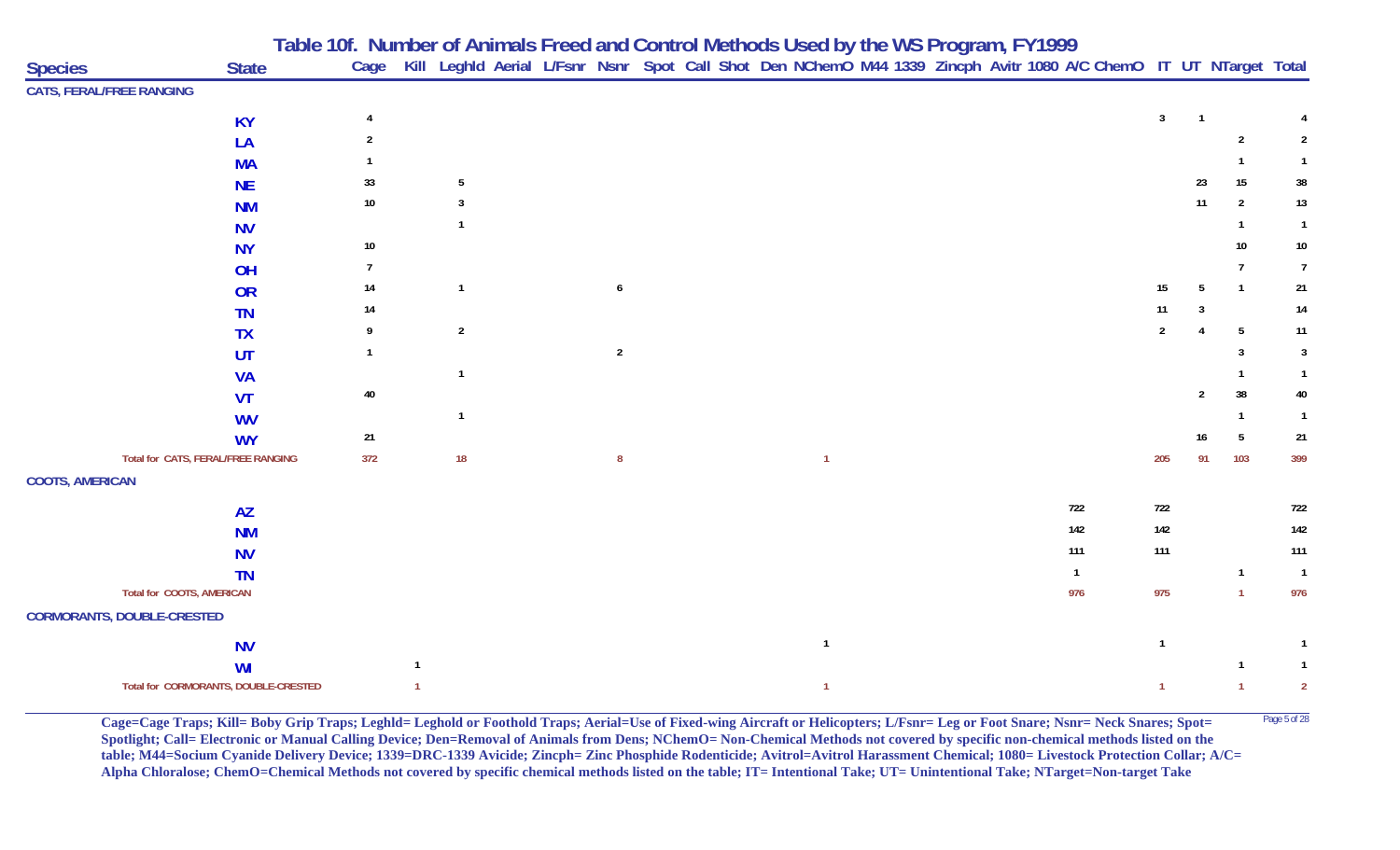|                           |                                  |              | Table 10f. Number of Animals Freed and Control Methods Used by the WS Program, FY1999<br>Cage Kill Leghld Aerial L/Fsnr Nsnr Spot Call Shot Den NChemO M44 1339 Zincph Avitr 1080 A/C ChemO IT UT NTarget Total |                |                |   |    |  |                |  |  |  |                |   |    |                |
|---------------------------|----------------------------------|--------------|-----------------------------------------------------------------------------------------------------------------------------------------------------------------------------------------------------------------|----------------|----------------|---|----|--|----------------|--|--|--|----------------|---|----|----------------|
| <b>Species</b>            |                                  | <b>State</b> |                                                                                                                                                                                                                 |                |                |   |    |  |                |  |  |  |                |   |    |                |
| <b>COYOTES</b>            |                                  |              |                                                                                                                                                                                                                 |                |                |   |    |  |                |  |  |  |                |   |    |                |
|                           |                                  | <b>AZ</b>    |                                                                                                                                                                                                                 |                |                |   |    |  | $\overline{4}$ |  |  |  | $\overline{4}$ |   |    |                |
|                           |                                  | <b>CA</b>    |                                                                                                                                                                                                                 |                | 11             |   |    |  |                |  |  |  |                |   | 11 | 11             |
|                           |                                  | ID           |                                                                                                                                                                                                                 |                | $\mathbf{3}$   |   |    |  |                |  |  |  |                | 3 |    |                |
|                           |                                  | <b>KS</b>    |                                                                                                                                                                                                                 |                |                |   |    |  |                |  |  |  |                |   |    |                |
|                           |                                  | <b>TX</b>    |                                                                                                                                                                                                                 |                | 5              |   |    |  |                |  |  |  | 5              |   |    |                |
|                           |                                  | <b>WY</b>    |                                                                                                                                                                                                                 |                |                |   |    |  |                |  |  |  |                |   | -5 |                |
|                           | <b>Total for COYOTES</b>         |              |                                                                                                                                                                                                                 | $\mathbf{1}$   | 24             |   |    |  |                |  |  |  | 9              | 3 | 17 | 29             |
| <b>CROWS, AMERICAN</b>    |                                  |              |                                                                                                                                                                                                                 |                |                |   |    |  |                |  |  |  |                |   |    |                |
|                           |                                  |              |                                                                                                                                                                                                                 | $16\,$         |                |   |    |  |                |  |  |  |                |   | 16 | 16             |
|                           |                                  | <b>CA</b>    |                                                                                                                                                                                                                 |                |                |   |    |  |                |  |  |  |                |   |    | $\overline{1}$ |
|                           | <b>Total for CROWS, AMERICAN</b> | <b>VA</b>    |                                                                                                                                                                                                                 | 16             |                |   |    |  |                |  |  |  |                |   | 16 | 17             |
| <b>CROWS, FISH</b>        |                                  |              |                                                                                                                                                                                                                 |                |                |   |    |  |                |  |  |  |                |   |    |                |
|                           |                                  |              |                                                                                                                                                                                                                 |                |                |   |    |  |                |  |  |  |                |   |    |                |
|                           |                                  | FL.          |                                                                                                                                                                                                                 | $\overline{3}$ |                |   |    |  |                |  |  |  |                |   | 3  | 3              |
|                           | Total for CROWS, FISH            |              |                                                                                                                                                                                                                 | $\mathbf{3}$   |                |   |    |  |                |  |  |  |                |   |    | -3             |
| <b>DEER, MULE</b>         |                                  |              |                                                                                                                                                                                                                 |                |                |   |    |  |                |  |  |  |                |   |    |                |
|                           |                                  | <b>CA</b>    |                                                                                                                                                                                                                 |                |                |   |    |  |                |  |  |  |                |   |    | .5             |
|                           |                                  | ID           |                                                                                                                                                                                                                 |                |                |   |    |  |                |  |  |  |                |   |    |                |
|                           |                                  | <b>NM</b>    |                                                                                                                                                                                                                 |                | $\overline{2}$ |   |    |  |                |  |  |  |                |   |    |                |
|                           |                                  | <b>TX</b>    |                                                                                                                                                                                                                 |                |                |   |    |  |                |  |  |  |                |   |    |                |
|                           |                                  | <b>WY</b>    |                                                                                                                                                                                                                 |                |                |   |    |  |                |  |  |  |                |   |    | $\overline{2}$ |
|                           | Total for DEER, MULE             |              |                                                                                                                                                                                                                 |                |                | 1 | 18 |  |                |  |  |  |                | 1 | 22 | 23             |
| <b>DEER, WHITE-TAILED</b> |                                  |              |                                                                                                                                                                                                                 |                |                |   |    |  |                |  |  |  |                |   |    |                |
|                           |                                  | <b>CA</b>    |                                                                                                                                                                                                                 |                |                |   |    |  | $\overline{1}$ |  |  |  | $\overline{1}$ |   |    |                |
|                           |                                  | <b>MN</b>    |                                                                                                                                                                                                                 |                | $\overline{1}$ |   |    |  |                |  |  |  |                |   |    |                |
|                           |                                  | <b>MT</b>    |                                                                                                                                                                                                                 |                |                |   |    |  |                |  |  |  |                |   |    | $\overline{2}$ |
|                           |                                  | <b>NE</b>    |                                                                                                                                                                                                                 |                |                |   |    |  | $\overline{1}$ |  |  |  | $\mathbf{1}$   |   |    | $\overline{2}$ |
|                           |                                  |              |                                                                                                                                                                                                                 |                |                |   |    |  |                |  |  |  |                |   |    |                |

**Cage=Cage Traps; Kill= Boby Grip Traps; Leghld= Leghold or Foothold Traps; Aerial=Use of Fixed-wing Aircraft or Helicopters; L/Fsnr= Leg or Foot Snare; Nsnr= Neck Snares; Spot=** Page 6 of 28 **Spotlight; Call= Electronic or Manual Calling Device; Den=Removal of Animals from Dens; NChemO= Non-Chemical Methods not covered by specific non-chemical methods listed on the table; M44=Socium Cyanide Delivery Device; 1339=DRC-1339 Avicide; Zincph= Zinc Phosphide Rodenticide; Avitrol=Avitrol Harassment Chemical; 1080= Livestock Protection Collar; A/C= Alpha Chloralose; ChemO=Chemical Methods not covered by specific chemical methods listed on the table; IT= Intentional Take; UT= Unintentional Take; NTarget=Non-target Take**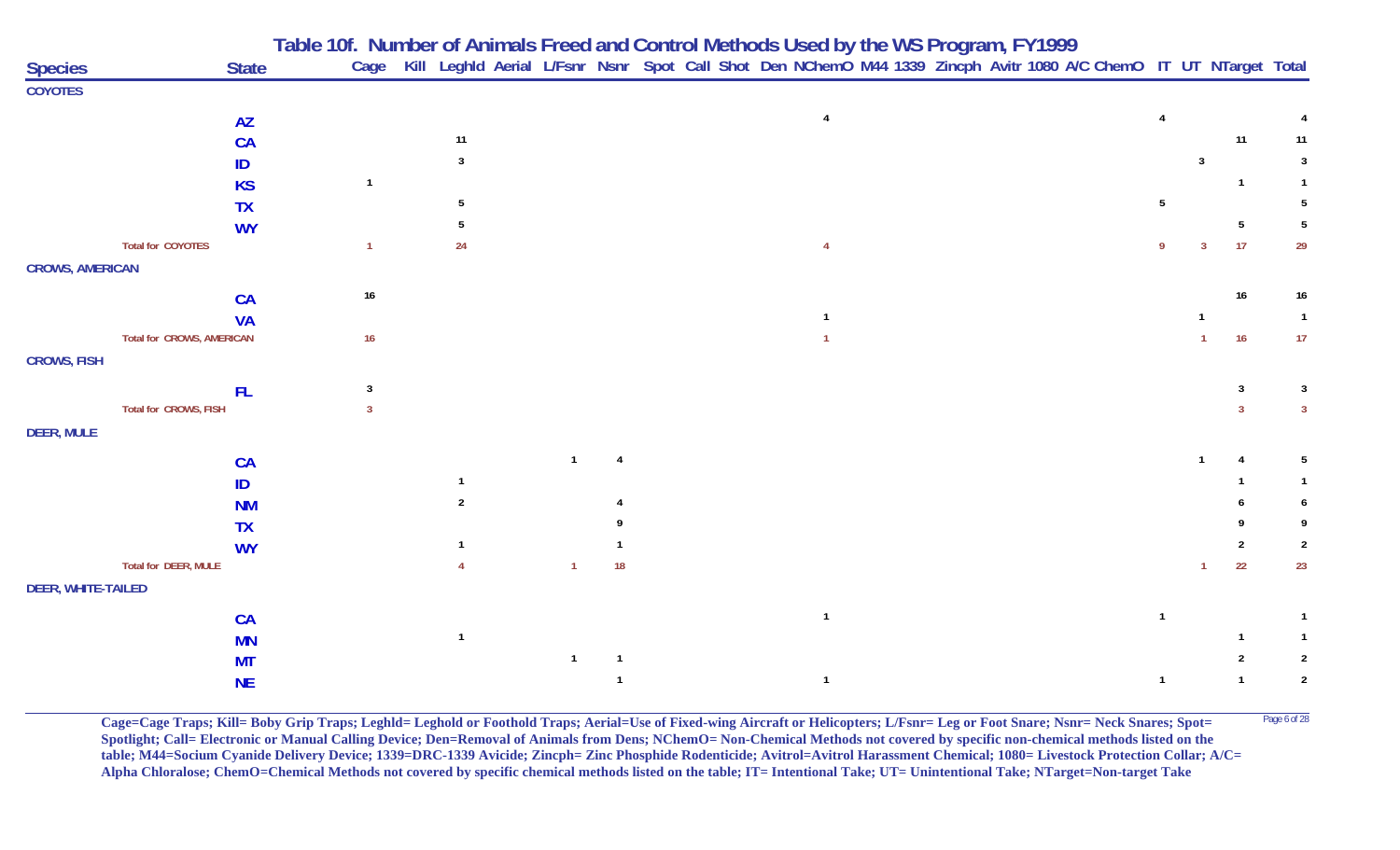| <b>Species</b>                     | <b>State</b>                 |                |                | Table 10f. Number of Animals Freed and Control Methods Used by the WS Program, FY1999<br>Cage Kill Leghld Aerial L/Fsnr Nsnr Spot Call Shot Den NChemO M44 1339 Zincph Avitr 1080 A/C ChemO IT UT NTarget Total |                |  |                |  |  |                |              |                |                |  |
|------------------------------------|------------------------------|----------------|----------------|-----------------------------------------------------------------------------------------------------------------------------------------------------------------------------------------------------------------|----------------|--|----------------|--|--|----------------|--------------|----------------|----------------|--|
| <b>DEER, WHITE-TAILED</b>          |                              |                |                |                                                                                                                                                                                                                 |                |  |                |  |  |                |              |                |                |  |
|                                    | OK                           |                |                |                                                                                                                                                                                                                 |                |  |                |  |  |                |              | $\overline{2}$ | $\overline{2}$ |  |
|                                    | <b>TX</b>                    | $\overline{2}$ | $12\,$         |                                                                                                                                                                                                                 | 10             |  |                |  |  |                |              | 24             | 24             |  |
|                                    | Total for DEER, WHITE-TAILED | $\overline{2}$ | 13             | $\mathbf{1}$                                                                                                                                                                                                    | 14             |  | $\overline{2}$ |  |  | $\overline{2}$ |              | 30             | 32             |  |
| DEER, z-(OTHER)                    |                              |                |                |                                                                                                                                                                                                                 |                |  |                |  |  |                |              |                |                |  |
|                                    |                              |                | $\mathbf{1}$   |                                                                                                                                                                                                                 |                |  |                |  |  |                |              |                | $\mathbf{1}$   |  |
|                                    | OK                           |                |                |                                                                                                                                                                                                                 |                |  |                |  |  |                |              |                |                |  |
| Total for DEER, z-(OTHER)          | OR                           |                | $\mathbf{1}$   |                                                                                                                                                                                                                 |                |  |                |  |  |                |              |                | $\overline{2}$ |  |
| DOGS, FERAL/FREE RANGING & HYBRIDS |                              |                |                |                                                                                                                                                                                                                 |                |  |                |  |  |                |              |                |                |  |
|                                    |                              |                |                |                                                                                                                                                                                                                 |                |  |                |  |  |                |              |                |                |  |
|                                    | <b>AK</b>                    |                |                |                                                                                                                                                                                                                 |                |  | 3              |  |  | 3              |              |                | -3             |  |
|                                    | <b>AZ</b>                    | $\overline{2}$ | 15             |                                                                                                                                                                                                                 |                |  |                |  |  | 24             | $\mathbf{3}$ |                | $27\,$         |  |
|                                    | <b>CA</b>                    | 23             | $\overline{4}$ | $\overline{7}$                                                                                                                                                                                                  | $18\,$         |  | 5              |  |  | $37\,$         | 10           | 10             | $57\,$         |  |
|                                    | CO                           |                |                |                                                                                                                                                                                                                 | $\overline{2}$ |  |                |  |  |                | $\mathbf{1}$ | $\overline{1}$ | $\overline{2}$ |  |
|                                    | <b>FL</b>                    |                |                |                                                                                                                                                                                                                 |                |  | $\overline{2}$ |  |  |                |              |                | $\overline{2}$ |  |
|                                    | GU                           |                |                |                                                                                                                                                                                                                 |                |  |                |  |  |                |              |                |                |  |
|                                    | HI                           |                | $\mathbf{1}$   |                                                                                                                                                                                                                 |                |  | $\overline{2}$ |  |  |                |              |                | 3              |  |
|                                    | ID                           |                | $12\,$         | $\mathbf{3}$                                                                                                                                                                                                    | $\overline{2}$ |  |                |  |  |                |              | 8              | 18             |  |
|                                    | IL                           |                |                |                                                                                                                                                                                                                 |                |  | 3              |  |  |                |              |                | $\overline{3}$ |  |
|                                    | <b>KY</b>                    |                |                |                                                                                                                                                                                                                 |                |  |                |  |  |                |              |                |                |  |
|                                    | LA                           |                |                |                                                                                                                                                                                                                 |                |  |                |  |  |                |              |                |                |  |
|                                    | <b>MN</b>                    |                | 5              |                                                                                                                                                                                                                 |                |  |                |  |  |                |              |                | 5              |  |
|                                    | <b>MS</b>                    |                |                |                                                                                                                                                                                                                 |                |  |                |  |  |                |              |                |                |  |
|                                    | <b>MT</b>                    |                |                |                                                                                                                                                                                                                 |                |  |                |  |  |                |              |                |                |  |
|                                    | <b>NC</b>                    |                |                |                                                                                                                                                                                                                 |                |  |                |  |  |                |              |                |                |  |
|                                    | <b>ND</b>                    |                |                |                                                                                                                                                                                                                 |                |  |                |  |  |                |              |                |                |  |
|                                    | <b>NE</b>                    |                |                |                                                                                                                                                                                                                 |                |  |                |  |  |                |              | 2              | 3              |  |
|                                    | <b>NJ</b>                    |                |                |                                                                                                                                                                                                                 |                |  | $\overline{2}$ |  |  |                |              |                | $\overline{2}$ |  |
|                                    | <b>NM</b>                    |                | $17\,$         |                                                                                                                                                                                                                 |                |  |                |  |  |                |              | 9              | $17\,$         |  |

**Cage=Cage Traps; Kill= Boby Grip Traps; Leghld= Leghold or Foothold Traps; Aerial=Use of Fixed-wing Aircraft or Helicopters; L/Fsnr= Leg or Foot Snare; Nsnr= Neck Snares; Spot=** <sup>Page 7 of 28</sup> **Spotlight; Call= Electronic or Manual Calling Device; Den=Removal of Animals from Dens; NChemO= Non-Chemical Methods not covered by specific non-chemical methods listed on the table; M44=Socium Cyanide Delivery Device; 1339=DRC-1339 Avicide; Zincph= Zinc Phosphide Rodenticide; Avitrol=Avitrol Harassment Chemical; 1080= Livestock Protection Collar; A/C= Alpha Chloralose; ChemO=Chemical Methods not covered by specific chemical methods listed on the table; IT= Intentional Take; UT= Unintentional Take; NTarget=Non-target Take**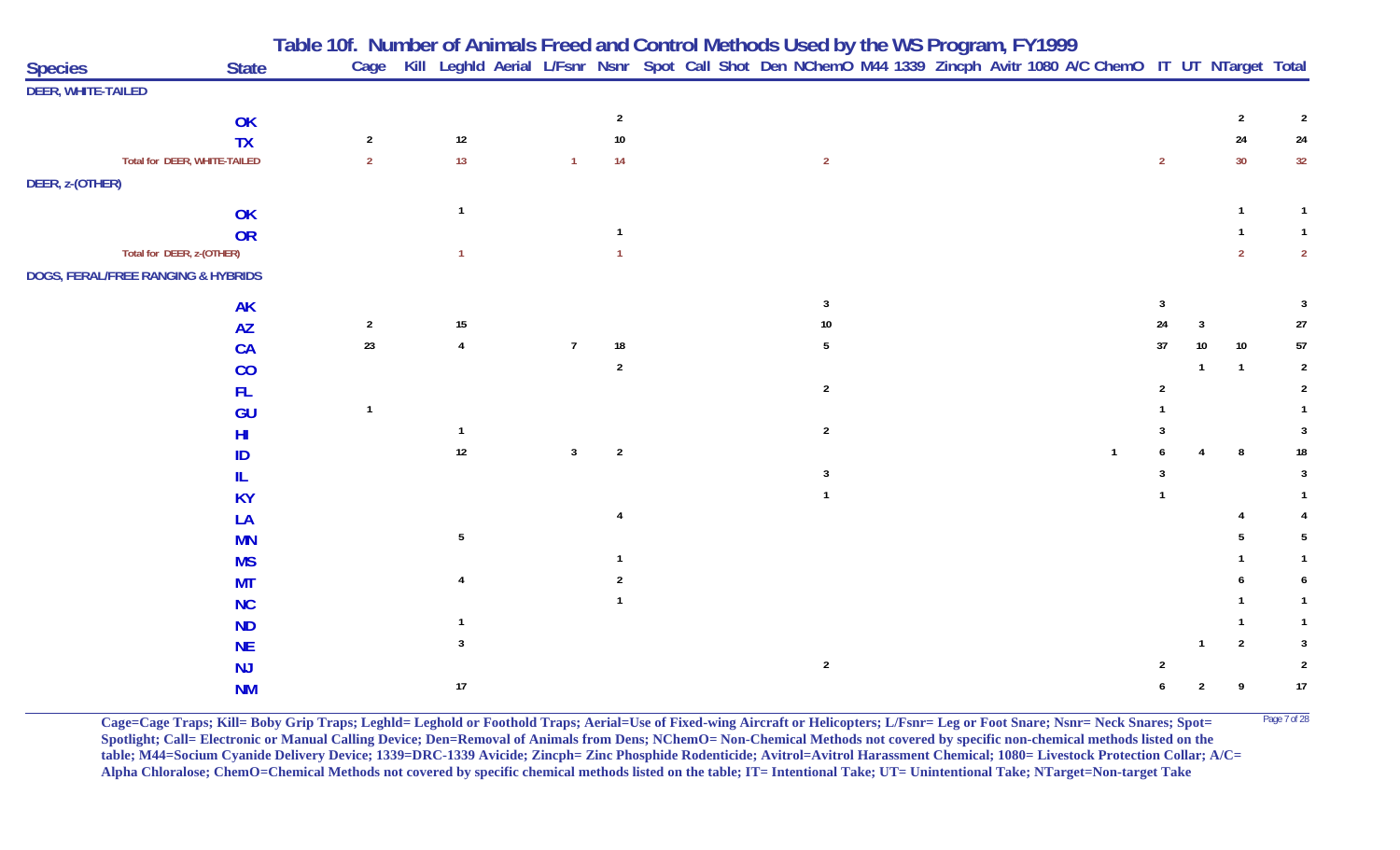|                                |                                             | Table 10f. Number of Animals Freed and Control Methods Used by the WS Program, FY1999 |                |    |                |  |                                                                                                                        |  |  |  |              |                |                 |                |                |
|--------------------------------|---------------------------------------------|---------------------------------------------------------------------------------------|----------------|----|----------------|--|------------------------------------------------------------------------------------------------------------------------|--|--|--|--------------|----------------|-----------------|----------------|----------------|
| <b>Species</b>                 | <b>State</b>                                |                                                                                       |                |    |                |  | Cage Kill Leghld Aerial L/Fsnr Nsnr Spot Call Shot Den NChemO M44 1339 Zincph Avitr 1080 A/C ChemO IT UT NTarget Total |  |  |  |              |                |                 |                |                |
|                                | DOGS, FERAL/FREE RANGING & HYBRIDS          |                                                                                       |                |    |                |  |                                                                                                                        |  |  |  |              |                |                 |                |                |
|                                | <b>NV</b>                                   |                                                                                       | $\overline{1}$ |    | $\overline{2}$ |  |                                                                                                                        |  |  |  |              |                | $\overline{2}$  | $\mathbf{1}$   | -3             |
|                                | <b>NY</b>                                   | $\mathbf{1}$                                                                          |                |    |                |  |                                                                                                                        |  |  |  |              |                |                 |                |                |
|                                | OK                                          |                                                                                       | 24             |    | 19             |  |                                                                                                                        |  |  |  |              |                |                 | 41             | 43             |
|                                | <b>OR</b>                                   | 5                                                                                     | $16\,$         |    | 18             |  |                                                                                                                        |  |  |  | $\mathbf{1}$ | 20             | 10 <sup>°</sup> | 10             | 40             |
|                                | <b>PR</b>                                   | 9                                                                                     |                |    |                |  |                                                                                                                        |  |  |  |              |                |                 |                |                |
|                                | <b>TN</b>                                   |                                                                                       |                |    |                |  | $\mathbf{1}$                                                                                                           |  |  |  |              |                |                 |                | 5              |
|                                | <b>TX</b>                                   |                                                                                       | 12             |    |                |  |                                                                                                                        |  |  |  |              |                | 8               | 9              | 17             |
|                                | UT                                          |                                                                                       | $\overline{2}$ |    |                |  |                                                                                                                        |  |  |  |              |                |                 |                |                |
|                                | <b>VA</b>                                   |                                                                                       | 11             |    |                |  |                                                                                                                        |  |  |  |              |                | $10$            |                | 15             |
|                                | <b>WA</b>                                   |                                                                                       |                |    |                |  |                                                                                                                        |  |  |  |              |                |                 |                | -5             |
|                                | Total for DOGS, FERAL/FREE RANGING & HYBRID | $-41$                                                                                 | 129            | 10 | 93             |  | 29                                                                                                                     |  |  |  | 2            | 132            | 53              | 119            | 304            |
| <b>DOVE, MOURNING</b>          |                                             |                                                                                       |                |    |                |  |                                                                                                                        |  |  |  |              |                |                 |                |                |
|                                | <b>KY</b>                                   | $\overline{2}$                                                                        |                |    |                |  |                                                                                                                        |  |  |  |              |                |                 | $\overline{2}$ | $\overline{2}$ |
|                                | Total for DOVE, MOURNING                    | $\overline{2}$                                                                        |                |    |                |  |                                                                                                                        |  |  |  |              |                |                 | $\overline{2}$ | $\overline{2}$ |
| <b>DOVE, SPOTTED</b>           |                                             |                                                                                       |                |    |                |  |                                                                                                                        |  |  |  |              |                |                 |                |                |
|                                | HI                                          | 117                                                                                   |                |    |                |  |                                                                                                                        |  |  |  |              |                |                 | 117            | 117            |
|                                | Total for DOVE, SPOTTED                     | 117                                                                                   |                |    |                |  |                                                                                                                        |  |  |  |              |                |                 | 117            | 117            |
| <b>DOVE, ZEBRA</b>             |                                             |                                                                                       |                |    |                |  |                                                                                                                        |  |  |  |              |                |                 |                |                |
|                                | HI                                          |                                                                                       |                |    |                |  |                                                                                                                        |  |  |  |              |                |                 |                |                |
|                                | Total for DOVE, ZEBRA                       |                                                                                       |                |    |                |  |                                                                                                                        |  |  |  |              |                |                 |                |                |
| DOVE, zz-(OTHER)               |                                             |                                                                                       |                |    |                |  |                                                                                                                        |  |  |  |              |                |                 |                |                |
|                                | <b>TX</b>                                   |                                                                                       |                |    |                |  | $\overline{2}$                                                                                                         |  |  |  |              |                |                 |                |                |
|                                | Total for DOVE, zz-(OTHER)                  |                                                                                       |                |    |                |  | 2                                                                                                                      |  |  |  |              | $\overline{2}$ |                 |                |                |
| <b>DUCKS, DABBLING (OTHER)</b> |                                             |                                                                                       |                |    |                |  |                                                                                                                        |  |  |  |              |                |                 |                |                |
|                                |                                             |                                                                                       |                |    |                |  | 27                                                                                                                     |  |  |  |              | $27\,$         |                 |                | 27             |
|                                | <b>AK</b>                                   |                                                                                       |                |    |                |  | $\mathbf{3}$                                                                                                           |  |  |  |              | $\overline{2}$ | $\mathbf{1}$    |                | $\overline{3}$ |
|                                | CA                                          |                                                                                       |                |    |                |  |                                                                                                                        |  |  |  |              |                |                 |                |                |

Cage=Cage Traps; Kill= Boby Grip Traps; Leghld= Leghold or Foothold Traps; Aerial=Use of Fixed-wing Aircraft or Helicopters; L/Fsnr= Leg or Foot Snare; Nsnr= Neck Snares; Spot= <sup>Page 8 of 28</sup> **Spotlight; Call= Electronic or Manual Calling Device; Den=Removal of Animals from Dens; NChemO= Non-Chemical Methods not covered by specific non-chemical methods listed on the table; M44=Socium Cyanide Delivery Device; 1339=DRC-1339 Avicide; Zincph= Zinc Phosphide Rodenticide; Avitrol=Avitrol Harassment Chemical; 1080= Livestock Protection Collar; A/C= Alpha Chloralose; ChemO=Chemical Methods not covered by specific chemical methods listed on the table; IT= Intentional Take; UT= Unintentional Take; NTarget=Non-target Take**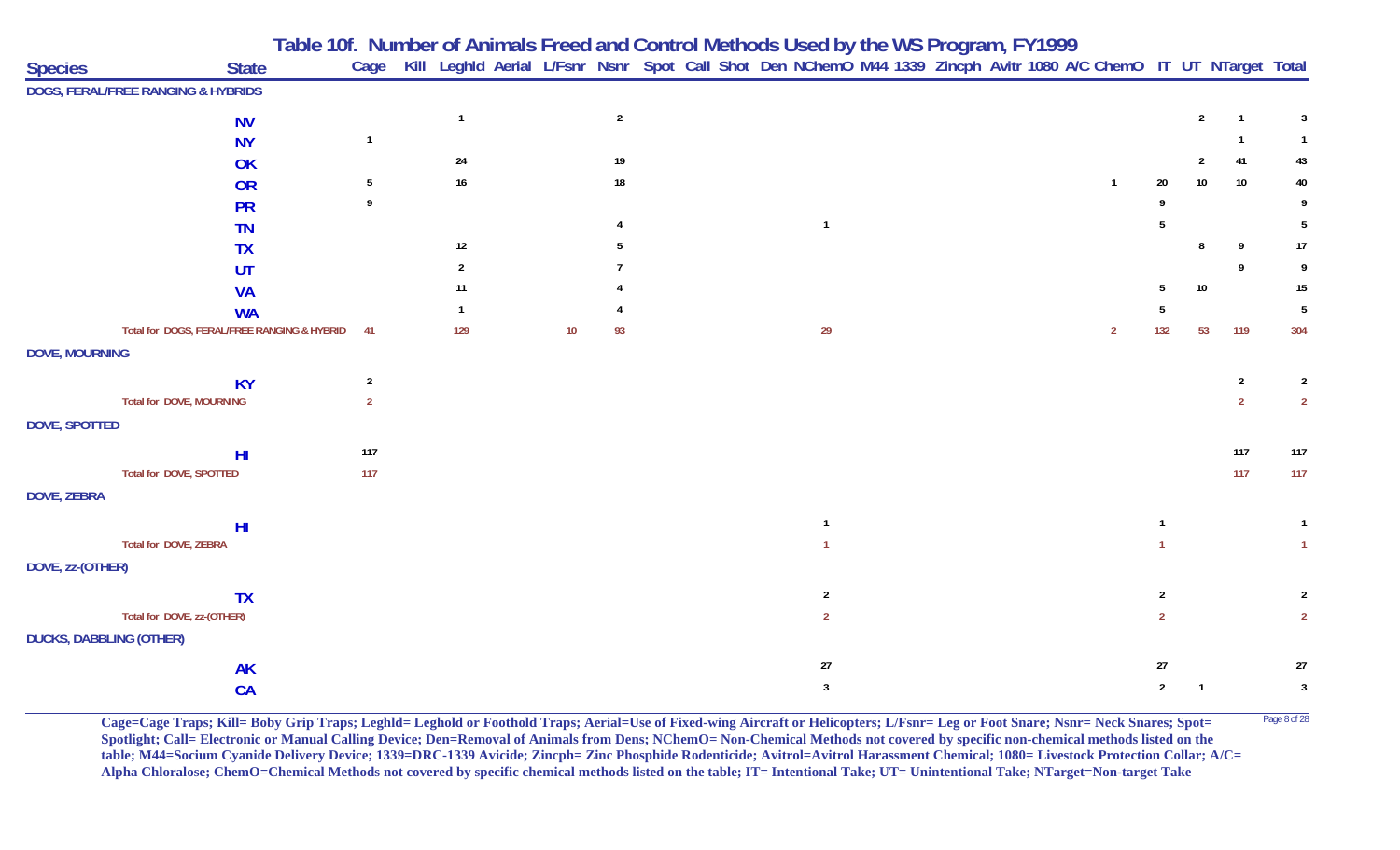|                                |                                   | Table 10f. Number of Animals Freed and Control Methods Used by the WS Program, FY1999 |              |              |  |                                                                                                                   |                |  |     |                |                |                |                |
|--------------------------------|-----------------------------------|---------------------------------------------------------------------------------------|--------------|--------------|--|-------------------------------------------------------------------------------------------------------------------|----------------|--|-----|----------------|----------------|----------------|----------------|
| <b>Species</b>                 | <b>State</b>                      | Cage                                                                                  |              |              |  | Kill Leghld Aerial L/Fsnr Nsnr Spot Call Shot Den NChemO M44 1339 Zincph Avitr 1080 A/C ChemO IT UT NTarget Total |                |  |     |                |                |                |                |
| <b>DUCKS, DABBLING (OTHER)</b> |                                   |                                                                                       |              |              |  |                                                                                                                   |                |  |     |                |                |                |                |
|                                | <b>TN</b>                         | 192                                                                                   |              |              |  |                                                                                                                   | 9              |  | 12  | 213            |                |                | 213            |
|                                | WI                                |                                                                                       |              |              |  |                                                                                                                   |                |  |     |                |                | $\overline{1}$ | $\overline{1}$ |
|                                | Total for DUCKS, DABBLING (OTHER) | 192                                                                                   |              |              |  |                                                                                                                   | 39             |  | 12  | 242            |                | $\overline{1}$ | 244            |
| <b>DUCKS, DIVING (ALL)</b>     |                                   |                                                                                       |              |              |  |                                                                                                                   |                |  |     |                |                |                |                |
|                                | <b>NM</b>                         |                                                                                       |              |              |  |                                                                                                                   | $\overline{2}$ |  |     | $\overline{2}$ |                |                | $\overline{2}$ |
|                                | Total for DUCKS, DIVING (ALL)     |                                                                                       |              |              |  |                                                                                                                   | $\overline{2}$ |  |     | $\overline{2}$ |                |                | $\overline{2}$ |
| <b>DUCKS, FERAL</b>            |                                   |                                                                                       |              |              |  |                                                                                                                   |                |  |     |                |                |                |                |
|                                | <b>AZ</b>                         | $46\,$                                                                                |              |              |  |                                                                                                                   |                |  | 273 | 319            |                |                | 319            |
|                                | <b>CA</b>                         |                                                                                       |              |              |  |                                                                                                                   | 10             |  |     |                | $\mathfrak{h}$ |                | $10\,$         |
|                                | <b>GA</b>                         |                                                                                       |              |              |  |                                                                                                                   |                |  | 98  | 98             |                |                | 98             |
|                                | <b>KY</b>                         |                                                                                       |              |              |  |                                                                                                                   |                |  | 55  | 55             |                |                | 55             |
|                                | OR                                |                                                                                       |              |              |  |                                                                                                                   |                |  | 57  | 57             |                |                | 57             |
|                                | PA                                |                                                                                       |              |              |  |                                                                                                                   | $\overline{7}$ |  |     | $\overline{7}$ |                |                | $\overline{7}$ |
|                                | <b>TN</b>                         | $24\,$                                                                                |              |              |  |                                                                                                                   | $\mathbf 1$    |  |     | $25\,$         |                |                | $25\,$         |
|                                | <b>WA</b>                         | $\overline{4}$                                                                        |              |              |  |                                                                                                                   |                |  |     |                |                |                | 4              |
|                                | <b>Total for DUCKS, FERAL</b>     | 74                                                                                    |              |              |  |                                                                                                                   | 18             |  | 483 | 569            |                |                | 575            |
| <b>EAGLES, GOLDEN</b>          |                                   |                                                                                       |              |              |  |                                                                                                                   |                |  |     |                |                |                |                |
|                                | UT                                |                                                                                       | -1           |              |  |                                                                                                                   |                |  |     |                |                | -1             | $\mathbf{1}$   |
|                                | <b>Total for EAGLES, GOLDEN</b>   |                                                                                       |              |              |  |                                                                                                                   |                |  |     |                |                |                | $\overline{1}$ |
| <b>EGRETS, SNOWY</b>           |                                   |                                                                                       |              |              |  |                                                                                                                   |                |  |     |                |                |                |                |
|                                | <b>MS</b>                         |                                                                                       | $\mathbf{1}$ |              |  |                                                                                                                   |                |  |     |                |                | $\mathbf{1}$   | $\mathbf{1}$   |
|                                | Total for EGRETS, SNOWY           |                                                                                       |              |              |  |                                                                                                                   |                |  |     |                |                |                | $\mathbf{1}$   |
| <b>EXOTIC BIRDS (OTHER)</b>    |                                   |                                                                                       |              |              |  |                                                                                                                   |                |  |     |                |                |                |                |
|                                | H <sub>II</sub>                   | 8                                                                                     |              |              |  |                                                                                                                   |                |  |     |                |                |                | 8              |
|                                | <b>TX</b>                         |                                                                                       | $\mathbf{1}$ |              |  |                                                                                                                   |                |  |     |                |                |                | -1             |
|                                | Total for EXOTIC BIRDS (OTHER)    | 8                                                                                     |              | $\mathbf{1}$ |  |                                                                                                                   |                |  |     |                |                | -9             | 9              |

Cage=Cage Traps; Kill= Boby Grip Traps; Leghld= Leghold or Foothold Traps; Aerial=Use of Fixed-wing Aircraft or Helicopters; L/Fsnr= Leg or Foot Snare; Nsnr= Neck Snares; Spot= <sup>Page 9 of 28</sup> **Spotlight; Call= Electronic or Manual Calling Device; Den=Removal of Animals from Dens; NChemO= Non-Chemical Methods not covered by specific non-chemical methods listed on the table; M44=Socium Cyanide Delivery Device; 1339=DRC-1339 Avicide; Zincph= Zinc Phosphide Rodenticide; Avitrol=Avitrol Harassment Chemical; 1080= Livestock Protection Collar; A/C= Alpha Chloralose; ChemO=Chemical Methods not covered by specific chemical methods listed on the table; IT= Intentional Take; UT= Unintentional Take; NTarget=Non-target Take**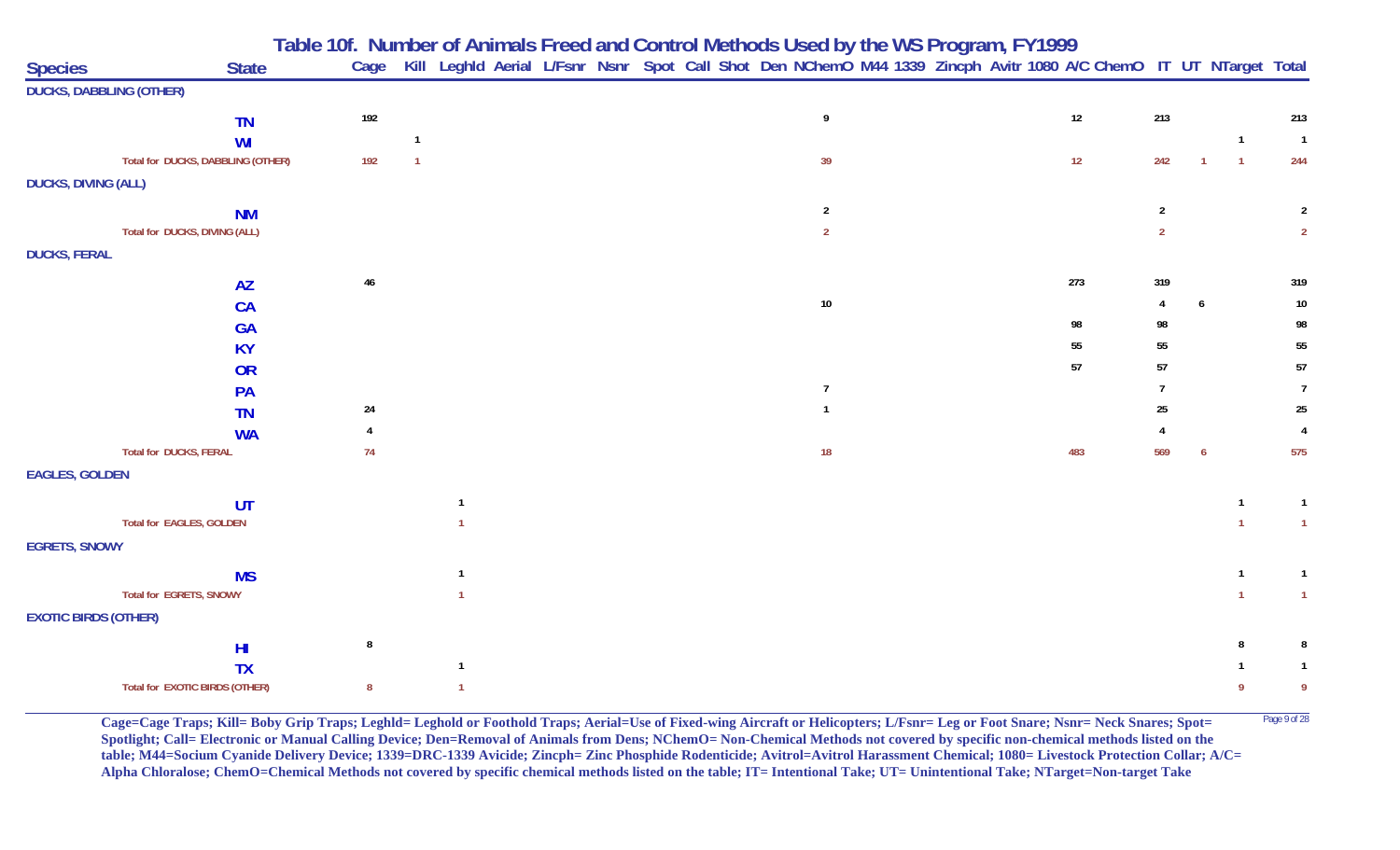|                           |                                                  | Table 10f. Number of Animals Freed and Control Methods Used by the WS Program, FY1999 |                |                                                                                                                   |  |  |                |  |  |                |              |                |                |
|---------------------------|--------------------------------------------------|---------------------------------------------------------------------------------------|----------------|-------------------------------------------------------------------------------------------------------------------|--|--|----------------|--|--|----------------|--------------|----------------|----------------|
| <b>Species</b>            | <b>State</b>                                     |                                                                                       | Cage           | Kill Leghld Aerial L/Fsnr Nsnr Spot Call Shot Den NChemO M44 1339 Zincph Avitr 1080 A/C ChemO IT UT NTarget Total |  |  |                |  |  |                |              |                |                |
| <b>FALCONS (ALL)</b>      |                                                  |                                                                                       |                |                                                                                                                   |  |  |                |  |  |                |              |                |                |
|                           | <b>WA</b>                                        |                                                                                       | $\overline{1}$ |                                                                                                                   |  |  |                |  |  |                |              | $\mathbf{1}$   | $\mathbf{1}$   |
|                           | <b>Total for FALCONS (ALL)</b>                   |                                                                                       |                |                                                                                                                   |  |  |                |  |  |                |              | $\mathbf{1}$   | $\overline{1}$ |
| <b>FINCHES, HOUSE</b>     |                                                  |                                                                                       |                |                                                                                                                   |  |  |                |  |  |                |              |                |                |
|                           | <b>NV</b>                                        |                                                                                       |                |                                                                                                                   |  |  | $\overline{2}$ |  |  | $\overline{2}$ |              |                | $\overline{2}$ |
|                           | <b>WA</b>                                        |                                                                                       | 425            |                                                                                                                   |  |  |                |  |  |                |              | 425            | 425            |
|                           | Total for FINCHES, HOUSE                         |                                                                                       | 425            |                                                                                                                   |  |  | $\overline{2}$ |  |  | $\overline{2}$ |              | 425            | 427            |
| FISH (OTHER)              |                                                  |                                                                                       |                |                                                                                                                   |  |  |                |  |  |                |              |                |                |
|                           |                                                  |                                                                                       |                |                                                                                                                   |  |  | 553            |  |  |                | 553          |                | 553            |
|                           | <b>WA</b><br>Total for FISH (OTHER)              |                                                                                       |                |                                                                                                                   |  |  | 553            |  |  |                | 553          |                | 553            |
| <b>FISHERS</b>            |                                                  |                                                                                       |                |                                                                                                                   |  |  |                |  |  |                |              |                |                |
|                           |                                                  |                                                                                       |                |                                                                                                                   |  |  |                |  |  |                |              |                |                |
|                           | <b>MN</b>                                        |                                                                                       | $\mathbf{1}$   | $\overline{2}$                                                                                                    |  |  |                |  |  |                |              | $\overline{2}$ | $\overline{2}$ |
|                           | <b>NY</b>                                        |                                                                                       | -5             |                                                                                                                   |  |  |                |  |  |                | $\mathbf{1}$ | 4              | -5             |
|                           | <b>VT</b>                                        |                                                                                       |                |                                                                                                                   |  |  |                |  |  |                |              | $\mathbf{1}$   | $\mathbf{1}$   |
|                           | WI<br><b>Total for FISHERS</b>                   |                                                                                       |                | $\overline{2}$                                                                                                    |  |  |                |  |  |                |              | 8              | -9             |
| <b>FLICKERS, NORTHERN</b> |                                                  |                                                                                       |                |                                                                                                                   |  |  |                |  |  |                |              |                |                |
|                           |                                                  |                                                                                       |                |                                                                                                                   |  |  |                |  |  |                |              |                |                |
|                           | <b>WA</b><br><b>Total for FLICKERS, NORTHERN</b> |                                                                                       | 6<br>6         |                                                                                                                   |  |  |                |  |  |                |              | 6              | 6              |
| <b>FOWL, PEA</b>          |                                                  |                                                                                       |                |                                                                                                                   |  |  |                |  |  |                |              |                |                |
|                           |                                                  |                                                                                       |                |                                                                                                                   |  |  |                |  |  |                |              |                |                |
|                           | <b>NV</b>                                        |                                                                                       |                |                                                                                                                   |  |  | $\overline{1}$ |  |  | $\overline{1}$ |              |                | $\mathbf{1}$   |
|                           | Total for FOWL, PEA                              |                                                                                       |                |                                                                                                                   |  |  |                |  |  |                |              |                | $\overline{1}$ |
|                           | <b>FOXES, CHANNEL ISLAND GRAY</b>                |                                                                                       |                |                                                                                                                   |  |  |                |  |  |                |              |                |                |
|                           | CA                                               |                                                                                       | 1,448          | $\overline{\mathbf{3}}$                                                                                           |  |  |                |  |  |                | #####        |                | 1,451          |
|                           | Total for FOXES, CHANNEL ISLAND GRAY             |                                                                                       | 1,448          | $\overline{3}$                                                                                                    |  |  |                |  |  | 188            | 1,263        |                | 1,451          |
| <b>FOXES, GRAY</b>        |                                                  |                                                                                       |                |                                                                                                                   |  |  |                |  |  |                |              |                |                |

Cage=Cage Traps; Kill= Boby Grip Traps; Leghld= Leghold or Foothold Traps; Aerial=Use of Fixed-wing Aircraft or Helicopters; L/Fsnr= Leg or Foot Snare; Nsnr= Neck Snares; Spot= <sup>Page 10 of 28</sup> **Spotlight; Call= Electronic or Manual Calling Device; Den=Removal of Animals from Dens; NChemO= Non-Chemical Methods not covered by specific non-chemical methods listed on the table; M44=Socium Cyanide Delivery Device; 1339=DRC-1339 Avicide; Zincph= Zinc Phosphide Rodenticide; Avitrol=Avitrol Harassment Chemical; 1080= Livestock Protection Collar; A/C= Alpha Chloralose; ChemO=Chemical Methods not covered by specific chemical methods listed on the table; IT= Intentional Take; UT= Unintentional Take; NTarget=Non-target Take**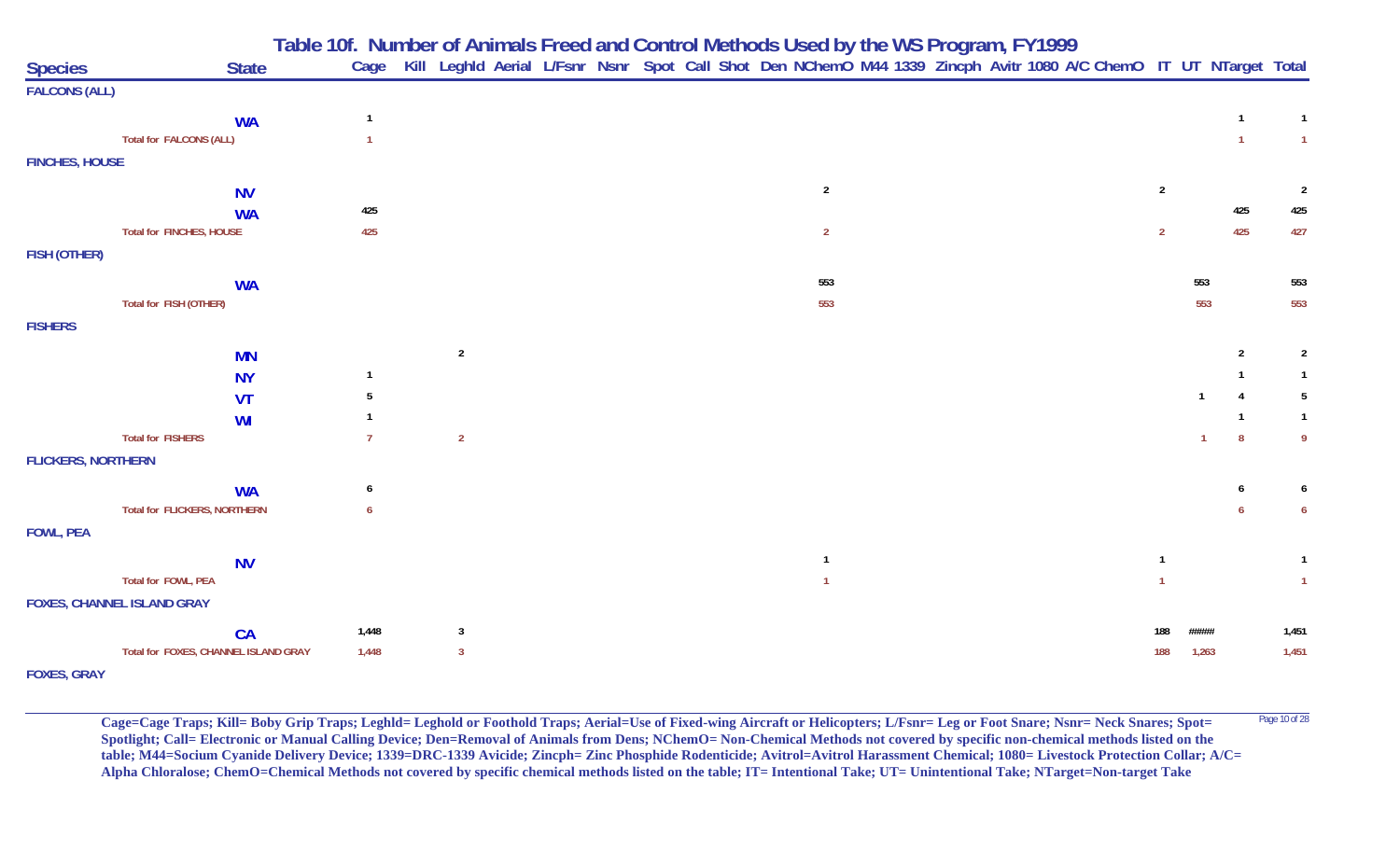| <b>Species</b>          | <b>State</b>          | Table 10f. Number of Animals Freed and Control Methods Used by the WS Program, FY1999<br>Cage Kill Leghld Aerial L/Fsnr Nsnr Spot Call Shot Den NChemO M44 1339 Zincph Avitr 1080 A/C ChemO IT UT NTarget Total |                |                |                |                |  |  |                  |  |  |  |                 |                         |                |                |
|-------------------------|-----------------------|-----------------------------------------------------------------------------------------------------------------------------------------------------------------------------------------------------------------|----------------|----------------|----------------|----------------|--|--|------------------|--|--|--|-----------------|-------------------------|----------------|----------------|
| <b>FOXES, GRAY</b>      |                       |                                                                                                                                                                                                                 |                |                |                |                |  |  |                  |  |  |  |                 |                         |                |                |
|                         | <b>AZ</b>             |                                                                                                                                                                                                                 | $\overline{4}$ | $\overline{1}$ |                |                |  |  |                  |  |  |  | 4               |                         | $\mathbf{1}$   | 5              |
|                         | CA                    |                                                                                                                                                                                                                 | $70\,$         | 6              | $\overline{1}$ | $\overline{2}$ |  |  |                  |  |  |  |                 | 29                      | 47             | 79             |
|                         | <b>NM</b>             |                                                                                                                                                                                                                 |                | 10             |                |                |  |  |                  |  |  |  |                 |                         | 9              | 10             |
|                         | <b>NV</b>             |                                                                                                                                                                                                                 |                |                |                |                |  |  |                  |  |  |  |                 | $\overline{\mathbf{1}}$ |                |                |
|                         | OK                    |                                                                                                                                                                                                                 |                |                |                |                |  |  |                  |  |  |  |                 |                         |                |                |
|                         | OR                    |                                                                                                                                                                                                                 | 5              |                |                |                |  |  |                  |  |  |  |                 |                         | $\overline{2}$ |                |
|                         | <b>VA</b>             |                                                                                                                                                                                                                 |                |                |                |                |  |  |                  |  |  |  |                 |                         |                |                |
|                         | <b>WV</b>             |                                                                                                                                                                                                                 |                |                |                |                |  |  |                  |  |  |  |                 |                         | -5             | 5              |
|                         | Total for FOXES, GRAY |                                                                                                                                                                                                                 | 83             | 28             | $\mathbf{1}$   | $\overline{2}$ |  |  |                  |  |  |  | 16              | 30                      | 68             | 114            |
| <b>FOXES, KIT</b>       |                       |                                                                                                                                                                                                                 |                |                |                |                |  |  |                  |  |  |  |                 |                         |                |                |
|                         | <b>NM</b>             |                                                                                                                                                                                                                 |                | $12\,$         |                |                |  |  |                  |  |  |  |                 |                         | 12             | 12             |
|                         | Total for FOXES, KIT  |                                                                                                                                                                                                                 |                | 12             |                |                |  |  |                  |  |  |  |                 |                         | 12             | $12\,$         |
| <b>FOXES, RED</b>       |                       |                                                                                                                                                                                                                 |                |                |                |                |  |  |                  |  |  |  |                 |                         |                |                |
|                         | CO                    |                                                                                                                                                                                                                 | $\overline{1}$ |                |                |                |  |  |                  |  |  |  |                 | $\mathbf{1}$            |                |                |
|                         | ID                    |                                                                                                                                                                                                                 |                | $\overline{2}$ |                |                |  |  |                  |  |  |  |                 |                         | -1             | $\overline{2}$ |
|                         | <b>MA</b>             |                                                                                                                                                                                                                 | $\sqrt{2}$     |                |                |                |  |  |                  |  |  |  |                 |                         | 2              | $\overline{2}$ |
|                         | <b>MN</b>             |                                                                                                                                                                                                                 |                | 28             |                |                |  |  |                  |  |  |  |                 |                         | 28             | 28             |
|                         | <b>MO</b>             |                                                                                                                                                                                                                 |                |                |                |                |  |  | 6                |  |  |  | 10              |                         |                | 10             |
|                         | МT                    |                                                                                                                                                                                                                 |                |                |                |                |  |  |                  |  |  |  |                 |                         | $\overline{2}$ | $\overline{2}$ |
|                         | OR                    |                                                                                                                                                                                                                 |                |                |                |                |  |  |                  |  |  |  |                 |                         |                | $\overline{7}$ |
|                         | <b>VA</b>             |                                                                                                                                                                                                                 |                |                |                |                |  |  |                  |  |  |  |                 |                         |                |                |
|                         | WI                    |                                                                                                                                                                                                                 |                |                |                |                |  |  |                  |  |  |  |                 |                         |                | $\overline{2}$ |
|                         | <b>WV</b>             |                                                                                                                                                                                                                 |                |                |                |                |  |  |                  |  |  |  |                 |                         |                |                |
|                         | <b>WY</b>             |                                                                                                                                                                                                                 |                |                |                |                |  |  |                  |  |  |  |                 | 2                       | $\overline{2}$ | $\overline{4}$ |
|                         | Total for FOXES, RED  |                                                                                                                                                                                                                 | $\mathbf{3}$   | 51             |                |                |  |  | $\boldsymbol{6}$ |  |  |  | 11              | $\overline{7}$          | 42             | 60             |
| <b>FRANCOLIN, BLACK</b> |                       |                                                                                                                                                                                                                 |                |                |                |                |  |  |                  |  |  |  |                 |                         |                |                |
|                         | H <sub>II</sub>       |                                                                                                                                                                                                                 | 9              |                |                |                |  |  |                  |  |  |  | $7\phantom{.0}$ |                         | $\overline{2}$ | 9              |

**Cage=Cage Traps; Kill= Boby Grip Traps; Leghld= Leghold or Foothold Traps; Aerial=Use of Fixed-wing Aircraft or Helicopters; L/Fsnr= Leg or Foot Snare; Nsnr= Neck Snares; Spot=** Page 11 of 28 **Spotlight; Call= Electronic or Manual Calling Device; Den=Removal of Animals from Dens; NChemO= Non-Chemical Methods not covered by specific non-chemical methods listed on the table; M44=Socium Cyanide Delivery Device; 1339=DRC-1339 Avicide; Zincph= Zinc Phosphide Rodenticide; Avitrol=Avitrol Harassment Chemical; 1080= Livestock Protection Collar; A/C= Alpha Chloralose; ChemO=Chemical Methods not covered by specific chemical methods listed on the table; IT= Intentional Take; UT= Unintentional Take; NTarget=Non-target Take**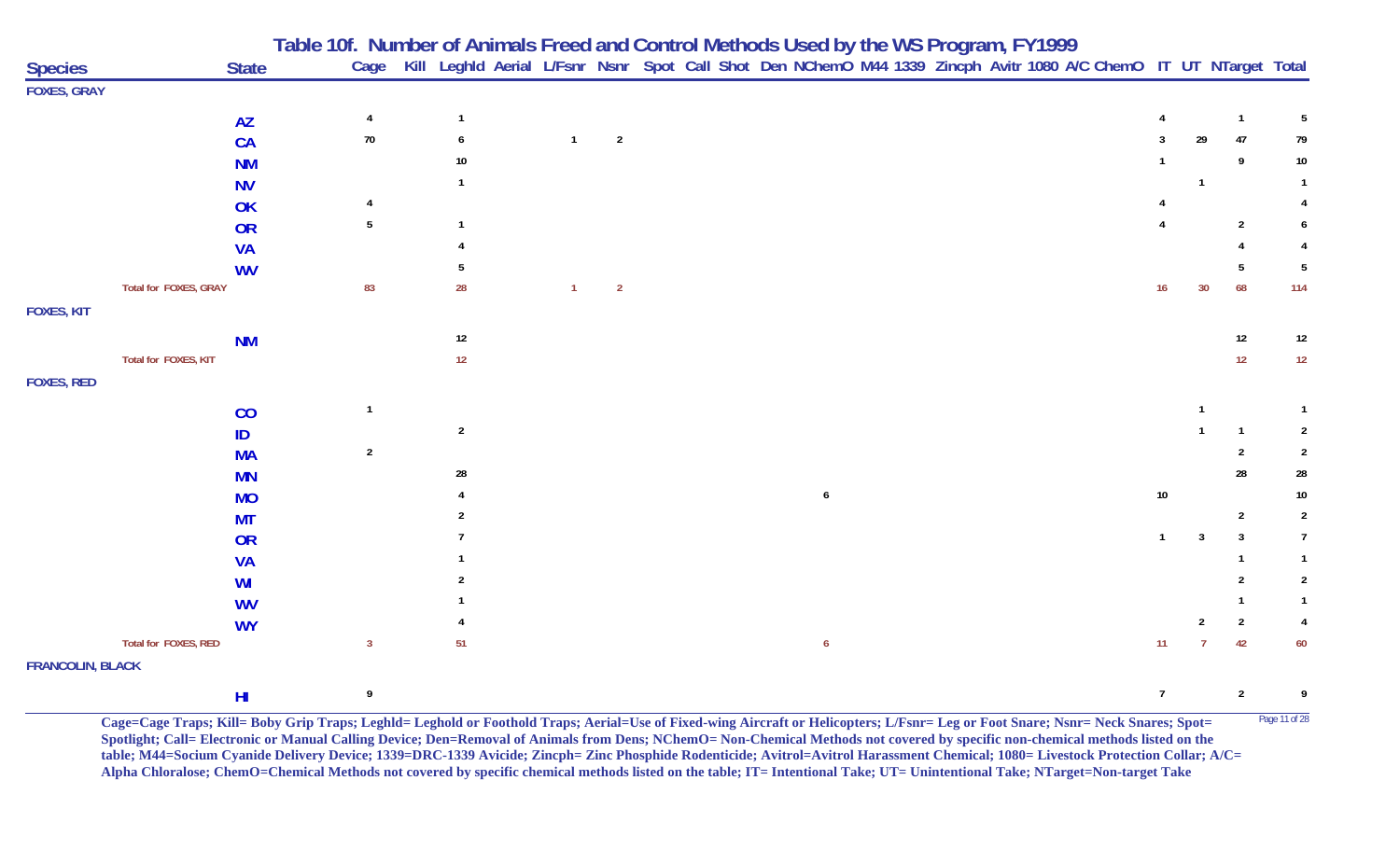**Table 10f. Number of Animals Freed and Control Methods Used by the WS Program, FY 1999**

| <b>Species</b>             | <b>State</b>                  |                |                |  |              |  |                  |  | Cage Kill Leghld Aerial L/Fsnr Nsnr Spot Call Shot Den NChemO M44 1339 Zincph Avitr 1080 A/C ChemO IT UT NTarget Total |                  |                |                  |
|----------------------------|-------------------------------|----------------|----------------|--|--------------|--|------------------|--|------------------------------------------------------------------------------------------------------------------------|------------------|----------------|------------------|
| <b>FRANCOLIN, BLACK</b>    |                               |                |                |  |              |  |                  |  |                                                                                                                        |                  |                |                  |
|                            | Total for FRANCOLIN, BLACK    | $\overline{9}$ |                |  |              |  |                  |  |                                                                                                                        | 7 <sup>7</sup>   | $\overline{2}$ | 9                |
| <b>FRANCOLIN, ERCKEL'S</b> |                               |                |                |  |              |  |                  |  |                                                                                                                        |                  |                |                  |
|                            | H <sub>l</sub>                | 8              |                |  |              |  |                  |  |                                                                                                                        |                  | 8              |                  |
|                            | Total for FRANCOLIN, ERCKEL'S | 8              |                |  |              |  |                  |  |                                                                                                                        |                  | $\mathbf{8}$   | 8                |
| <b>FRANCOLIN, GRAY</b>     |                               |                |                |  |              |  |                  |  |                                                                                                                        |                  |                |                  |
|                            | H <sub>II</sub>               | 79             |                |  |              |  |                  |  |                                                                                                                        | 29               | $50\,$         | 79               |
|                            | Total for FRANCOLIN, GRAY     | 79             |                |  |              |  |                  |  |                                                                                                                        | 29               | 50             | 79               |
| <b>FROGS/TOADS (ALL)</b>   |                               |                |                |  |              |  |                  |  |                                                                                                                        |                  |                |                  |
|                            | ID                            |                | $\overline{1}$ |  |              |  |                  |  |                                                                                                                        |                  | $\mathbf{1}$   | $\overline{1}$   |
|                            | Total for FROGS/TOADS (ALL)   |                |                |  |              |  |                  |  |                                                                                                                        |                  | $\overline{1}$ | $\overline{1}$   |
| <b>GEESE, CANADA</b>       |                               |                |                |  |              |  |                  |  |                                                                                                                        |                  |                |                  |
|                            | <b>AK</b>                     |                |                |  |              |  | 25               |  |                                                                                                                        | $25\phantom{.0}$ |                | $25\phantom{.0}$ |
|                            | <b>AL</b>                     | 103            |                |  |              |  | $\mathbf{3}$     |  | $71$                                                                                                                   | $177$            |                | 177              |
|                            | <b>AZ</b>                     | $47\,$         |                |  |              |  |                  |  |                                                                                                                        | $47\,$           |                | $47\,$           |
|                            | <b>GA</b>                     | 616            |                |  |              |  |                  |  | 58                                                                                                                     | 674              |                | 674              |
|                            | IA                            | $\overline{2}$ |                |  |              |  |                  |  |                                                                                                                        | $\overline{2}$   |                | $\overline{2}$   |
|                            | <b>KS</b>                     |                |                |  |              |  | $\mathbf{1}$     |  |                                                                                                                        | $\mathbf{1}$     |                | $\overline{1}$   |
|                            | <b>KY</b>                     | 1,088          |                |  |              |  | 38               |  | 472                                                                                                                    | 1,598            |                | 1,598            |
|                            | LA                            |                |                |  |              |  |                  |  | $5\phantom{.0}$                                                                                                        | 5 <sub>5</sub>   |                | $5\phantom{.0}$  |
|                            | MI                            | $25\,$         |                |  |              |  |                  |  |                                                                                                                        | $25\,$           |                | $25\,$           |
|                            | <b>MO</b>                     | 11             |                |  |              |  |                  |  |                                                                                                                        | 11               |                | $11$             |
|                            | <b>MT</b>                     |                |                |  |              |  | 147              |  |                                                                                                                        | $147$            |                | 147              |
|                            | <b>NV</b>                     | 448            |                |  |              |  | $\boldsymbol{9}$ |  | $\boldsymbol{6}$                                                                                                       | 463              |                | 463              |
|                            | OK                            |                | $\overline{1}$ |  | $\mathbf{1}$ |  |                  |  |                                                                                                                        |                  | $\overline{2}$ | $\overline{2}$   |
|                            | <b>TN</b>                     | 2,040          |                |  |              |  | 654              |  | $\mathbf{3}$                                                                                                           | 2,697            |                | 2,697            |
|                            | <b>UT</b>                     |                |                |  |              |  | $17$             |  |                                                                                                                        | $17\,$           |                | 17               |

**Cage=Cage Traps; Kill= Boby Grip Traps; Leghld= Leghold or Foothold Traps; Aerial=Use of Fixed-wing Aircraft or Helicopters; L/Fsnr= Leg or Foot Snare; Nsnr= Neck Snares; Spot=** <sup>Page 12 of 28</sup> Spotlight; Call= Electronic or Manual Calling Device; Den=Removal of Animals from Dens; NChemO= Non-Chemical Methods not covered by specific non-chemical methods listed on the **table; M44=Socium Cyanide Delivery Device; 1339=DRC-1339 Avicide; Zincph= Zinc Phosphide Rodenticide; Avitrol=Avitrol Harassment Chemical; 1080= Livestock Protection Collar; A/C= Alpha Chloralose; ChemO=Chemical Methods not covered by specific chemical methods listed on the table; IT= Intentional Take; UT= Unintentional Take; NTarget=Non-target Take**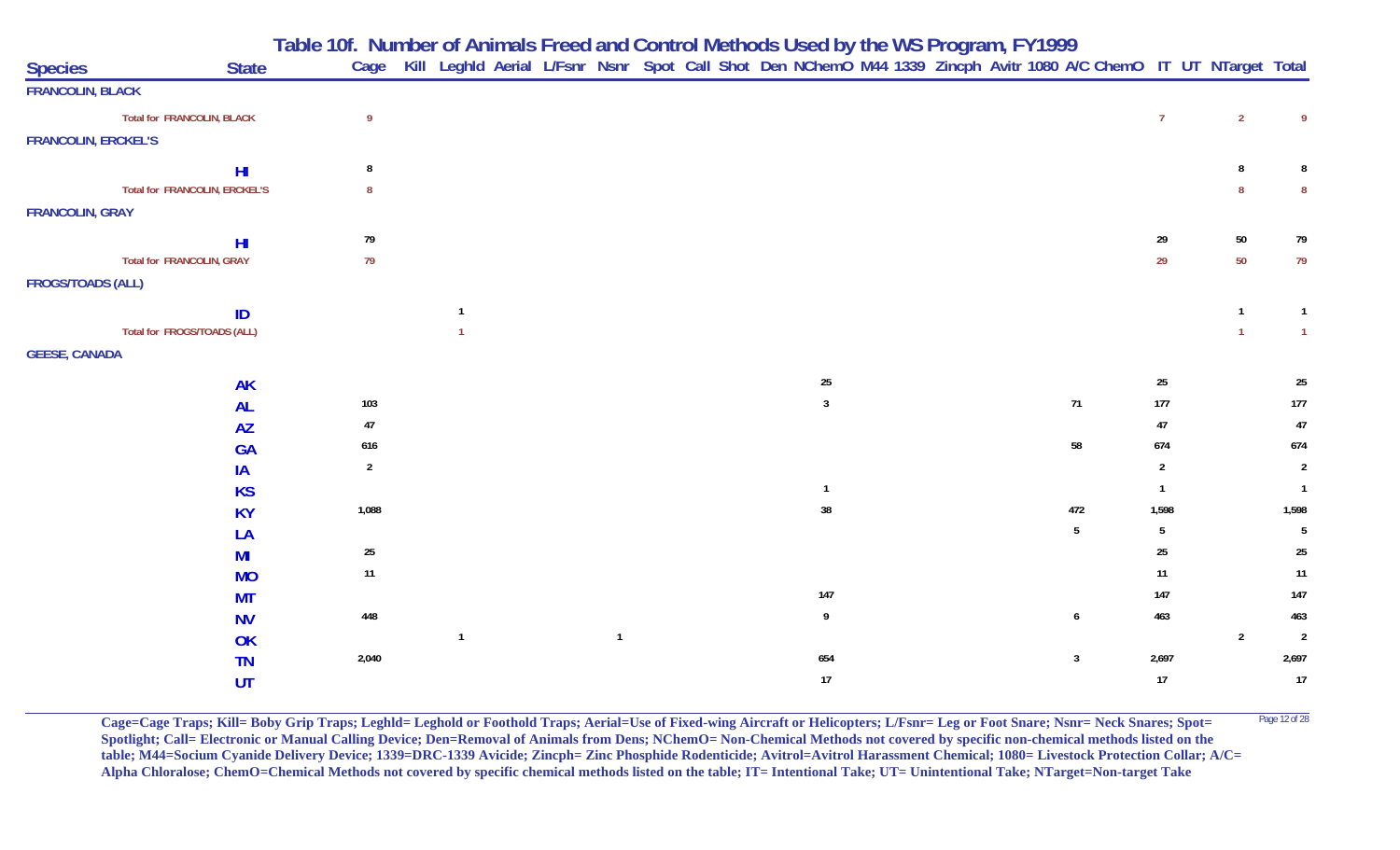|                                   |              |                |                | Table 10f. Number of Animals Freed and Control Methods Used by the WS Program, FY1999                                  |                |                |  |     |                |                |                |
|-----------------------------------|--------------|----------------|----------------|------------------------------------------------------------------------------------------------------------------------|----------------|----------------|--|-----|----------------|----------------|----------------|
| <b>Species</b>                    | <b>State</b> |                |                | Cage Kill Leghld Aerial L/Fsnr Nsnr Spot Call Shot Den NChemO M44 1339 Zincph Avitr 1080 A/C ChemO IT UT NTarget Total |                |                |  |     |                |                |                |
| <b>GEESE, CANADA</b>              |              |                |                |                                                                                                                        |                |                |  |     |                |                |                |
|                                   | <b>VT</b>    |                |                |                                                                                                                        |                | $\overline{1}$ |  |     | $\overline{7}$ |                | $\overline{7}$ |
|                                   | <b>WI</b>    | 276            | $\overline{1}$ |                                                                                                                        |                |                |  |     | 276            | $\mathbf{1}$   | 277            |
|                                   | <b>WV</b>    |                |                |                                                                                                                        |                | $\overline{7}$ |  |     | $\overline{7}$ |                | $\overline{7}$ |
| <b>Total for GEESE, CANADA</b>    |              | 4,656          | $\overline{2}$ |                                                                                                                        | $\overline{1}$ | 908            |  | 615 | 6,179          | $\overline{3}$ | 6,182          |
| <b>GEESE, FERAL</b>               |              |                |                |                                                                                                                        |                |                |  |     |                |                |                |
|                                   | <b>AZ</b>    | 8              |                |                                                                                                                        |                |                |  | 21  | 29             |                | 29             |
|                                   | <b>GA</b>    |                |                |                                                                                                                        |                |                |  | 9   | 9              |                | 9              |
|                                   | <b>KY</b>    |                |                |                                                                                                                        |                | -1             |  |     |                |                |                |
|                                   | <b>TN</b>    | 10             |                |                                                                                                                        |                | 3              |  | 4   | 17             |                | 17             |
|                                   | <b>WA</b>    | 14             |                |                                                                                                                        |                |                |  | 28  | 42             |                | 42             |
| <b>Total for GEESE, FERAL</b>     |              | 32             |                |                                                                                                                        |                | 4              |  | 62  | 98             |                | 98             |
| <b>GRACKLES, COMMON</b>           |              |                |                |                                                                                                                        |                |                |  |     |                |                |                |
|                                   | <b>TX</b>    | 85             |                |                                                                                                                        |                | -1             |  |     | $\mathbf{1}$   | 85             | 86             |
| <b>Total for GRACKLES, COMMON</b> |              | 85             |                |                                                                                                                        |                | $\overline{1}$ |  |     |                | 85             | 86             |
| <b>GROSBEAKS (ALL)</b>            |              |                |                |                                                                                                                        |                |                |  |     |                |                |                |
|                                   | <b>WA</b>    | $\overline{3}$ |                |                                                                                                                        |                |                |  |     |                | 3              | 3              |
| <b>Total for GROSBEAKS (ALL)</b>  |              | $\overline{3}$ |                |                                                                                                                        |                |                |  |     |                | $\overline{3}$ | $\overline{3}$ |
| <b>GROUSE (ALL)</b>               |              |                |                |                                                                                                                        |                |                |  |     |                |                |                |
|                                   | <b>NY</b>    | $\overline{2}$ |                |                                                                                                                        |                |                |  |     |                | $\overline{2}$ | $\overline{2}$ |
| Total for GROUSE (ALL)            |              | $\overline{2}$ |                |                                                                                                                        |                |                |  |     |                | $\overline{2}$ | $\overline{2}$ |
| <b>GULLS, HERRING</b>             |              |                |                |                                                                                                                        |                |                |  |     |                |                |                |
|                                   | <b>VA</b>    |                |                |                                                                                                                        |                | $\overline{1}$ |  |     |                | -1             | $\mathbf{1}$   |
| <b>Total for GULLS, HERRING</b>   |              |                |                |                                                                                                                        |                | $\overline{1}$ |  |     |                |                | $\mathbf{1}$   |
| <b>GULLS, RING-BILLED</b>         |              |                |                |                                                                                                                        |                |                |  |     |                |                |                |
|                                   | <b>VA</b>    |                |                |                                                                                                                        |                | 180            |  |     | 180            |                | 180            |
| Total for GULLS, RING-BILLED      |              |                |                |                                                                                                                        |                | 180            |  |     | 180            |                | 180            |

**Cage=Cage Traps; Kill= Boby Grip Traps; Leghld= Leghold or Foothold Traps; Aerial=Use of Fixed-wing Aircraft or Helicopters; L/Fsnr= Leg or Foot Snare; Nsnr= Neck Snares; Spot=** Page 13 of 28 **Spotlight; Call= Electronic or Manual Calling Device; Den=Removal of Animals from Dens; NChemO= Non-Chemical Methods not covered by specific non-chemical methods listed on the table; M44=Socium Cyanide Delivery Device; 1339=DRC-1339 Avicide; Zincph= Zinc Phosphide Rodenticide; Avitrol=Avitrol Harassment Chemical; 1080= Livestock Protection Collar; A/C= Alpha Chloralose; ChemO=Chemical Methods not covered by specific chemical methods listed on the table; IT= Intentional Take; UT= Unintentional Take; NTarget=Non-target Take**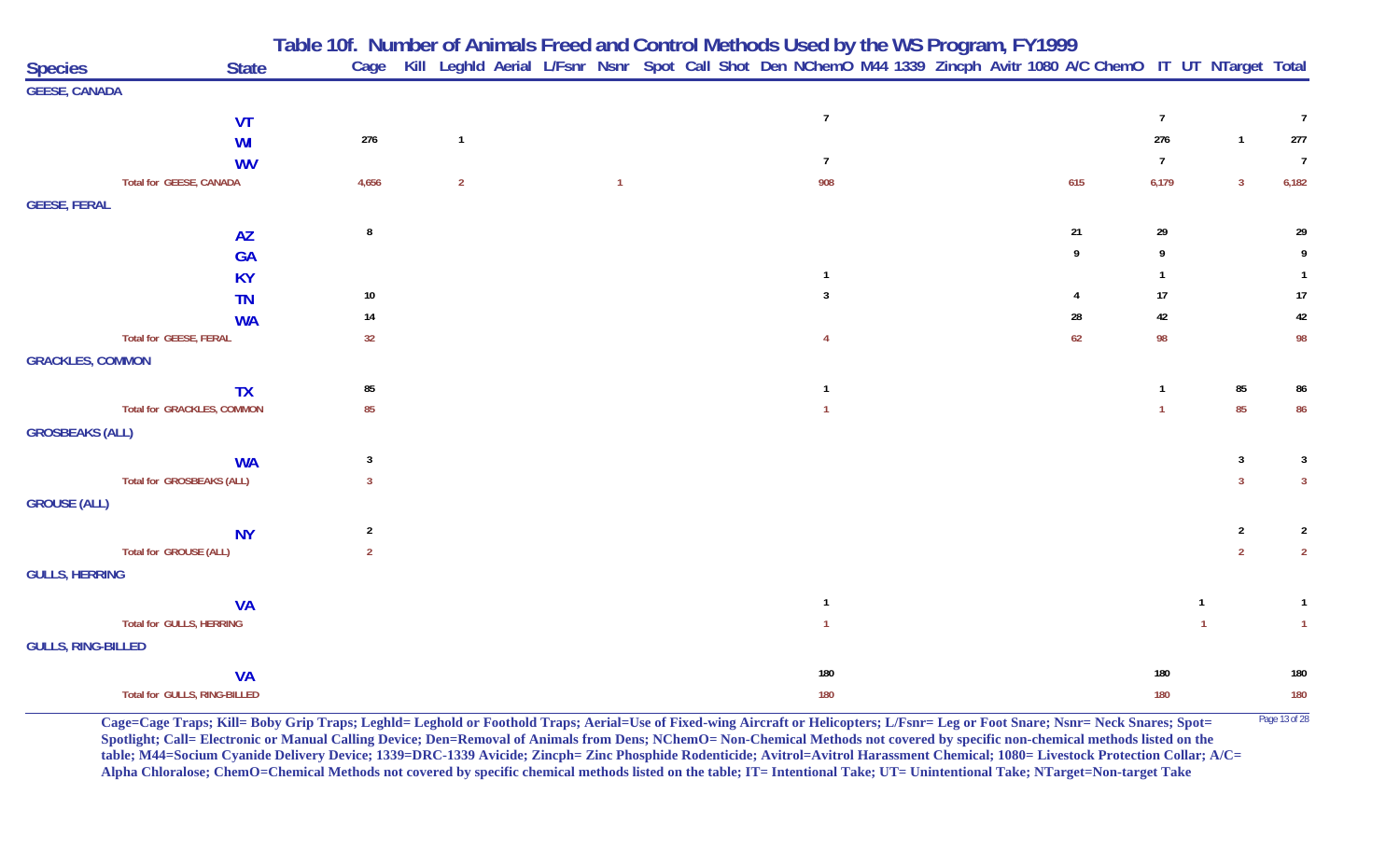| Table 10f. Number of Animals Freed and Control Methods Used by the WS Program, FY1999 |  |
|---------------------------------------------------------------------------------------|--|
|---------------------------------------------------------------------------------------|--|

| <b>Species</b>                  | <b>State</b>                       |      |              |  |                |  | Cage Kill Leghld Aerial L/Fsnr Nsnr Spot Call Shot Den NChemO M44 1339 Zincph Avitr 1080 A/C ChemO IT UT NTarget Total |  |  |                |                 |                |                 |
|---------------------------------|------------------------------------|------|--------------|--|----------------|--|------------------------------------------------------------------------------------------------------------------------|--|--|----------------|-----------------|----------------|-----------------|
| GULLS, z-(OTHER)                |                                    |      |              |  |                |  |                                                                                                                        |  |  |                |                 |                |                 |
|                                 | <b>AK</b>                          |      |              |  |                |  | 11                                                                                                                     |  |  | 11             |                 |                | 11              |
|                                 | Total for GULLS, z-(OTHER)         |      |              |  |                |  | 11                                                                                                                     |  |  | 11             |                 |                | 11 <sub>1</sub> |
| <b>HARES, JACKRABBITS (ALL)</b> |                                    |      |              |  |                |  |                                                                                                                        |  |  |                |                 |                |                 |
|                                 | <b>CA</b>                          | $19$ |              |  | $\mathbf{1}$   |  |                                                                                                                        |  |  |                | 19              | $\overline{2}$ | 21              |
|                                 | <b>NM</b>                          |      |              |  |                |  |                                                                                                                        |  |  |                |                 |                | $\mathbf{1}$    |
|                                 | <b>TX</b>                          |      |              |  |                |  |                                                                                                                        |  |  |                |                 |                | $\mathbf{1}$    |
|                                 | Total for HARES, JACKRABBITS (ALL) | 19   | $\mathbf{3}$ |  | $\overline{1}$ |  |                                                                                                                        |  |  |                | 19 <sup>°</sup> | $\overline{4}$ | 23              |
| <b>HARES, SNOWSHOE</b>          |                                    |      |              |  |                |  |                                                                                                                        |  |  |                |                 |                |                 |
|                                 | <b>VT</b>                          |      |              |  |                |  |                                                                                                                        |  |  |                |                 |                |                 |
|                                 | <b>Total for HARES, SNOWSHOE</b>   |      |              |  |                |  |                                                                                                                        |  |  |                |                 | $\mathbf{1}$   | $\overline{1}$  |
| <b>HAWKS, COOPER'S</b>          |                                    |      |              |  |                |  |                                                                                                                        |  |  |                |                 |                |                 |
|                                 | <b>CA</b>                          |      |              |  |                |  | $\mathbf{1}$                                                                                                           |  |  |                |                 |                |                 |
|                                 | OR                                 |      |              |  |                |  |                                                                                                                        |  |  |                |                 |                |                 |
|                                 | <b>WA</b>                          | 6    |              |  |                |  |                                                                                                                        |  |  |                |                 |                | 6               |
|                                 | Total for HAWKS, COOPER'S          |      |              |  |                |  | $\overline{2}$                                                                                                         |  |  | $\overline{2}$ |                 |                | -8              |
| HAWKS, RED-SHOULDERED           |                                    |      |              |  |                |  |                                                                                                                        |  |  |                |                 |                |                 |
|                                 | CA                                 |      |              |  |                |  | $\overline{1}$                                                                                                         |  |  |                |                 |                |                 |
|                                 | Total for HAWKS, RED-SHOULDERED    |      |              |  |                |  |                                                                                                                        |  |  |                |                 |                | $\overline{1}$  |
| <b>HAWKS, RED-TAILED</b>        |                                    |      |              |  |                |  |                                                                                                                        |  |  |                |                 |                |                 |
|                                 | <b>CA</b>                          |      |              |  |                |  | 5                                                                                                                      |  |  | 5              |                 |                | 5               |
|                                 | IL                                 |      |              |  |                |  | 97                                                                                                                     |  |  | 97             |                 |                | 97              |
|                                 | <b>KY</b>                          |      |              |  |                |  | 86                                                                                                                     |  |  | 86             |                 |                | 86              |
|                                 | <b>MN</b>                          |      |              |  |                |  |                                                                                                                        |  |  |                |                 |                |                 |
|                                 | <b>MO</b>                          |      |              |  |                |  | 17                                                                                                                     |  |  | 18             |                 |                | 18              |
|                                 | <b>NE</b>                          |      |              |  |                |  | 13                                                                                                                     |  |  | 13             |                 |                | 13              |
|                                 | Total for HAWKS, RED-TAILED        |      | $\mathbf{1}$ |  |                |  | 219                                                                                                                    |  |  | 220            |                 |                | 220             |

Cage=Cage Traps; Kill= Boby Grip Traps; Leghld= Leghold or Foothold Traps; Aerial=Use of Fixed-wing Aircraft or Helicopters; L/Fsnr= Leg or Foot Snare; Nsnr= Neck Snares; Spot= <sup>Page 14 of 28</sup> **Spotlight; Call= Electronic or Manual Calling Device; Den=Removal of Animals from Dens; NChemO= Non-Chemical Methods not covered by specific non-chemical methods listed on the table; M44=Socium Cyanide Delivery Device; 1339=DRC-1339 Avicide; Zincph= Zinc Phosphide Rodenticide; Avitrol=Avitrol Harassment Chemical; 1080= Livestock Protection Collar; A/C= Alpha Chloralose; ChemO=Chemical Methods not covered by specific chemical methods listed on the table; IT= Intentional Take; UT= Unintentional Take; NTarget=Non-target Take**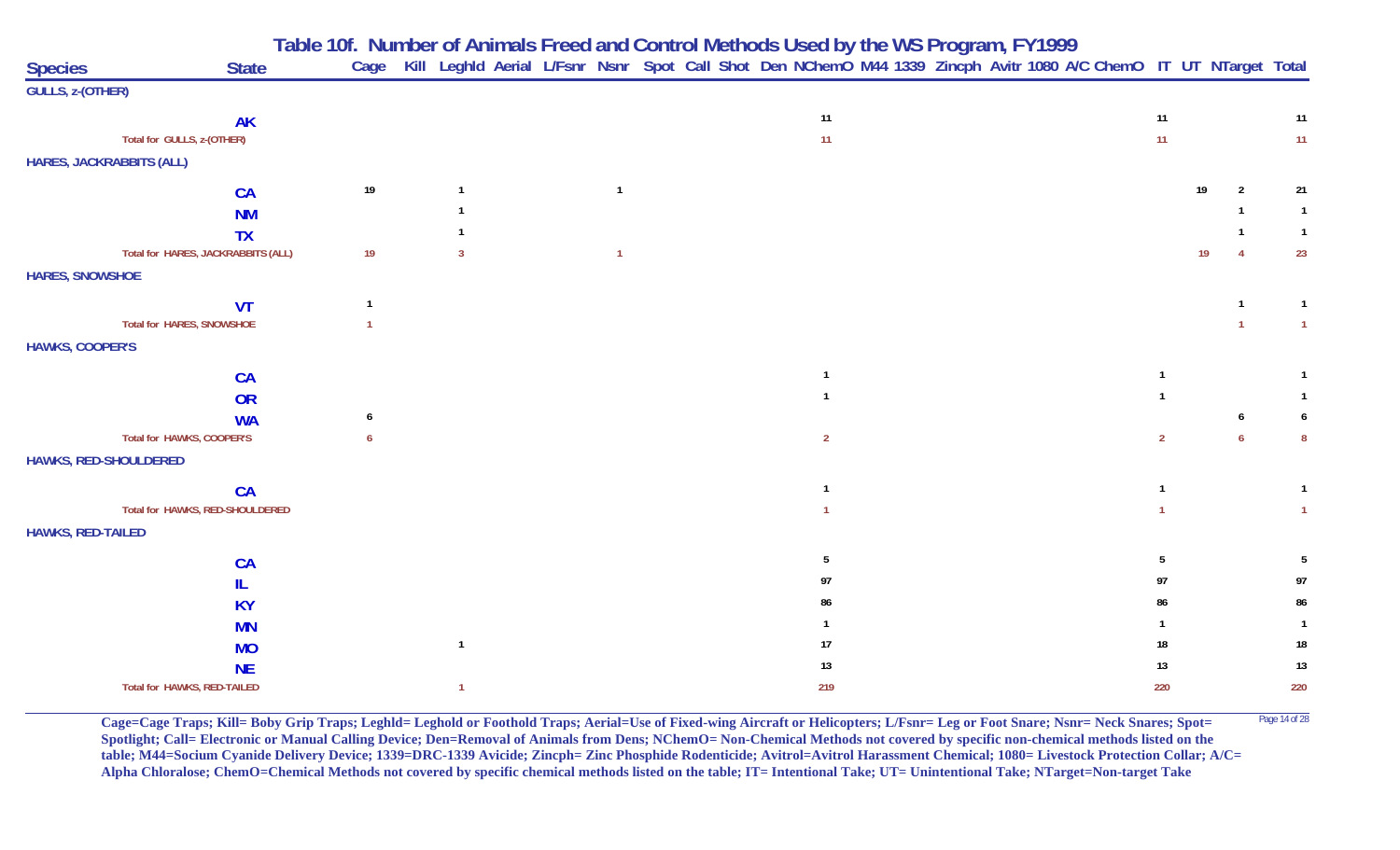|                           |                                             | Table 10f. Number of Animals Freed and Control Methods Used by the WS Program, FY1999 |                                                                                                                        |    |    |  |                |  |  |                 |    |                                  |                                  |
|---------------------------|---------------------------------------------|---------------------------------------------------------------------------------------|------------------------------------------------------------------------------------------------------------------------|----|----|--|----------------|--|--|-----------------|----|----------------------------------|----------------------------------|
| <b>Species</b>            | <b>State</b>                                |                                                                                       | Cage Kill Leghld Aerial L/Fsnr Nsnr Spot Call Shot Den NChemO M44 1339 Zincph Avitr 1080 A/C ChemO IT UT NTarget Total |    |    |  |                |  |  |                 |    |                                  |                                  |
| HAWKS, z-(OTHER)          |                                             |                                                                                       |                                                                                                                        |    |    |  |                |  |  |                 |    |                                  |                                  |
|                           | CA                                          |                                                                                       |                                                                                                                        |    |    |  |                |  |  |                 |    |                                  |                                  |
|                           | IL                                          | $\mathbf{1}$                                                                          |                                                                                                                        |    |    |  |                |  |  |                 |    | $\overline{1}$                   | -5                               |
|                           | <b>MN</b>                                   |                                                                                       |                                                                                                                        |    |    |  | $\mathfrak{p}$ |  |  | $\mathfrak{p}$  |    |                                  | $\overline{2}$                   |
|                           |                                             |                                                                                       |                                                                                                                        |    |    |  |                |  |  |                 |    | 6                                | 6                                |
|                           | <b>WA</b><br>Total for HAWKS, z-(OTHER)     | 7                                                                                     |                                                                                                                        |    |    |  | $10$           |  |  | 10 <sup>°</sup> |    | $\overline{7}$                   | 17                               |
|                           |                                             |                                                                                       |                                                                                                                        |    |    |  |                |  |  |                 |    |                                  |                                  |
| <b>HERONS, GREAT BLUE</b> |                                             |                                                                                       |                                                                                                                        |    |    |  |                |  |  |                 |    |                                  |                                  |
|                           | <b>TX</b>                                   |                                                                                       |                                                                                                                        |    |    |  | $\overline{7}$ |  |  | $\overline{7}$  |    |                                  | $\overline{7}$                   |
|                           | Total for HERONS, GREAT BLUE                |                                                                                       |                                                                                                                        |    |    |  | $\overline{7}$ |  |  |                 |    |                                  | $\overline{7}$                   |
| <b>HOGS, FERAL</b>        |                                             |                                                                                       |                                                                                                                        |    |    |  |                |  |  |                 |    |                                  |                                  |
|                           | CA                                          |                                                                                       |                                                                                                                        |    | 33 |  |                |  |  |                 | 11 | 23                               | 34                               |
|                           | H <sub>II</sub>                             | $\mathbf{1}$                                                                          | $\overline{2}$                                                                                                         |    |    |  | 63             |  |  | 73              |    |                                  | 74                               |
|                           | OK                                          |                                                                                       | $\overline{2}$                                                                                                         |    |    |  |                |  |  |                 |    | $\overline{1}$                   | $\overline{2}$                   |
|                           | Total for HOGS, FERAL                       | $\mathbf{1}$                                                                          |                                                                                                                        | -9 | 33 |  | 63             |  |  | 73              | 13 | 24                               | 110                              |
| <b>HORSES, FERAL</b>      |                                             |                                                                                       |                                                                                                                        |    |    |  |                |  |  |                 |    |                                  |                                  |
|                           |                                             |                                                                                       |                                                                                                                        |    |    |  |                |  |  |                 |    |                                  |                                  |
|                           | <b>WA</b>                                   |                                                                                       |                                                                                                                        |    |    |  |                |  |  |                 |    |                                  |                                  |
|                           | Total for HORSES, FERAL                     |                                                                                       |                                                                                                                        |    |    |  |                |  |  |                 |    |                                  |                                  |
| <b>JAYS (OTHER)</b>       |                                             |                                                                                       |                                                                                                                        |    |    |  |                |  |  |                 |    |                                  |                                  |
|                           | CA                                          | $12\,$                                                                                |                                                                                                                        |    |    |  |                |  |  |                 |    | 12                               | $12 \overline{ }$                |
|                           | <b>WA</b>                                   | $\mathbf{1}$                                                                          |                                                                                                                        |    |    |  |                |  |  |                 |    | $\mathbf{1}$                     | $\overline{1}$                   |
|                           | Total for JAYS (OTHER)                      | 13                                                                                    |                                                                                                                        |    |    |  |                |  |  |                 |    | 13                               | 13                               |
| JUNGLEFOWL, RED           |                                             |                                                                                       |                                                                                                                        |    |    |  |                |  |  |                 |    |                                  |                                  |
|                           |                                             |                                                                                       |                                                                                                                        |    |    |  |                |  |  |                 |    |                                  |                                  |
|                           | H <sub>l</sub><br>Total for JUNGLEFOWL, RED | $\overline{2}$<br>$\overline{2}$                                                      |                                                                                                                        |    |    |  |                |  |  |                 |    | $\overline{2}$<br>$\overline{2}$ | $\overline{2}$<br>$\overline{2}$ |
|                           |                                             |                                                                                       |                                                                                                                        |    |    |  |                |  |  |                 |    |                                  |                                  |
| <b>KESTRELS, AMERICAN</b> |                                             |                                                                                       |                                                                                                                        |    |    |  |                |  |  |                 |    |                                  |                                  |
|                           | CA                                          | $\mathbf{1}$                                                                          | 14                                                                                                                     |    |    |  | 55             |  |  | $70\,$          |    |                                  | 70                               |
|                           | IL                                          |                                                                                       |                                                                                                                        |    |    |  | 112            |  |  | 112             |    |                                  | $112$                            |

**Cage=Cage Traps; Kill= Boby Grip Traps; Leghld= Leghold or Foothold Traps; Aerial=Use of Fixed-wing Aircraft or Helicopters; L/Fsnr= Leg or Foot Snare; Nsnr= Neck Snares; Spot=** Page 15 of 28 **Spotlight; Call= Electronic or Manual Calling Device; Den=Removal of Animals from Dens; NChemO= Non-Chemical Methods not covered by specific non-chemical methods listed on the table; M44=Socium Cyanide Delivery Device; 1339=DRC-1339 Avicide; Zincph= Zinc Phosphide Rodenticide; Avitrol=Avitrol Harassment Chemical; 1080= Livestock Protection Collar; A/C= Alpha Chloralose; ChemO=Chemical Methods not covered by specific chemical methods listed on the table; IT= Intentional Take; UT= Unintentional Take; NTarget=Non-target Take**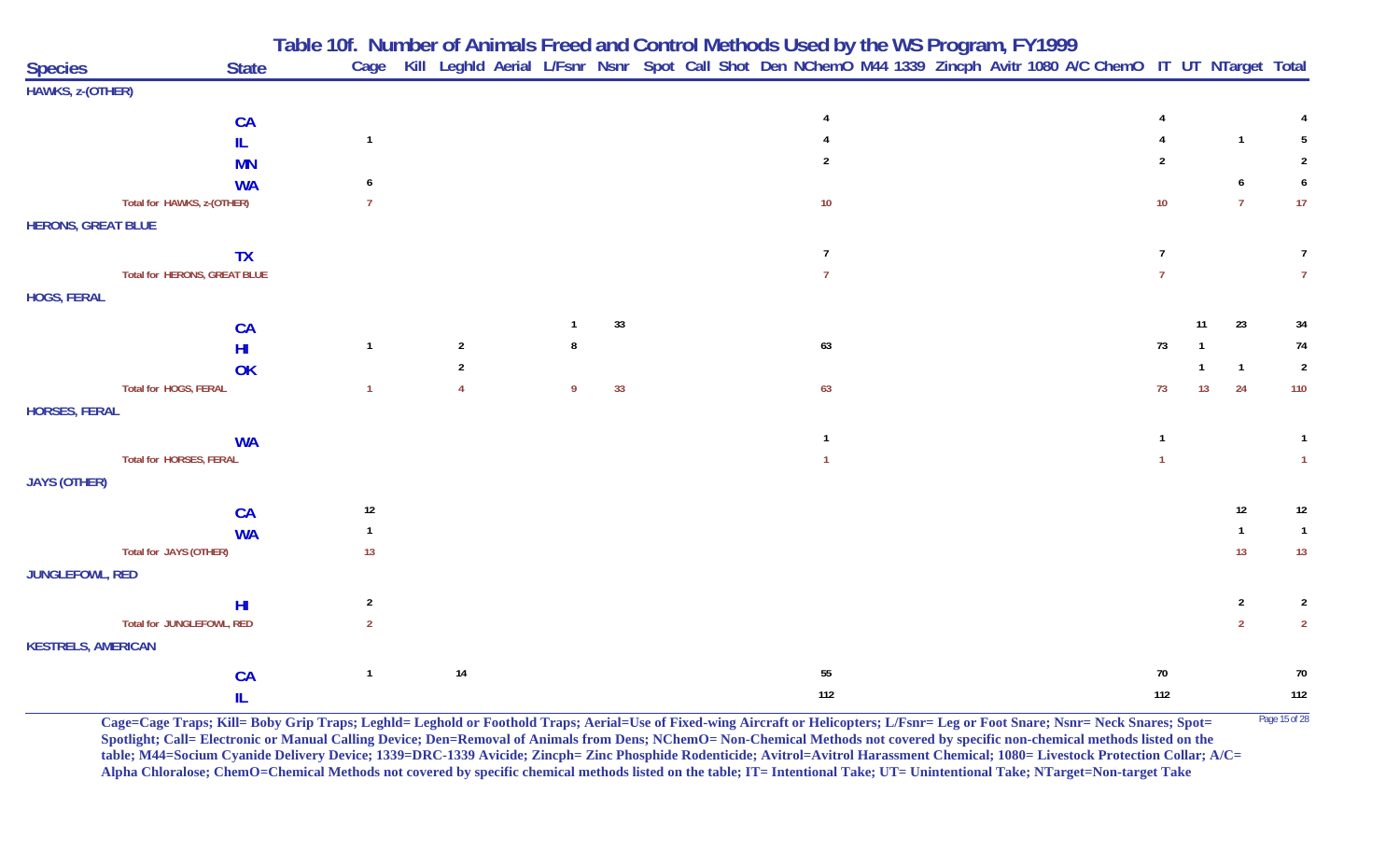| <b>Species</b>                  | <b>State</b>                        |                 |                |              | Table Tul. Number of Animals Freed and Control Methods used by the WS Program, FY 1999<br>Cage Kill Leghld Aerial L/Fsnr Nsnr Spot Call Shot Den NChemO M44 1339 Zincph Avitr 1080 A/C ChemO IT UT NTarget Total |  |     |                 |               |                |                |
|---------------------------------|-------------------------------------|-----------------|----------------|--------------|------------------------------------------------------------------------------------------------------------------------------------------------------------------------------------------------------------------|--|-----|-----------------|---------------|----------------|----------------|
| <b>KESTRELS, AMERICAN</b>       |                                     |                 |                |              |                                                                                                                                                                                                                  |  |     |                 |               |                |                |
|                                 | <b>KY</b>                           |                 |                |              | $\overline{7}$                                                                                                                                                                                                   |  |     | $\overline{7}$  |               |                | $\overline{7}$ |
|                                 | <b>MN</b>                           |                 |                |              | 22                                                                                                                                                                                                               |  |     | 22              |               |                | 22             |
|                                 | <b>MO</b>                           |                 |                |              |                                                                                                                                                                                                                  |  |     |                 |               |                | 9              |
|                                 | <b>NE</b>                           | $12\,$          |                |              | 16                                                                                                                                                                                                               |  |     | 16              | 12            |                | 28             |
|                                 | <b>UT</b>                           |                 |                |              |                                                                                                                                                                                                                  |  |     | $\mathbf{1}$    |               |                | $\mathbf{1}$   |
|                                 | <b>VA</b>                           |                 |                |              |                                                                                                                                                                                                                  |  |     |                 |               |                | 4              |
|                                 | <b>WA</b>                           | 10 <sub>1</sub> |                |              |                                                                                                                                                                                                                  |  |     |                 |               | 9              | $10\,$         |
|                                 | <b>Total for KESTRELS, AMERICAN</b> | 27              | 14             |              | 222                                                                                                                                                                                                              |  |     | 237             | 17            | -9             | 263            |
| <b>KITES (ALL)</b>              |                                     |                 |                |              |                                                                                                                                                                                                                  |  |     |                 |               |                |                |
|                                 | CA                                  |                 |                |              |                                                                                                                                                                                                                  |  |     |                 |               | $\mathbf{1}$   | $\mathbf{1}$   |
|                                 | OK                                  |                 |                |              |                                                                                                                                                                                                                  |  |     |                 |               |                | 6              |
|                                 | Total for KITES (ALL)               |                 |                |              |                                                                                                                                                                                                                  |  |     |                 |               | $\overline{1}$ | 7 <sup>7</sup> |
| <b>LIONS, MOUNTAIN (COUGAR)</b> |                                     |                 |                |              |                                                                                                                                                                                                                  |  |     |                 |               |                |                |
|                                 | CA                                  |                 |                |              |                                                                                                                                                                                                                  |  |     |                 |               |                |                |
|                                 | CO                                  |                 |                |              |                                                                                                                                                                                                                  |  |     |                 |               |                |                |
|                                 | ID                                  | $\overline{2}$  |                |              |                                                                                                                                                                                                                  |  |     | 3               |               |                | 3              |
|                                 | <b>NM</b>                           |                 | $\overline{1}$ |              |                                                                                                                                                                                                                  |  |     |                 |               |                |                |
|                                 | <b>WY</b>                           |                 |                | $\mathbf{1}$ |                                                                                                                                                                                                                  |  |     |                 |               |                | $\mathbf{1}$   |
|                                 | Total for LIONS, MOUNTAIN (COUGAR)  | $\overline{2}$  | $\overline{1}$ |              | 6                                                                                                                                                                                                                |  |     | 8               | $\mathcal{P}$ |                | $10\,$         |
| <b>LIZARDS, MONITOR</b>         |                                     |                 |                |              |                                                                                                                                                                                                                  |  |     |                 |               |                |                |
|                                 | GU                                  |                 |                |              | 28                                                                                                                                                                                                               |  |     | 5               | 23            |                | ${\bf 28}$     |
|                                 | <b>Total for LIZARDS, MONITOR</b>   |                 |                |              | 28                                                                                                                                                                                                               |  |     | $5\phantom{.0}$ | 23            |                | 28             |
| <b>MALLARDS</b>                 |                                     |                 |                |              |                                                                                                                                                                                                                  |  |     |                 |               |                |                |
|                                 | <b>AK</b>                           |                 |                |              | 85                                                                                                                                                                                                               |  |     | 85              |               |                | 85             |
|                                 | <b>AZ</b>                           |                 |                |              |                                                                                                                                                                                                                  |  | 300 | 300             |               |                | 300            |
|                                 | <b>CA</b>                           |                 |                |              | 105                                                                                                                                                                                                              |  |     | 92              | 13            |                | 105            |

**Cage=Cage Traps; Kill= Boby Grip Traps; Leghld= Leghold or Foothold Traps; Aerial=Use of Fixed-wing Aircraft or Helicopters; L/Fsnr= Leg or Foot Snare; Nsnr= Neck Snares; Spot=** Page 16 of 28 **Spotlight; Call= Electronic or Manual Calling Device; Den=Removal of Animals from Dens; NChemO= Non-Chemical Methods not covered by specific non-chemical methods listed on the table; M44=Socium Cyanide Delivery Device; 1339=DRC-1339 Avicide; Zincph= Zinc Phosphide Rodenticide; Avitrol=Avitrol Harassment Chemical; 1080= Livestock Protection Collar; A/C= Alpha Chloralose; ChemO=Chemical Methods not covered by specific chemical methods listed on the table; IT= Intentional Take; UT= Unintentional Take; NTarget=Non-target Take**

**Table 10f. Number of Animals Freed and Control Methods Used by the WS Program, FY 1999**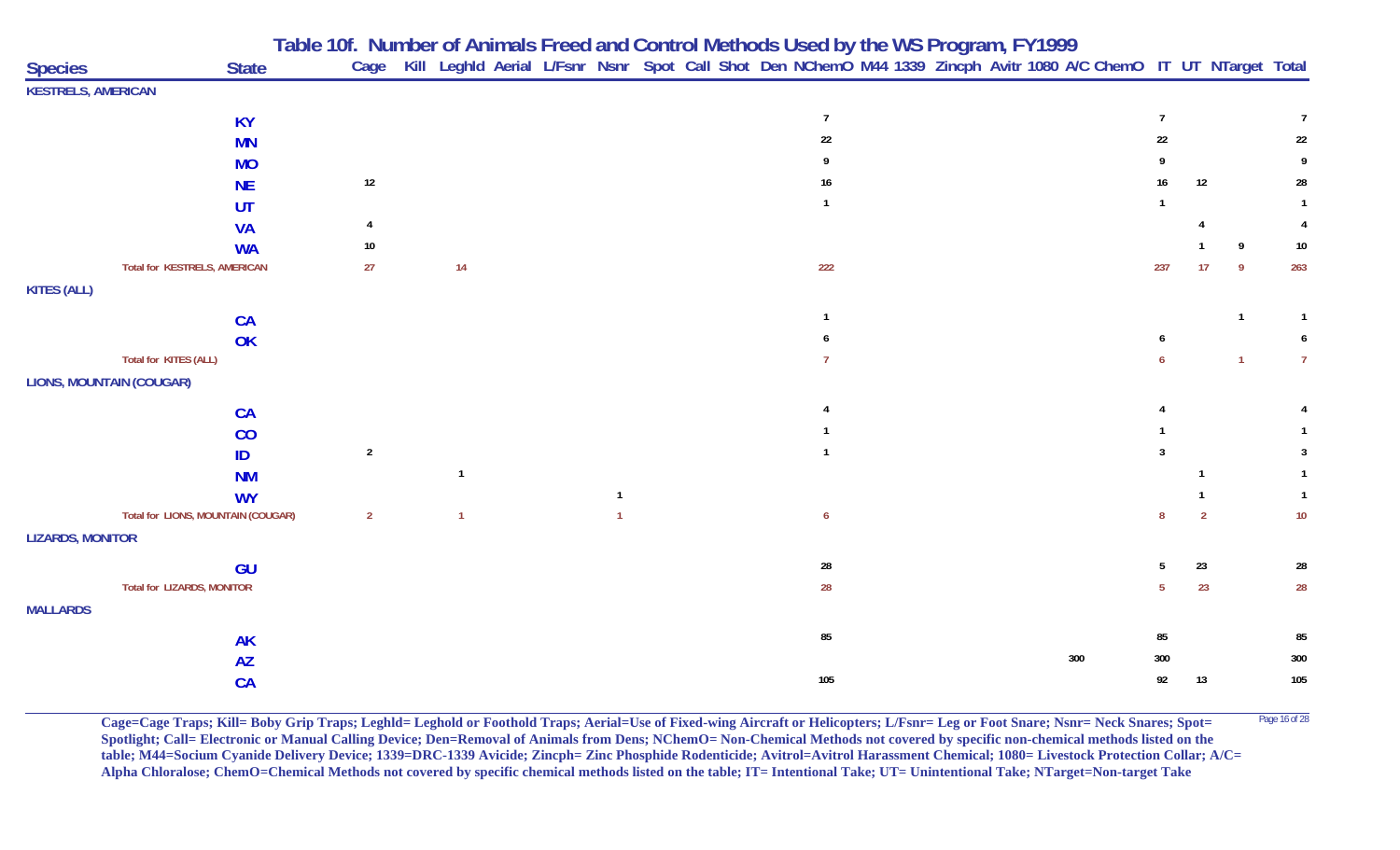| Cage Kill Leghld Aerial L/Fsnr Nsnr Spot Call Shot Den NChemO M44 1339 Zincph Avitr 1080 A/C ChemO IT UT NTarget Total<br><b>State</b><br><b>Species</b><br><b>MALLARDS</b><br>$\overline{2}$<br>149<br>65<br>$\overline{7}$<br>223<br>223<br><b>KY</b><br>$43\,$<br>43<br>43<br><b>MT</b><br>115<br>223<br>223<br>108<br><b>NV</b><br>30<br>19<br>$30\,$<br>11<br><b>TN</b><br>$45\,$<br>$\bf 45$<br>45<br>UT<br>50<br>510<br><b>Total for MALLARDS</b><br>1,054<br>$\overline{2}$<br>492<br>1,041<br>13<br><b>MANNIKIN, CHESTNUT</b><br>$\overline{2}$<br>$\overline{2}$<br>H <sub>l</sub><br>$\overline{2}$<br>Total for MANNIKIN, CHESTNUT<br>$\overline{2}$<br>$\overline{2}$<br>$\overline{2}$<br><b>MARMOTS/WOODCHUCKS (ALL)</b><br>$\overline{2}$<br>3<br>3<br>ID<br><b>MA</b><br>33<br>39<br>39<br>OH<br><b>VA</b><br>$\mathbf{1}$<br><b>WA</b><br>5<br>5<br>Total for MARMOTS/WOODCHUCKS (ALL)<br>35<br>48<br>49<br>$\overline{1}$<br>$\overline{7}$<br>$\overline{7}$<br><b>MEADOWLARKS, WESTERN</b><br><b>CA</b><br>-1<br>5<br>5<br>H <sub>II</sub><br>Total for MEADOWLARKS, WESTERN<br>5<br>$\overline{1}$<br><b>MINKS</b><br><b>VT</b><br><b>Total for MINKS</b><br>$\mathbf{1}$<br>$\mathbf{1}$<br><b>MOCKINGBIRDS, NORTHERN</b><br>$\overline{2}$<br><b>TX</b><br>$\overline{2}$<br>2<br>Total for MOCKINGBIRDS, NORTHERN<br>$\overline{2}$<br>$\overline{2}$<br>$\overline{2}$ |  | Table 10f. Number of Animals Freed and Control Methods Used by the WS Program, FY1999 |  |  |  |  |  |  |  |  |
|--------------------------------------------------------------------------------------------------------------------------------------------------------------------------------------------------------------------------------------------------------------------------------------------------------------------------------------------------------------------------------------------------------------------------------------------------------------------------------------------------------------------------------------------------------------------------------------------------------------------------------------------------------------------------------------------------------------------------------------------------------------------------------------------------------------------------------------------------------------------------------------------------------------------------------------------------------------------------------------------------------------------------------------------------------------------------------------------------------------------------------------------------------------------------------------------------------------------------------------------------------------------------------------------------------------------------------------------------------------------------------------------------|--|---------------------------------------------------------------------------------------|--|--|--|--|--|--|--|--|
|                                                                                                                                                                                                                                                                                                                                                                                                                                                                                                                                                                                                                                                                                                                                                                                                                                                                                                                                                                                                                                                                                                                                                                                                                                                                                                                                                                                                  |  |                                                                                       |  |  |  |  |  |  |  |  |
|                                                                                                                                                                                                                                                                                                                                                                                                                                                                                                                                                                                                                                                                                                                                                                                                                                                                                                                                                                                                                                                                                                                                                                                                                                                                                                                                                                                                  |  |                                                                                       |  |  |  |  |  |  |  |  |
|                                                                                                                                                                                                                                                                                                                                                                                                                                                                                                                                                                                                                                                                                                                                                                                                                                                                                                                                                                                                                                                                                                                                                                                                                                                                                                                                                                                                  |  |                                                                                       |  |  |  |  |  |  |  |  |
|                                                                                                                                                                                                                                                                                                                                                                                                                                                                                                                                                                                                                                                                                                                                                                                                                                                                                                                                                                                                                                                                                                                                                                                                                                                                                                                                                                                                  |  |                                                                                       |  |  |  |  |  |  |  |  |
|                                                                                                                                                                                                                                                                                                                                                                                                                                                                                                                                                                                                                                                                                                                                                                                                                                                                                                                                                                                                                                                                                                                                                                                                                                                                                                                                                                                                  |  |                                                                                       |  |  |  |  |  |  |  |  |
|                                                                                                                                                                                                                                                                                                                                                                                                                                                                                                                                                                                                                                                                                                                                                                                                                                                                                                                                                                                                                                                                                                                                                                                                                                                                                                                                                                                                  |  |                                                                                       |  |  |  |  |  |  |  |  |
|                                                                                                                                                                                                                                                                                                                                                                                                                                                                                                                                                                                                                                                                                                                                                                                                                                                                                                                                                                                                                                                                                                                                                                                                                                                                                                                                                                                                  |  |                                                                                       |  |  |  |  |  |  |  |  |
|                                                                                                                                                                                                                                                                                                                                                                                                                                                                                                                                                                                                                                                                                                                                                                                                                                                                                                                                                                                                                                                                                                                                                                                                                                                                                                                                                                                                  |  |                                                                                       |  |  |  |  |  |  |  |  |
|                                                                                                                                                                                                                                                                                                                                                                                                                                                                                                                                                                                                                                                                                                                                                                                                                                                                                                                                                                                                                                                                                                                                                                                                                                                                                                                                                                                                  |  |                                                                                       |  |  |  |  |  |  |  |  |
|                                                                                                                                                                                                                                                                                                                                                                                                                                                                                                                                                                                                                                                                                                                                                                                                                                                                                                                                                                                                                                                                                                                                                                                                                                                                                                                                                                                                  |  |                                                                                       |  |  |  |  |  |  |  |  |
|                                                                                                                                                                                                                                                                                                                                                                                                                                                                                                                                                                                                                                                                                                                                                                                                                                                                                                                                                                                                                                                                                                                                                                                                                                                                                                                                                                                                  |  |                                                                                       |  |  |  |  |  |  |  |  |
|                                                                                                                                                                                                                                                                                                                                                                                                                                                                                                                                                                                                                                                                                                                                                                                                                                                                                                                                                                                                                                                                                                                                                                                                                                                                                                                                                                                                  |  |                                                                                       |  |  |  |  |  |  |  |  |
|                                                                                                                                                                                                                                                                                                                                                                                                                                                                                                                                                                                                                                                                                                                                                                                                                                                                                                                                                                                                                                                                                                                                                                                                                                                                                                                                                                                                  |  |                                                                                       |  |  |  |  |  |  |  |  |
|                                                                                                                                                                                                                                                                                                                                                                                                                                                                                                                                                                                                                                                                                                                                                                                                                                                                                                                                                                                                                                                                                                                                                                                                                                                                                                                                                                                                  |  |                                                                                       |  |  |  |  |  |  |  |  |
|                                                                                                                                                                                                                                                                                                                                                                                                                                                                                                                                                                                                                                                                                                                                                                                                                                                                                                                                                                                                                                                                                                                                                                                                                                                                                                                                                                                                  |  |                                                                                       |  |  |  |  |  |  |  |  |
|                                                                                                                                                                                                                                                                                                                                                                                                                                                                                                                                                                                                                                                                                                                                                                                                                                                                                                                                                                                                                                                                                                                                                                                                                                                                                                                                                                                                  |  |                                                                                       |  |  |  |  |  |  |  |  |
|                                                                                                                                                                                                                                                                                                                                                                                                                                                                                                                                                                                                                                                                                                                                                                                                                                                                                                                                                                                                                                                                                                                                                                                                                                                                                                                                                                                                  |  |                                                                                       |  |  |  |  |  |  |  |  |
|                                                                                                                                                                                                                                                                                                                                                                                                                                                                                                                                                                                                                                                                                                                                                                                                                                                                                                                                                                                                                                                                                                                                                                                                                                                                                                                                                                                                  |  |                                                                                       |  |  |  |  |  |  |  |  |
|                                                                                                                                                                                                                                                                                                                                                                                                                                                                                                                                                                                                                                                                                                                                                                                                                                                                                                                                                                                                                                                                                                                                                                                                                                                                                                                                                                                                  |  |                                                                                       |  |  |  |  |  |  |  |  |
|                                                                                                                                                                                                                                                                                                                                                                                                                                                                                                                                                                                                                                                                                                                                                                                                                                                                                                                                                                                                                                                                                                                                                                                                                                                                                                                                                                                                  |  |                                                                                       |  |  |  |  |  |  |  |  |
|                                                                                                                                                                                                                                                                                                                                                                                                                                                                                                                                                                                                                                                                                                                                                                                                                                                                                                                                                                                                                                                                                                                                                                                                                                                                                                                                                                                                  |  |                                                                                       |  |  |  |  |  |  |  |  |
|                                                                                                                                                                                                                                                                                                                                                                                                                                                                                                                                                                                                                                                                                                                                                                                                                                                                                                                                                                                                                                                                                                                                                                                                                                                                                                                                                                                                  |  |                                                                                       |  |  |  |  |  |  |  |  |
|                                                                                                                                                                                                                                                                                                                                                                                                                                                                                                                                                                                                                                                                                                                                                                                                                                                                                                                                                                                                                                                                                                                                                                                                                                                                                                                                                                                                  |  |                                                                                       |  |  |  |  |  |  |  |  |
|                                                                                                                                                                                                                                                                                                                                                                                                                                                                                                                                                                                                                                                                                                                                                                                                                                                                                                                                                                                                                                                                                                                                                                                                                                                                                                                                                                                                  |  |                                                                                       |  |  |  |  |  |  |  |  |
|                                                                                                                                                                                                                                                                                                                                                                                                                                                                                                                                                                                                                                                                                                                                                                                                                                                                                                                                                                                                                                                                                                                                                                                                                                                                                                                                                                                                  |  |                                                                                       |  |  |  |  |  |  |  |  |
|                                                                                                                                                                                                                                                                                                                                                                                                                                                                                                                                                                                                                                                                                                                                                                                                                                                                                                                                                                                                                                                                                                                                                                                                                                                                                                                                                                                                  |  |                                                                                       |  |  |  |  |  |  |  |  |
|                                                                                                                                                                                                                                                                                                                                                                                                                                                                                                                                                                                                                                                                                                                                                                                                                                                                                                                                                                                                                                                                                                                                                                                                                                                                                                                                                                                                  |  |                                                                                       |  |  |  |  |  |  |  |  |
|                                                                                                                                                                                                                                                                                                                                                                                                                                                                                                                                                                                                                                                                                                                                                                                                                                                                                                                                                                                                                                                                                                                                                                                                                                                                                                                                                                                                  |  |                                                                                       |  |  |  |  |  |  |  |  |
|                                                                                                                                                                                                                                                                                                                                                                                                                                                                                                                                                                                                                                                                                                                                                                                                                                                                                                                                                                                                                                                                                                                                                                                                                                                                                                                                                                                                  |  |                                                                                       |  |  |  |  |  |  |  |  |

**Cage=Cage Traps; Kill= Boby Grip Traps; Leghld= Leghold or Foothold Traps; Aerial=Use of Fixed-wing Aircraft or Helicopters; L/Fsnr= Leg or Foot Snare; Nsnr= Neck Snares; Spot=** Page 17 of 28 **Spotlight; Call= Electronic or Manual Calling Device; Den=Removal of Animals from Dens; NChemO= Non-Chemical Methods not covered by specific non-chemical methods listed on the table; M44=Socium Cyanide Delivery Device; 1339=DRC-1339 Avicide; Zincph= Zinc Phosphide Rodenticide; Avitrol=Avitrol Harassment Chemical; 1080= Livestock Protection Collar; A/C= Alpha Chloralose; ChemO=Chemical Methods not covered by specific chemical methods listed on the table; IT= Intentional Take; UT= Unintentional Take; NTarget=Non-target Take**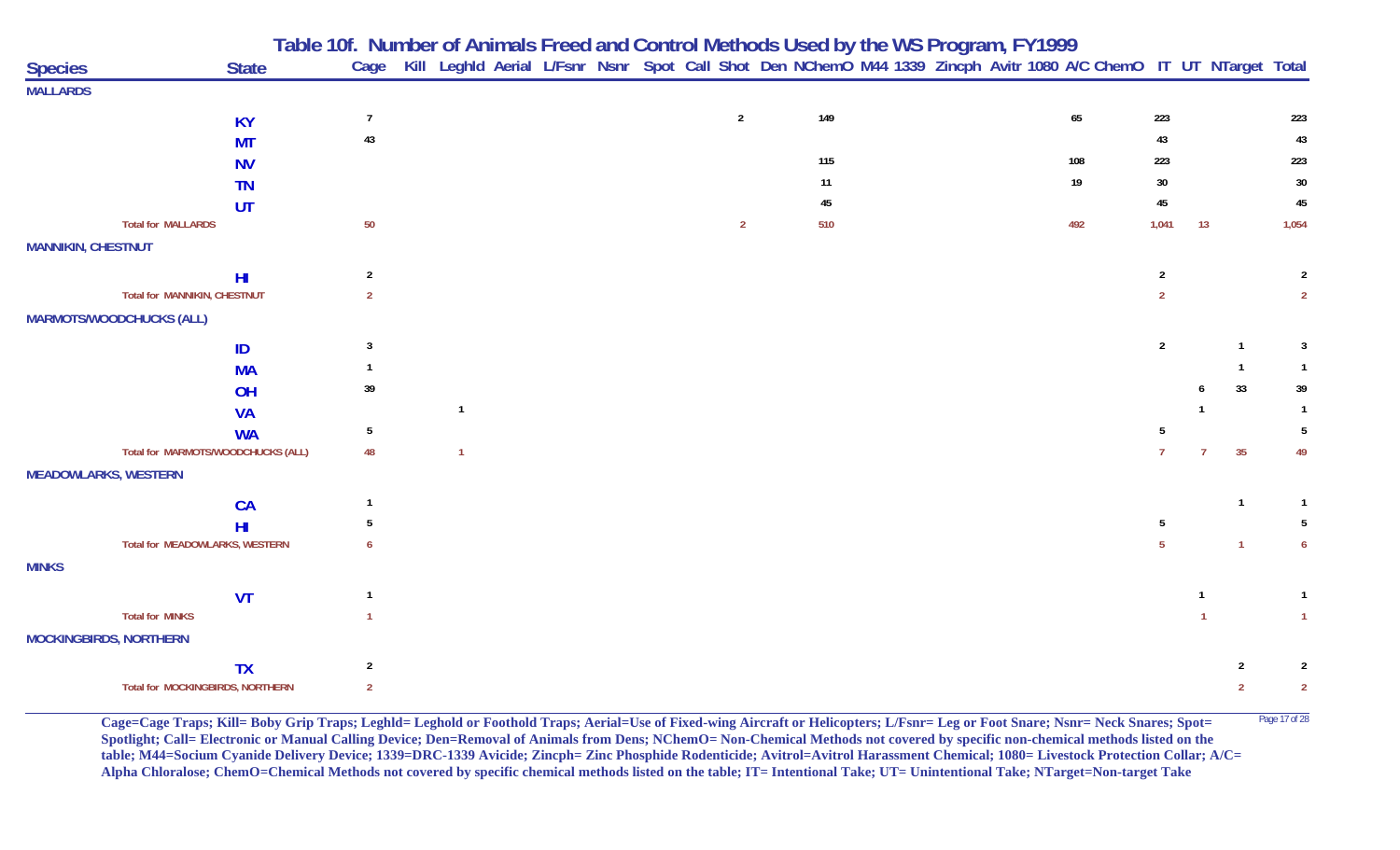|                           |                                                | Table 10f. Number of Animals Freed and Control Methods Used by the WS Program, FY1999 |   |                |  |                         |                                                                                                                        |                |  |  |              |                |                |                 |
|---------------------------|------------------------------------------------|---------------------------------------------------------------------------------------|---|----------------|--|-------------------------|------------------------------------------------------------------------------------------------------------------------|----------------|--|--|--------------|----------------|----------------|-----------------|
| <b>Species</b>            | <b>State</b>                                   |                                                                                       |   |                |  |                         | Cage Kill Leghld Aerial L/Fsnr Nsnr Spot Call Shot Den NChemO M44 1339 Zincph Avitr 1080 A/C ChemO IT UT NTarget Total |                |  |  |              |                |                |                 |
| MUSKRATS, z-(OTHER)       |                                                |                                                                                       |   |                |  |                         |                                                                                                                        |                |  |  |              |                |                |                 |
|                           | <b>ND</b>                                      |                                                                                       |   |                |  |                         |                                                                                                                        | $\overline{1}$ |  |  | $\mathbf{1}$ |                |                | $\mathbf{1}$    |
|                           | <b>NY</b>                                      | $\sqrt{2}$                                                                            |   |                |  |                         |                                                                                                                        |                |  |  |              |                | $\overline{2}$ | $\overline{2}$  |
|                           | VT                                             | $\mathbf{1}$                                                                          |   |                |  |                         |                                                                                                                        |                |  |  |              | $\overline{1}$ |                |                 |
|                           | <b>WI</b>                                      |                                                                                       | 8 | $\mathbf{1}$   |  |                         |                                                                                                                        |                |  |  |              |                | 9              | 9               |
|                           | Total for MUSKRATS, z-(OTHER)                  | $\mathbf{3}$                                                                          | 8 | $\overline{1}$ |  |                         |                                                                                                                        | $\overline{1}$ |  |  | $\mathbf{1}$ |                | 11             | 13              |
| <b>MYNAS (ALL)</b>        |                                                |                                                                                       |   |                |  |                         |                                                                                                                        |                |  |  |              |                |                |                 |
|                           |                                                | 134                                                                                   |   |                |  |                         |                                                                                                                        |                |  |  |              |                | 134            | 134             |
|                           | H <sub>l</sub><br><b>Total for MYNAS (ALL)</b> | 134                                                                                   |   |                |  |                         |                                                                                                                        |                |  |  |              |                | 134            | 134             |
| <b>NIGHTHAWKS (ALL)</b>   |                                                |                                                                                       |   |                |  |                         |                                                                                                                        |                |  |  |              |                |                |                 |
|                           |                                                |                                                                                       |   |                |  |                         |                                                                                                                        |                |  |  |              |                |                |                 |
|                           | <b>NM</b>                                      |                                                                                       |   |                |  |                         |                                                                                                                        |                |  |  | $\mathbf{1}$ |                |                |                 |
|                           | Total for NIGHTHAWKS (ALL)                     |                                                                                       |   |                |  |                         |                                                                                                                        |                |  |  |              |                |                | $\vert$ 1       |
| <b>OPOSSUMS, VIRGINIA</b> |                                                |                                                                                       |   |                |  |                         |                                                                                                                        |                |  |  |              |                |                |                 |
|                           | CA                                             | 198                                                                                   |   | $\overline{7}$ |  | $\overline{\mathbf{3}}$ |                                                                                                                        | $\overline{2}$ |  |  | $\mathbf{1}$ | 18             | 191            | 210             |
|                           | <b>FL</b>                                      | 11                                                                                    |   |                |  |                         |                                                                                                                        |                |  |  |              |                | 11             | 11              |
|                           | LA                                             |                                                                                       |   |                |  |                         |                                                                                                                        |                |  |  |              |                |                | $\overline{1}$  |
|                           | <b>MA</b>                                      | $12\,$                                                                                |   |                |  |                         |                                                                                                                        |                |  |  |              |                | 12             | $12\,$          |
|                           | <b>MO</b>                                      |                                                                                       |   | $\overline{1}$ |  |                         |                                                                                                                        |                |  |  | $\mathbf{1}$ |                |                | $\overline{1}$  |
|                           | <b>NE</b>                                      | $\mathbf{3}$                                                                          |   |                |  |                         |                                                                                                                        |                |  |  |              |                | $\mathbf{3}$   | $\overline{3}$  |
|                           | <b>NY</b>                                      | 5                                                                                     |   |                |  |                         |                                                                                                                        |                |  |  |              |                | 5              | $5\phantom{.0}$ |
|                           | OH                                             | 135                                                                                   |   |                |  |                         |                                                                                                                        |                |  |  |              |                | 134            | 135             |
|                           | OK                                             | $30\,$                                                                                |   | 8              |  |                         |                                                                                                                        |                |  |  |              |                | 36             | $38\,$          |
|                           | OR                                             | 15                                                                                    |   | 3              |  |                         |                                                                                                                        |                |  |  | 6            | 9              | $\mathbf{3}$   | $18\,$          |
|                           | PA                                             | 4                                                                                     |   | $\mathbf{1}$   |  |                         |                                                                                                                        |                |  |  |              |                | 5              | $5\phantom{.0}$ |
|                           | <b>TN</b>                                      | 13                                                                                    |   |                |  |                         |                                                                                                                        |                |  |  |              | 5              | $\overline{2}$ | $13$            |
|                           | <b>TX</b>                                      |                                                                                       |   | 11             |  |                         |                                                                                                                        |                |  |  |              | $\overline{2}$ | 13             | $15\,$          |
|                           | <b>VA</b>                                      |                                                                                       |   | 5              |  | $\overline{1}$          |                                                                                                                        |                |  |  |              |                |                | 6               |
|                           | <b>WA</b>                                      | 4                                                                                     |   |                |  |                         |                                                                                                                        |                |  |  |              |                |                | 4               |

**Cage=Cage Traps; Kill= Boby Grip Traps; Leghld= Leghold or Foothold Traps; Aerial=Use of Fixed-wing Aircraft or Helicopters; L/Fsnr= Leg or Foot Snare; Nsnr= Neck Snares; Spot=** Page 18 of 28 **Spotlight; Call= Electronic or Manual Calling Device; Den=Removal of Animals from Dens; NChemO= Non-Chemical Methods not covered by specific non-chemical methods listed on the table; M44=Socium Cyanide Delivery Device; 1339=DRC-1339 Avicide; Zincph= Zinc Phosphide Rodenticide; Avitrol=Avitrol Harassment Chemical; 1080= Livestock Protection Collar; A/C= Alpha Chloralose; ChemO=Chemical Methods not covered by specific chemical methods listed on the table; IT= Intentional Take; UT= Unintentional Take; NTarget=Non-target Take**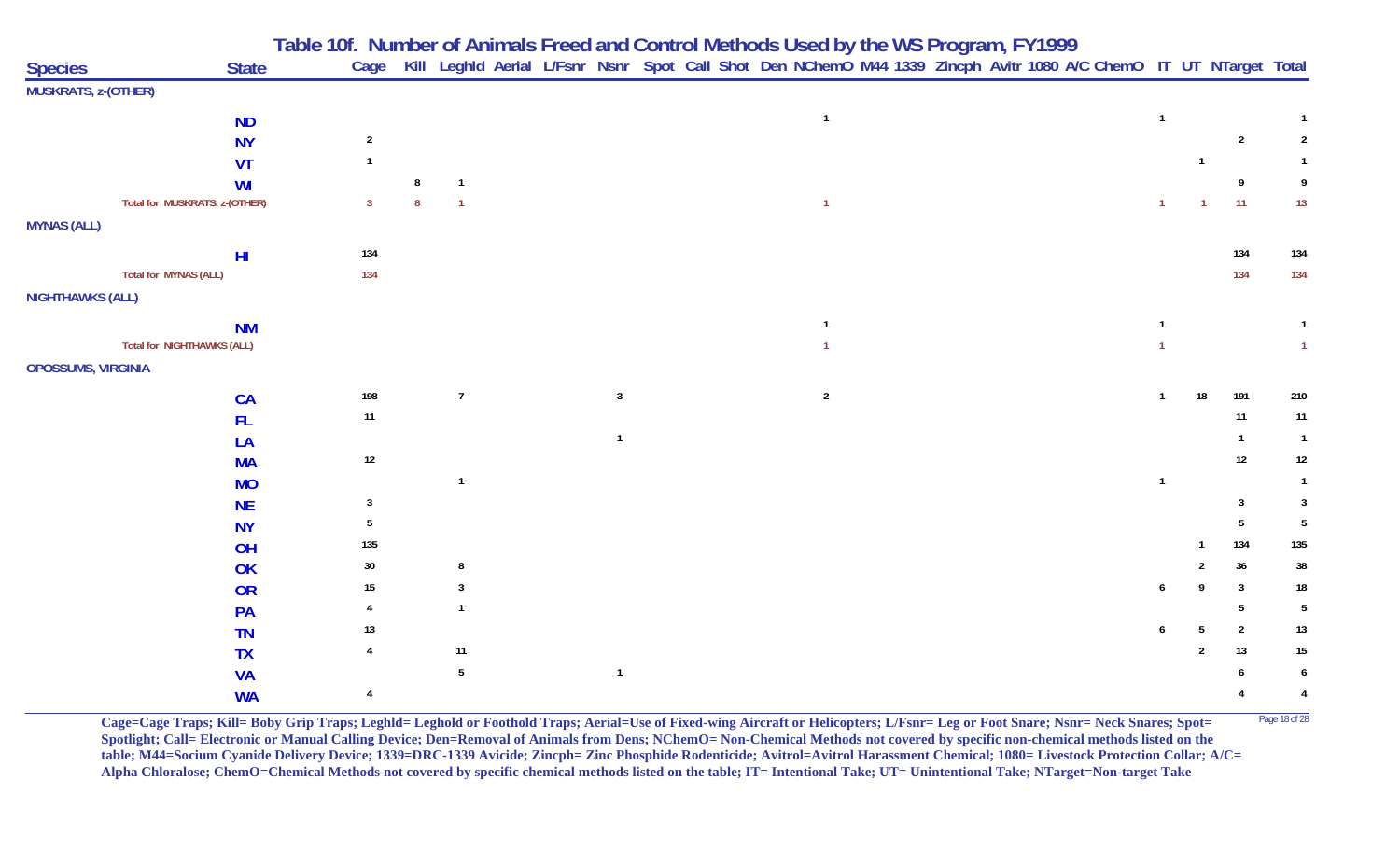| <b>Species</b>            | <b>State</b>                 | Table 10f. Number of Animals Freed and Control Methods Used by the WS Program, FY1999<br>Cage Kill Leghld Aerial L/Fsnr Nsnr Spot Call Shot Den NChemO M44 1339 Zincph Avitr 1080 A/C ChemO IT UT NTarget Total |                |    |                 |  |                 |  |                |  |  |  |                |                |                |                |
|---------------------------|------------------------------|-----------------------------------------------------------------------------------------------------------------------------------------------------------------------------------------------------------------|----------------|----|-----------------|--|-----------------|--|----------------|--|--|--|----------------|----------------|----------------|----------------|
| <b>OPOSSUMS, VIRGINIA</b> |                              |                                                                                                                                                                                                                 |                |    |                 |  |                 |  |                |  |  |  |                |                |                |                |
|                           | <b>WV</b>                    |                                                                                                                                                                                                                 |                |    | $\overline{1}$  |  |                 |  |                |  |  |  |                |                | $\overline{1}$ | $\overline{1}$ |
|                           | Total for OPOSSUMS, VIRGINIA |                                                                                                                                                                                                                 | 434            |    | 37              |  | $5\phantom{.0}$ |  | $\overline{2}$ |  |  |  | 14             | 37             | 427            | 478            |
| <b>OSPREYS</b>            |                              |                                                                                                                                                                                                                 |                |    |                 |  |                 |  |                |  |  |  |                |                |                |                |
|                           | <b>CA</b>                    |                                                                                                                                                                                                                 |                |    |                 |  |                 |  |                |  |  |  |                |                |                | $\mathbf{1}$   |
|                           | <b>Total for OSPREYS</b>     |                                                                                                                                                                                                                 |                |    |                 |  |                 |  |                |  |  |  |                |                |                | $\mathbf{1}$   |
| <b>OTTERS, RIVER</b>      |                              |                                                                                                                                                                                                                 |                |    |                 |  |                 |  |                |  |  |  |                |                |                |                |
|                           | CA                           |                                                                                                                                                                                                                 |                |    |                 |  |                 |  |                |  |  |  |                |                |                | $\overline{1}$ |
|                           | LA                           |                                                                                                                                                                                                                 |                |    |                 |  | $\overline{2}$  |  |                |  |  |  |                |                |                | 3              |
|                           | <b>ME</b>                    |                                                                                                                                                                                                                 | $\mathbf{1}$   |    |                 |  |                 |  |                |  |  |  |                |                |                |                |
|                           | <b>MN</b>                    |                                                                                                                                                                                                                 |                |    |                 |  |                 |  |                |  |  |  |                |                |                |                |
|                           | <b>MS</b>                    |                                                                                                                                                                                                                 |                | 5  |                 |  | $\mathbf{1}$    |  |                |  |  |  |                |                |                |                |
|                           | <b>NC</b>                    |                                                                                                                                                                                                                 |                |    |                 |  |                 |  |                |  |  |  |                |                |                |                |
|                           | OK                           |                                                                                                                                                                                                                 |                | 2  | $\overline{2}$  |  |                 |  |                |  |  |  | $\overline{2}$ |                | -2             |                |
|                           | <b>SC</b>                    |                                                                                                                                                                                                                 |                |    |                 |  |                 |  |                |  |  |  |                |                |                |                |
|                           | WI                           |                                                                                                                                                                                                                 |                |    |                 |  |                 |  |                |  |  |  |                |                |                | 5              |
|                           | Total for OTTERS, RIVER      |                                                                                                                                                                                                                 | $\overline{2}$ | 13 | $5\phantom{.0}$ |  | $\mathbf{3}$    |  |                |  |  |  | $\overline{2}$ | $\overline{2}$ | 19             | 23             |
| <b>OWLS, BURROWING</b>    |                              |                                                                                                                                                                                                                 |                |    |                 |  |                 |  |                |  |  |  |                |                |                |                |
|                           | <b>AZ</b>                    |                                                                                                                                                                                                                 | 13             |    |                 |  |                 |  |                |  |  |  | 13             |                |                | 13             |
|                           | <b>CA</b>                    |                                                                                                                                                                                                                 |                |    |                 |  |                 |  | $\overline{2}$ |  |  |  | $\overline{2}$ |                |                | $\sqrt{2}$     |
|                           | Total for OWLS, BURROWING    |                                                                                                                                                                                                                 | 13             |    |                 |  |                 |  | $\overline{2}$ |  |  |  | 15             |                |                | 15             |
| <b>OWLS, COMMON BARN</b>  |                              |                                                                                                                                                                                                                 |                |    |                 |  |                 |  |                |  |  |  |                |                |                |                |
|                           | CA                           |                                                                                                                                                                                                                 |                |    |                 |  |                 |  | 67             |  |  |  | 66             |                |                | 67             |
|                           | HI                           |                                                                                                                                                                                                                 |                |    |                 |  |                 |  |                |  |  |  |                |                |                |                |
|                           | <b>OR</b>                    |                                                                                                                                                                                                                 |                |    |                 |  |                 |  |                |  |  |  | 2              |                |                |                |
|                           | Total for OWLS, COMMON BARN  |                                                                                                                                                                                                                 |                |    |                 |  |                 |  | 75             |  |  |  | 74             |                | $\overline{1}$ | 75             |
|                           | <b>OWLS, EASTERN SCREECH</b> |                                                                                                                                                                                                                 |                |    |                 |  |                 |  |                |  |  |  |                |                |                |                |

Cage=Cage Traps; Kill= Boby Grip Traps; Leghld= Leghold or Foothold Traps; Aerial=Use of Fixed-wing Aircraft or Helicopters; L/Fsnr= Leg or Foot Snare; Nsnr= Neck Snares; Spot= <sup>Page 19 of 28</sup> **Spotlight; Call= Electronic or Manual Calling Device; Den=Removal of Animals from Dens; NChemO= Non-Chemical Methods not covered by specific non-chemical methods listed on the table; M44=Socium Cyanide Delivery Device; 1339=DRC-1339 Avicide; Zincph= Zinc Phosphide Rodenticide; Avitrol=Avitrol Harassment Chemical; 1080= Livestock Protection Collar; A/C= Alpha Chloralose; ChemO=Chemical Methods not covered by specific chemical methods listed on the table; IT= Intentional Take; UT= Unintentional Take; NTarget=Non-target Take**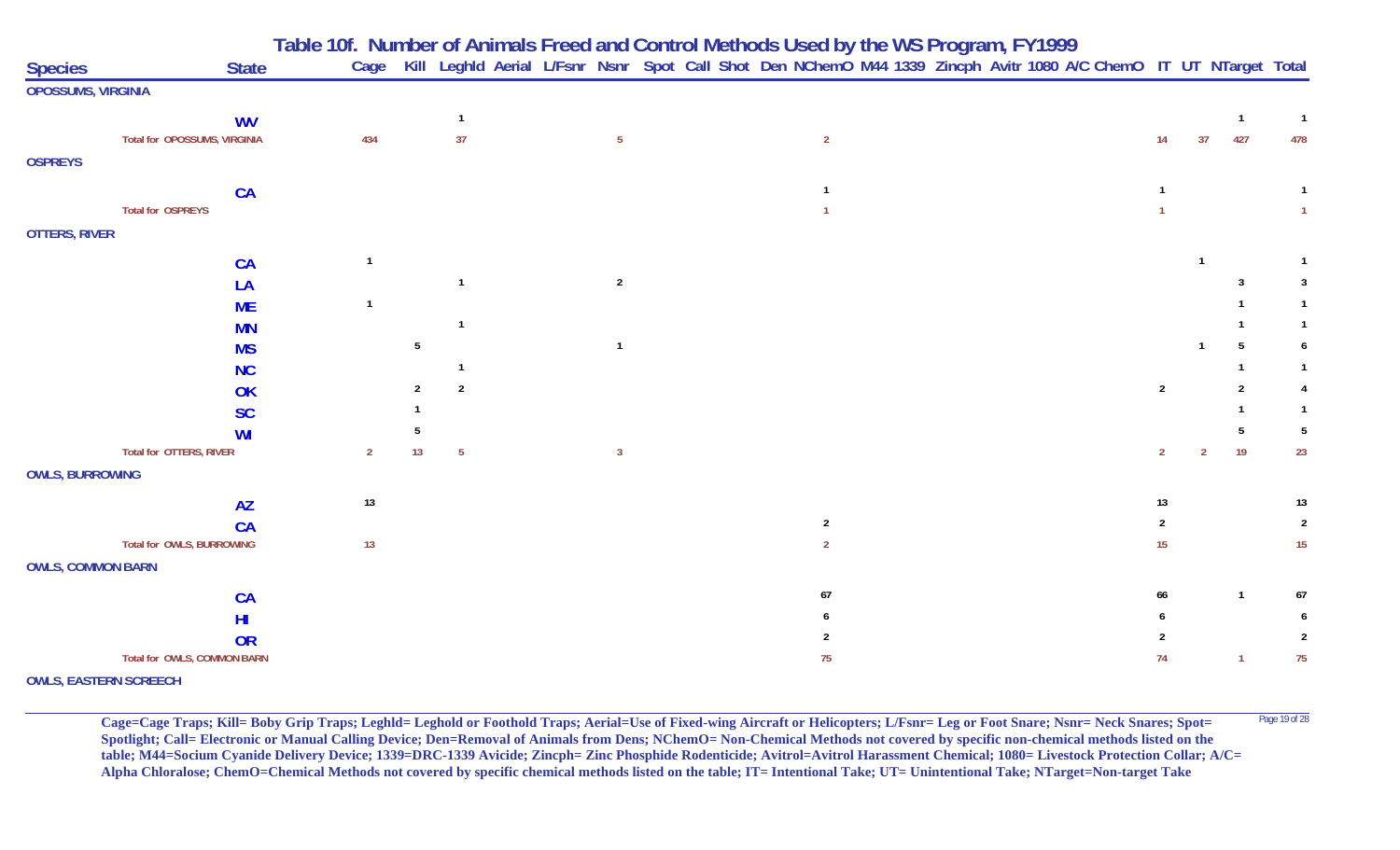|                           |                                          |                |   |    | Table 10f. Number of Animals Freed and Control Methods Used by the WS Program, FY1999                                  |    |                |                |                |
|---------------------------|------------------------------------------|----------------|---|----|------------------------------------------------------------------------------------------------------------------------|----|----------------|----------------|----------------|
| <b>Species</b>            | <b>State</b>                             |                |   |    | Cage Kill Leghld Aerial L/Fsnr Nsnr Spot Call Shot Den NChemO M44 1339 Zincph Avitr 1080 A/C ChemO IT UT NTarget Total |    |                |                |                |
|                           | <b>OWLS, EASTERN SCREECH</b>             |                |   |    |                                                                                                                        |    |                |                |                |
|                           | <b>TX</b>                                |                |   |    | $\overline{1}$                                                                                                         |    | $\mathbf{1}$   |                | $\mathbf{1}$   |
|                           | Total for OWLS, EASTERN SCREECH          |                |   |    |                                                                                                                        |    |                |                | $\mathbf{1}$   |
| <b>OWLS, GREAT HORNED</b> |                                          |                |   |    |                                                                                                                        |    |                |                |                |
|                           | CA                                       |                |   |    | 12                                                                                                                     |    | 12             |                | 12             |
|                           | <b>FL</b>                                | $\overline{2}$ |   |    |                                                                                                                        |    |                | $\overline{2}$ |                |
|                           | IL.                                      | $\mathbf{1}$   |   |    |                                                                                                                        |    |                |                | -1             |
|                           | <b>KY</b>                                |                |   |    | 23                                                                                                                     |    | 23             |                | 23             |
|                           | <b>MO</b>                                |                |   |    | $\mathfrak{p}$                                                                                                         |    | $\overline{2}$ |                | 2              |
|                           | <b>ND</b>                                |                |   |    |                                                                                                                        |    |                |                |                |
|                           | <b>NE</b>                                |                |   |    |                                                                                                                        |    |                | $\overline{1}$ |                |
|                           | Total for OWLS, GREAT HORNED             | $\overline{3}$ |   |    | 39                                                                                                                     |    | 38             | $\overline{4}$ | 42             |
| OWLS, z-(OTHER)           |                                          |                |   |    |                                                                                                                        |    |                |                |                |
|                           | CA                                       |                |   |    |                                                                                                                        |    |                |                |                |
|                           | H <sub>II</sub>                          |                |   |    |                                                                                                                        |    |                |                |                |
|                           | <b>MO</b>                                |                |   |    |                                                                                                                        |    | 2              |                |                |
|                           | <b>WA</b>                                |                |   |    |                                                                                                                        |    |                |                | $\overline{1}$ |
|                           | Total for OWLS, z-(OTHER)                |                |   |    | 12                                                                                                                     |    | 12             | $\overline{1}$ | 13             |
|                           | PECCARIES, COLLARED (JAVELINA)           |                |   |    |                                                                                                                        |    |                |                |                |
|                           | <b>TX</b>                                | $\mathbf{3}$   | 3 | 11 |                                                                                                                        |    |                | 17             | 17             |
|                           | Total for PECCARIES, COLLARED (JAVELINA) | $\overline{3}$ |   | 11 |                                                                                                                        |    |                | 17             | 17             |
| PHEASANT, RING-NECKED     |                                          |                |   |    |                                                                                                                        |    |                |                |                |
|                           | H <sub>II</sub>                          | $20\,$         |   |    |                                                                                                                        |    |                | 20             | 20             |
|                           | UT                                       |                |   |    |                                                                                                                        |    |                |                | $\overline{1}$ |
|                           | Total for PHEASANT, RING-NECKED          | $20\,$         |   |    |                                                                                                                        |    |                | 21             | 21             |
|                           | PIGEONS, FERAL (ROCK DOVE)               |                |   |    |                                                                                                                        |    |                |                |                |
|                           | <b>AZ</b>                                |                |   |    |                                                                                                                        | 29 | 29             |                | 29             |

Cage=Cage Traps; Kill= Boby Grip Traps; Leghld= Leghold or Foothold Traps; Aerial=Use of Fixed-wing Aircraft or Helicopters; L/Fsnr= Leg or Foot Snare; Nsnr= Neck Snares; Spot= <sup>Page 20 of 28</sup> **Spotlight; Call= Electronic or Manual Calling Device; Den=Removal of Animals from Dens; NChemO= Non-Chemical Methods not covered by specific non-chemical methods listed on the table; M44=Socium Cyanide Delivery Device; 1339=DRC-1339 Avicide; Zincph= Zinc Phosphide Rodenticide; Avitrol=Avitrol Harassment Chemical; 1080= Livestock Protection Collar; A/C= Alpha Chloralose; ChemO=Chemical Methods not covered by specific chemical methods listed on the table; IT= Intentional Take; UT= Unintentional Take; NTarget=Non-target Take**

**Table 10f. Number of Animals Freed and Control Methods Used by the WS Program, FY 1999**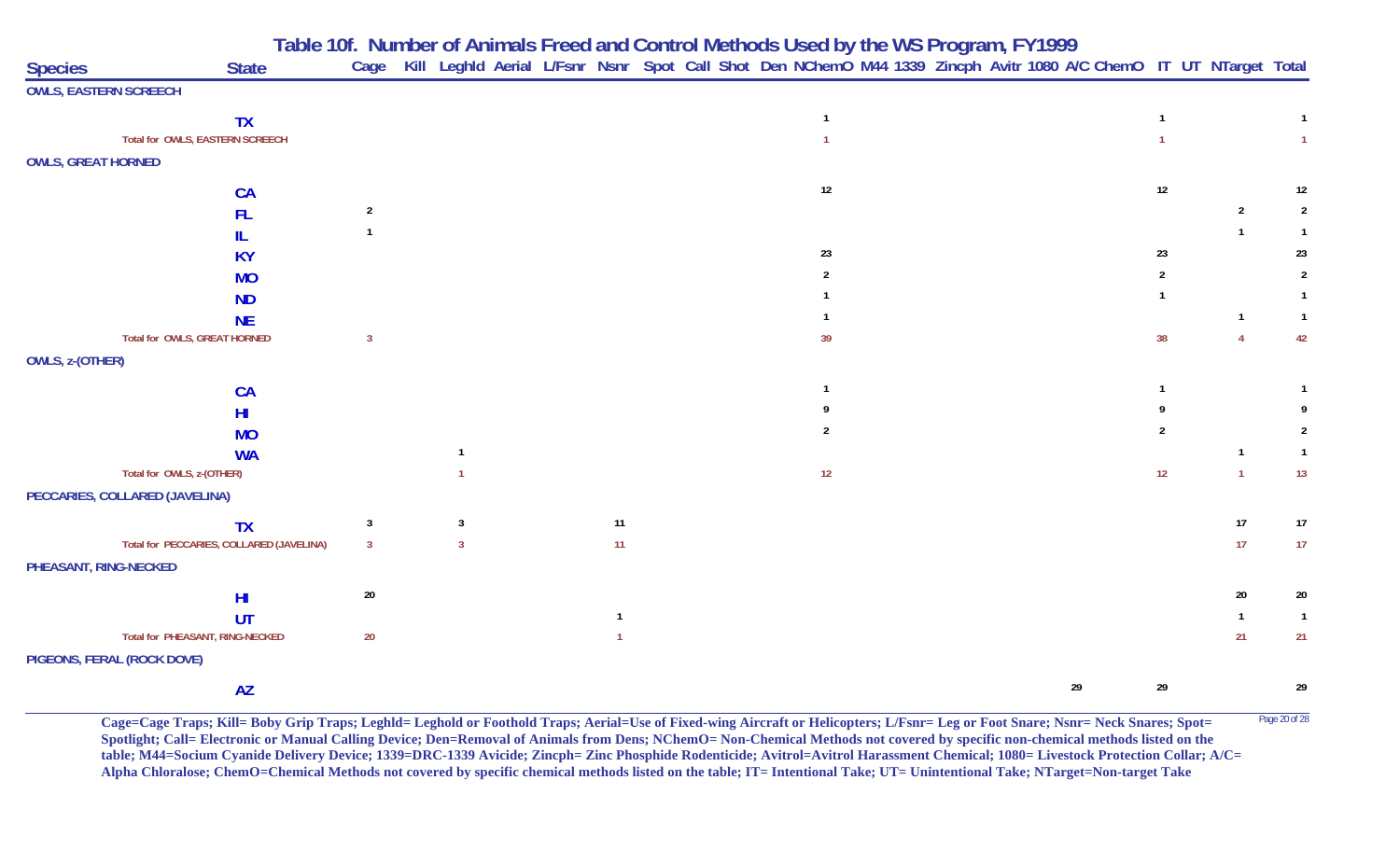|                             |                                      |    |                |                |  | Table 10f. Number of Animals Freed and Control Methods Used by the WS Program, FY1999                                  |  |    |        |             |                |                 |
|-----------------------------|--------------------------------------|----|----------------|----------------|--|------------------------------------------------------------------------------------------------------------------------|--|----|--------|-------------|----------------|-----------------|
| <b>Species</b>              | <b>State</b>                         |    |                |                |  | Cage Kill Leghld Aerial L/Fsnr Nsnr Spot Call Shot Den NChemO M44 1339 Zincph Avitr 1080 A/C ChemO IT UT NTarget Total |  |    |        |             |                |                 |
|                             | PIGEONS, FERAL (ROCK DOVE)           |    |                |                |  |                                                                                                                        |  |    |        |             |                |                 |
|                             | <b>CA</b>                            |    |                |                |  |                                                                                                                        |  |    |        |             |                |                 |
|                             | OK                                   |    |                |                |  | 62                                                                                                                     |  |    | $62\,$ |             |                | 62              |
|                             | <b>VT</b>                            |    |                |                |  |                                                                                                                        |  |    |        |             |                | $\overline{1}$  |
|                             | Total for PIGEONS, FERAL (ROCK DOVE) | 10 |                |                |  | 62                                                                                                                     |  | 29 | 91     |             | $\overline{1}$ | 101             |
| <b>PORCUPINES</b>           |                                      |    |                |                |  |                                                                                                                        |  |    |        |             |                |                 |
|                             | <b>AK</b>                            | 6  |                |                |  |                                                                                                                        |  |    | 10     |             |                | 10 <sub>1</sub> |
|                             | <b>AZ</b>                            |    |                |                |  |                                                                                                                        |  |    |        |             |                |                 |
|                             | ID                                   |    | $\overline{2}$ |                |  |                                                                                                                        |  |    |        |             | $\overline{2}$ | $\overline{2}$  |
|                             | <b>MN</b>                            |    |                |                |  |                                                                                                                        |  |    |        |             |                |                 |
|                             | <b>MT</b>                            |    |                | -5             |  |                                                                                                                        |  |    |        | 5           |                |                 |
|                             | <b>NM</b>                            |    |                |                |  |                                                                                                                        |  |    |        |             |                |                 |
|                             | <b>NY</b>                            |    |                |                |  |                                                                                                                        |  |    |        |             |                |                 |
|                             | <b>TX</b>                            |    | $\overline{7}$ |                |  |                                                                                                                        |  |    |        |             |                |                 |
|                             | UT                                   |    |                |                |  |                                                                                                                        |  |    |        |             |                | $\overline{2}$  |
|                             | VT                                   |    |                |                |  |                                                                                                                        |  |    |        |             |                | 3               |
|                             | WI                                   |    |                |                |  |                                                                                                                        |  |    |        |             |                | -1              |
|                             | <b>Total for PORCUPINES</b>          | 15 | 11             | $\overline{7}$ |  | $\overline{5}$                                                                                                         |  |    | 12     | $5^{\circ}$ | 21             | 38              |
| <b>PRONGHORN (ANTELOPE)</b> |                                      |    |                |                |  |                                                                                                                        |  |    |        |             |                |                 |
|                             | <b>NM</b>                            |    | $\overline{2}$ |                |  |                                                                                                                        |  |    |        |             | $\overline{2}$ | $\overline{2}$  |
|                             | <b>WY</b>                            |    |                |                |  |                                                                                                                        |  |    |        |             |                | 3               |
|                             | Total for PRONGHORN (ANTELOPE)       |    |                |                |  |                                                                                                                        |  |    |        |             |                | $5\phantom{.0}$ |
| <b>QUAIL (ALL)</b>          |                                      |    |                |                |  |                                                                                                                        |  |    |        |             |                |                 |
|                             | <b>AK</b>                            |    |                |                |  |                                                                                                                        |  |    |        |             |                |                 |
|                             | <b>WA</b>                            |    |                |                |  |                                                                                                                        |  |    |        |             |                | -1              |
|                             | Total for QUAIL (ALL)                |    |                |                |  |                                                                                                                        |  |    |        |             |                | 5               |
| <b>RABBITS, COTTONTAIL</b>  |                                      |    |                |                |  |                                                                                                                        |  |    |        |             |                |                 |

**Cage=Cage Traps; Kill= Boby Grip Traps; Leghld= Leghold or Foothold Traps; Aerial=Use of Fixed-wing Aircraft or Helicopters; L/Fsnr= Leg or Foot Snare; Nsnr= Neck Snares; Spot=** <sup>Page 21 of 28</sup> Spotlight; Call= Electronic or Manual Calling Device; Den=Removal of Animals from Dens; NChemO= Non-Chemical Methods not covered by specific non-chemical methods listed on the **table; M44=Socium Cyanide Delivery Device; 1339=DRC-1339 Avicide; Zincph= Zinc Phosphide Rodenticide; Avitrol=Avitrol Harassment Chemical; 1080= Livestock Protection Collar; A/C= Alpha Chloralose; ChemO=Chemical Methods not covered by specific chemical methods listed on the table; IT= Intentional Take; UT= Unintentional Take; NTarget=Non-target Take**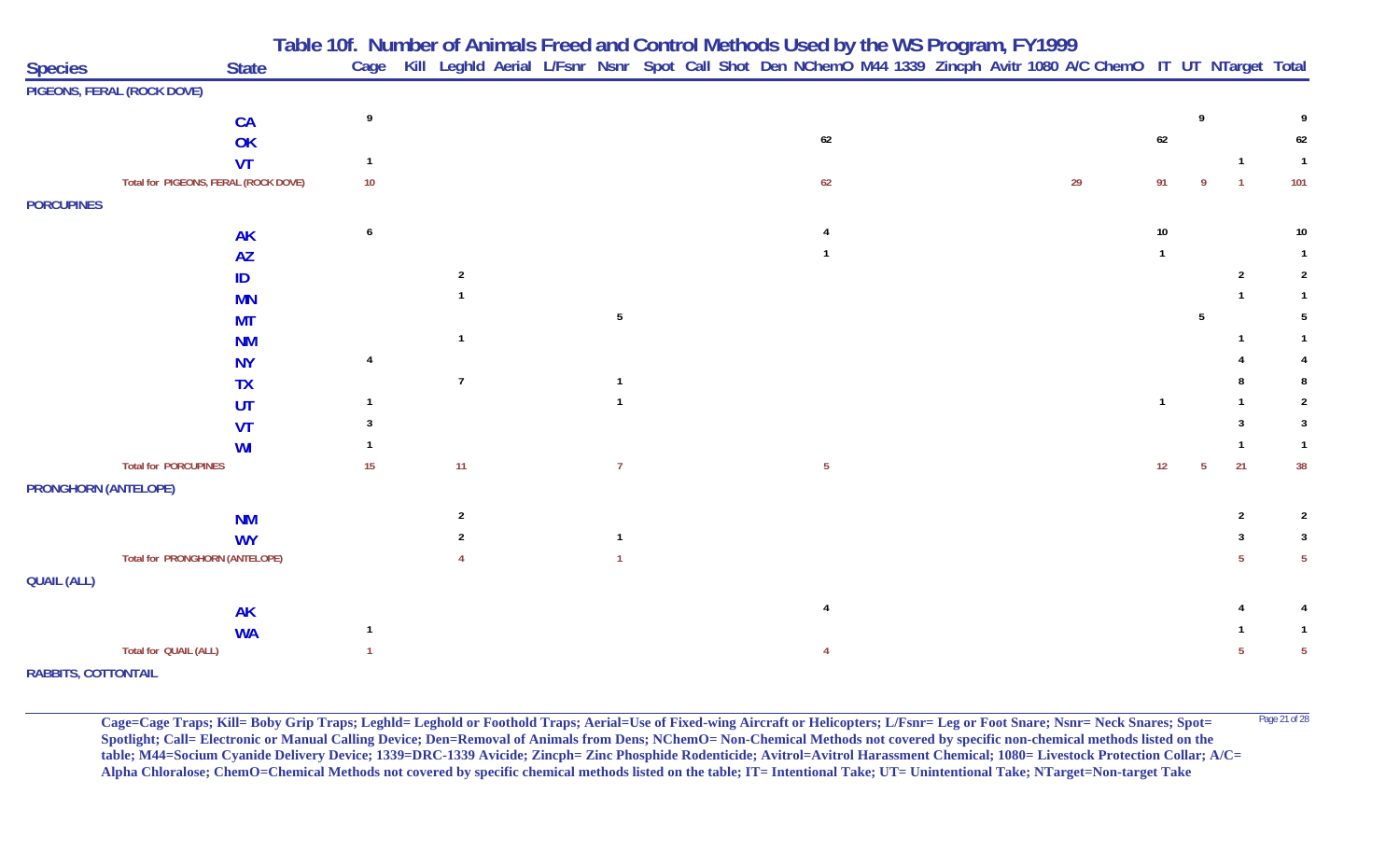|                            |                               | Table 10f. Number of Animals Freed and Control Methods Used by the WS Program, FY1999 |   |                |  |                |                                                                                                                        |                |  |  |  |                |                |                |                |
|----------------------------|-------------------------------|---------------------------------------------------------------------------------------|---|----------------|--|----------------|------------------------------------------------------------------------------------------------------------------------|----------------|--|--|--|----------------|----------------|----------------|----------------|
| <b>Species</b>             | <b>State</b>                  |                                                                                       |   |                |  |                | Cage Kill Leghld Aerial L/Fsnr Nsnr Spot Call Shot Den NChemO M44 1339 Zincph Avitr 1080 A/C ChemO IT UT NTarget Total |                |  |  |  |                |                |                |                |
| <b>RABBITS, COTTONTAIL</b> |                               |                                                                                       |   |                |  |                |                                                                                                                        |                |  |  |  |                |                |                |                |
|                            | CA                            | 190                                                                                   |   |                |  |                |                                                                                                                        |                |  |  |  |                | 117            | 73             | 190            |
|                            | CO                            |                                                                                       |   |                |  |                |                                                                                                                        |                |  |  |  |                |                |                |                |
|                            | <b>KY</b>                     |                                                                                       |   |                |  |                |                                                                                                                        |                |  |  |  |                |                |                |                |
|                            | <b>NY</b>                     | $\overline{2}$                                                                        |   |                |  |                |                                                                                                                        |                |  |  |  |                |                | $\overline{2}$ | $\overline{2}$ |
|                            | OH                            | $\sqrt{5}$                                                                            |   |                |  |                |                                                                                                                        |                |  |  |  |                |                |                | -5             |
|                            | OR                            |                                                                                       |   |                |  | $\overline{1}$ |                                                                                                                        |                |  |  |  |                |                |                |                |
|                            | <b>VA</b>                     |                                                                                       |   | $\overline{2}$ |  |                |                                                                                                                        |                |  |  |  |                |                | $\overline{2}$ | $\overline{2}$ |
|                            | Total for RABBITS, COTTONTAIL | 197                                                                                   |   | $\overline{2}$ |  | $\mathbf{1}$   |                                                                                                                        | 5 <sub>5</sub> |  |  |  | 5 <sub>1</sub> | 117            | 83             | 205            |
| RABBITS, z-(OTHER)         |                               |                                                                                       |   |                |  |                |                                                                                                                        |                |  |  |  |                |                |                |                |
|                            | <b>NY</b>                     | 13                                                                                    |   |                |  |                |                                                                                                                        |                |  |  |  |                |                | 13             | 13             |
|                            | Total for RABBITS, z-(OTHER)  | 13                                                                                    |   |                |  |                |                                                                                                                        |                |  |  |  |                |                | 13             | 13             |
| <b>RACCOONS</b>            |                               |                                                                                       |   |                |  |                |                                                                                                                        |                |  |  |  |                |                |                |                |
|                            | <b>AZ</b>                     | 5                                                                                     |   | $\overline{1}$ |  |                |                                                                                                                        |                |  |  |  |                |                | $\overline{1}$ | 6              |
|                            | CA                            | 107                                                                                   |   | 16             |  | $\mathbf{3}$   |                                                                                                                        | 5              |  |  |  | 13             |                | 73             | 131            |
|                            | CO                            |                                                                                       |   |                |  |                |                                                                                                                        |                |  |  |  |                |                | $\overline{1}$ |                |
|                            | IA                            | $\overline{2}$                                                                        |   | $\overline{3}$ |  |                |                                                                                                                        |                |  |  |  |                |                |                | 5              |
|                            | ID                            |                                                                                       |   |                |  |                |                                                                                                                        |                |  |  |  |                |                |                |                |
|                            | <b>MA</b>                     | 79                                                                                    |   |                |  |                |                                                                                                                        |                |  |  |  | 79             |                |                | 79             |
|                            | <b>MN</b>                     |                                                                                       |   | 23             |  |                |                                                                                                                        |                |  |  |  |                |                | 23             | 23             |
|                            | <b>MO</b>                     |                                                                                       |   | $\overline{2}$ |  |                |                                                                                                                        |                |  |  |  |                | $\overline{2}$ |                | $\overline{2}$ |
|                            | <b>MS</b>                     |                                                                                       | 3 | $10\,$         |  | $\mathbf{3}$   |                                                                                                                        |                |  |  |  |                |                | 15             | 16             |
|                            | <b>ND</b>                     | -1                                                                                    |   |                |  |                |                                                                                                                        |                |  |  |  |                |                | $\mathbf 1$    |                |
|                            | <b>NE</b>                     |                                                                                       |   |                |  |                |                                                                                                                        |                |  |  |  |                | 6              |                | 6              |
|                            | <b>NM</b>                     | 21                                                                                    |   |                |  |                |                                                                                                                        |                |  |  |  | $20\,$         |                |                | 21             |
|                            | <b>NV</b>                     |                                                                                       |   |                |  | $\mathbf{1}$   |                                                                                                                        |                |  |  |  |                |                | $\overline{1}$ | $\overline{1}$ |
|                            | <b>NY</b>                     | $147$                                                                                 |   |                |  |                |                                                                                                                        |                |  |  |  | 147            |                |                | 147            |
|                            | OH                            | 897                                                                                   |   |                |  |                |                                                                                                                        |                |  |  |  | 897            |                |                | 897            |

**Cage=Cage Traps; Kill= Boby Grip Traps; Leghld= Leghold or Foothold Traps; Aerial=Use of Fixed-wing Aircraft or Helicopters; L/Fsnr= Leg or Foot Snare; Nsnr= Neck Snares; Spot=** Page 22 of 28 Spotlight; Call= Electronic or Manual Calling Device; Den=Removal of Animals from Dens; NChemO= Non-Chemical Methods not covered by specific non-chemical methods listed on the **table; M44=Socium Cyanide Delivery Device; 1339=DRC-1339 Avicide; Zincph= Zinc Phosphide Rodenticide; Avitrol=Avitrol Harassment Chemical; 1080= Livestock Protection Collar; A/C= Alpha Chloralose; ChemO=Chemical Methods not covered by specific chemical methods listed on the table; IT= Intentional Take; UT= Unintentional Take; NTarget=Non-target Take**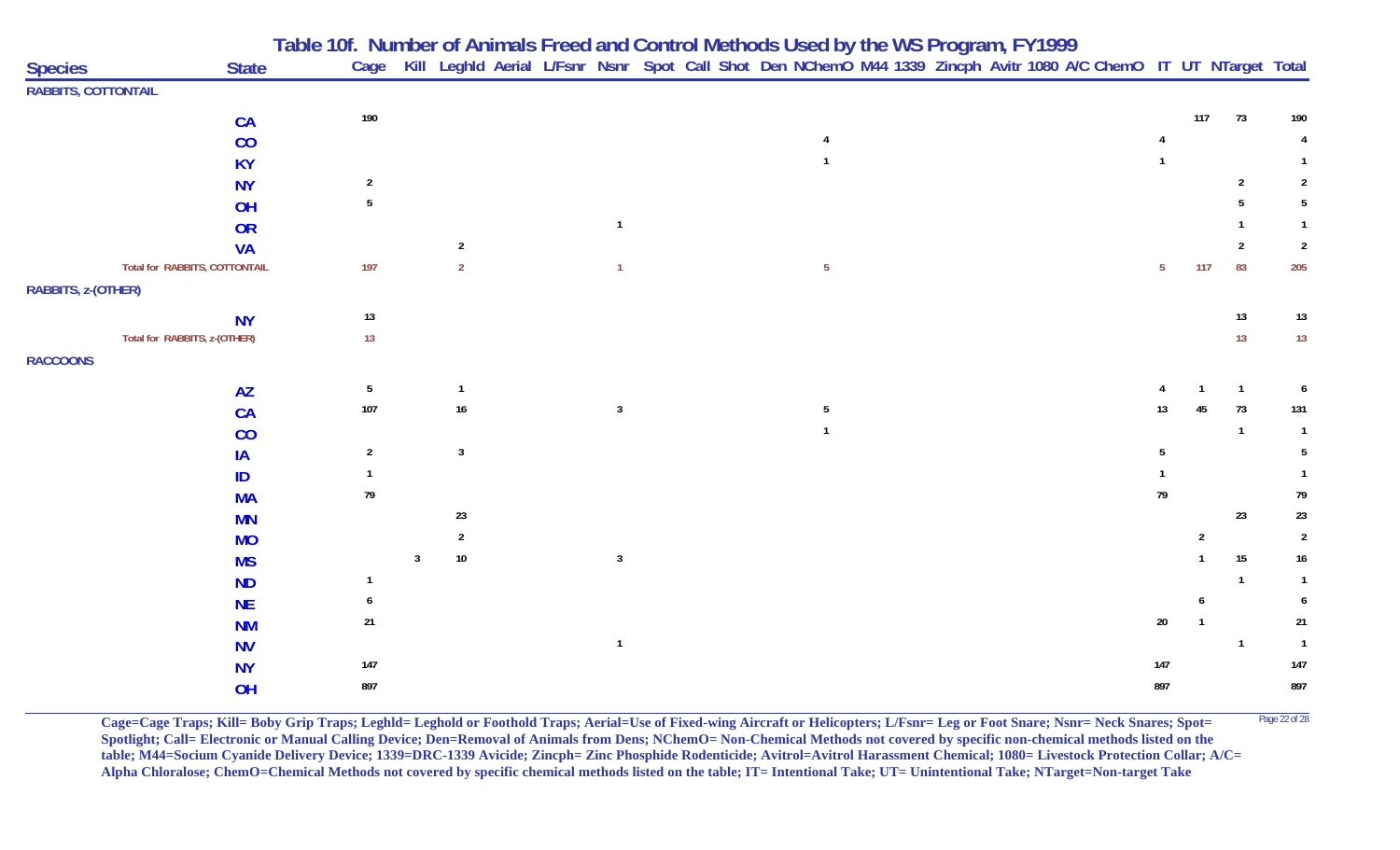| <b>Species</b>          | <b>State</b>                                 |                |    |                |              |                | Table 10f. Number of Animals Freed and Control Methods Used by the WS Program, FY1999<br>Cage Kill Leghld Aerial L/Fsnr Nsnr Spot Call Shot Den NChemO M44 1339 Zincph Avitr 1080 A/C ChemO IT UT NTarget Total |                |                |                |                |
|-------------------------|----------------------------------------------|----------------|----|----------------|--------------|----------------|-----------------------------------------------------------------------------------------------------------------------------------------------------------------------------------------------------------------|----------------|----------------|----------------|----------------|
| <b>RACCOONS</b>         |                                              |                |    |                |              |                |                                                                                                                                                                                                                 |                |                |                |                |
|                         | OK                                           | 39             |    | 6              | 3            |                |                                                                                                                                                                                                                 | 39             |                | 9              | 48             |
|                         | <b>OR</b>                                    | $71$           |    | $10\,$         | 5            | 4              |                                                                                                                                                                                                                 | $77\,$         | $\overline{7}$ | 6              | 90             |
|                         | PA                                           | 3              |    |                |              |                |                                                                                                                                                                                                                 |                |                | 3              | 3              |
|                         | <b>SC</b>                                    |                |    |                |              |                |                                                                                                                                                                                                                 |                |                |                |                |
|                         | <b>TX</b>                                    | 17             |    |                | $\mathbf{1}$ |                |                                                                                                                                                                                                                 | $\mathbf{1}$   | 17             | $\overline{3}$ | 21             |
|                         | <b>VA</b>                                    |                |    |                |              |                |                                                                                                                                                                                                                 |                |                | 9              | 9              |
|                         | <b>VT</b>                                    | 186            |    |                |              |                |                                                                                                                                                                                                                 | 186            |                |                | 186            |
|                         | WI                                           | 5              |    | $\mathbf{3}$   |              | $\mathbf{1}$   |                                                                                                                                                                                                                 | $\mathbf{1}$   |                | 8              | 9              |
|                         | <b>WV</b>                                    |                |    | 5              | $\mathbf{1}$ |                |                                                                                                                                                                                                                 |                |                |                |                |
|                         | <b>WY</b>                                    | -1             |    |                |              |                |                                                                                                                                                                                                                 |                |                |                | $\overline{2}$ |
|                         | <b>Total for RACCOONS</b>                    | 1,588          | -3 | 92             | 18           | 11             |                                                                                                                                                                                                                 | 1,470          | 81             | 161            | 1,712          |
|                         | RATS, PACKRATS/WOODRATS (ALL)                |                |    |                |              |                |                                                                                                                                                                                                                 |                |                |                |                |
|                         | <b>TX</b>                                    | $\mathbf{1}$   |    |                |              |                |                                                                                                                                                                                                                 |                |                |                | $\overline{1}$ |
|                         | Total for RATS, PACKRATS/WOODRATS (ALL)      | $\mathbf{1}$   |    |                |              |                |                                                                                                                                                                                                                 |                |                |                | $\overline{1}$ |
| <b>RAVENS (OTHER)</b>   |                                              |                |    |                |              |                |                                                                                                                                                                                                                 |                |                |                |                |
|                         | <b>MN</b>                                    |                |    |                |              |                |                                                                                                                                                                                                                 |                |                |                | $\mathbf{1}$   |
|                         | Total for RAVENS (OTHER)                     |                |    |                |              |                |                                                                                                                                                                                                                 |                |                |                | $\overline{1}$ |
| <b>RAVENS, COMMON</b>   |                                              |                |    |                |              |                |                                                                                                                                                                                                                 |                |                |                |                |
|                         |                                              | 3              |    |                |              | $\overline{2}$ |                                                                                                                                                                                                                 | $\overline{2}$ |                | $\overline{2}$ | 5              |
|                         | <b>CA</b><br><b>Total for RAVENS, COMMON</b> | 3              |    |                |              | $\overline{2}$ |                                                                                                                                                                                                                 | $\overline{2}$ |                | $\overline{2}$ | $5^{\circ}$    |
| <b>RINGTAILS</b>        |                                              |                |    |                |              |                |                                                                                                                                                                                                                 |                |                |                |                |
|                         |                                              |                |    |                |              |                |                                                                                                                                                                                                                 |                |                |                |                |
|                         | <b>CA</b>                                    | 6              |    |                |              |                |                                                                                                                                                                                                                 | $\overline{2}$ |                |                |                |
|                         | <b>TX</b>                                    |                |    | $\overline{7}$ |              |                |                                                                                                                                                                                                                 |                |                | 7              | $\overline{7}$ |
|                         | UT                                           |                |    |                |              |                |                                                                                                                                                                                                                 |                |                |                |                |
|                         | <b>Total for RINGTAILS</b>                   | $\overline{7}$ |    | $\overline{7}$ |              |                |                                                                                                                                                                                                                 | 3              |                | $\overline{7}$ | 14             |
| <b>ROBINS, AMERICAN</b> |                                              |                |    |                |              |                |                                                                                                                                                                                                                 |                |                |                |                |

**Cage=Cage Traps; Kill= Boby Grip Traps; Leghld= Leghold or Foothold Traps; Aerial=Use of Fixed-wing Aircraft or Helicopters; L/Fsnr= Leg or Foot Snare; Nsnr= Neck Snares; Spot=** Page 23 of 28 **Spotlight; Call= Electronic or Manual Calling Device; Den=Removal of Animals from Dens; NChemO= Non-Chemical Methods not covered by specific non-chemical methods listed on the table; M44=Socium Cyanide Delivery Device; 1339=DRC-1339 Avicide; Zincph= Zinc Phosphide Rodenticide; Avitrol=Avitrol Harassment Chemical; 1080= Livestock Protection Collar; A/C= Alpha Chloralose; ChemO=Chemical Methods not covered by specific chemical methods listed on the table; IT= Intentional Take; UT= Unintentional Take; NTarget=Non-target Take**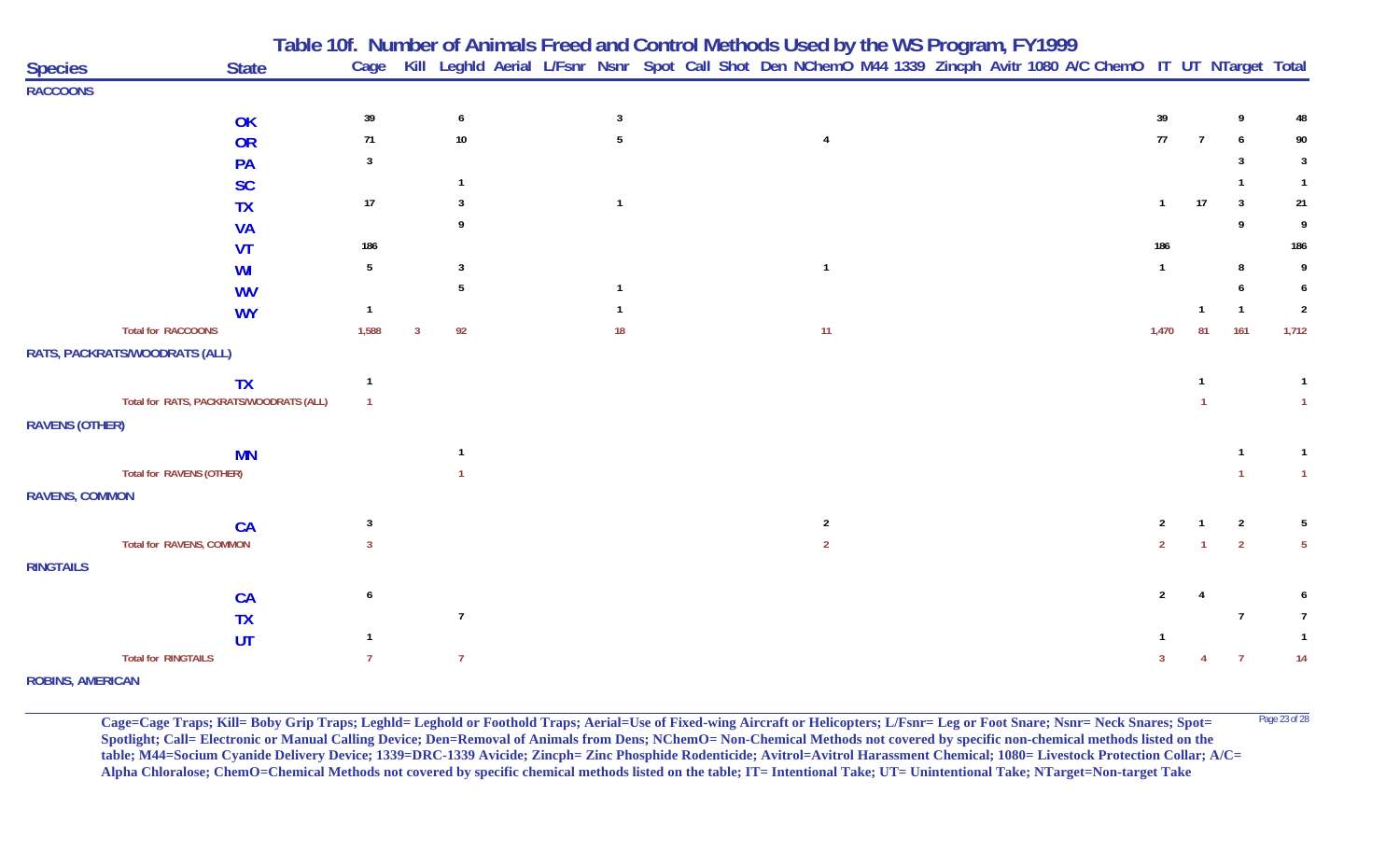| <b>Species</b>            | <b>State</b>                               |                 | Table 10f. Number of Animals Freed and Control Methods Used by the WS Program, FY1999<br>Cage Kill Leghld Aerial L/Fsnr Nsnr Spot Call Shot Den NChemO M44 1339 Zincph Avitr 1080 A/C ChemO IT UT NTarget Total |  |  |  |                |  |  |  |                |    |                |                |
|---------------------------|--------------------------------------------|-----------------|-----------------------------------------------------------------------------------------------------------------------------------------------------------------------------------------------------------------|--|--|--|----------------|--|--|--|----------------|----|----------------|----------------|
| <b>ROBINS, AMERICAN</b>   |                                            |                 |                                                                                                                                                                                                                 |  |  |  |                |  |  |  |                |    |                |                |
|                           | <b>WA</b>                                  | $23\,$          |                                                                                                                                                                                                                 |  |  |  |                |  |  |  |                | 23 |                | 23             |
|                           | <b>Total for ROBINS, AMERICAN</b>          | 23              |                                                                                                                                                                                                                 |  |  |  |                |  |  |  |                | 23 |                | 23             |
| <b>SHEARWATERS (ALL)</b>  |                                            |                 |                                                                                                                                                                                                                 |  |  |  |                |  |  |  |                |    |                |                |
|                           | H <sub>l</sub>                             |                 |                                                                                                                                                                                                                 |  |  |  | 17             |  |  |  | 17             |    |                | 17             |
|                           | <b>Total for SHEARWATERS (ALL)</b>         |                 |                                                                                                                                                                                                                 |  |  |  | 17             |  |  |  | 17             |    |                | 17             |
|                           | SHEEP, FERAL/FREE-RANGING/EXOTIC           |                 |                                                                                                                                                                                                                 |  |  |  |                |  |  |  |                |    |                |                |
|                           | HI                                         |                 | $\overline{2}$                                                                                                                                                                                                  |  |  |  |                |  |  |  | $\overline{2}$ |    |                | 2              |
|                           | <b>TX</b>                                  |                 |                                                                                                                                                                                                                 |  |  |  |                |  |  |  |                |    | $\mathbf{1}$   |                |
|                           | Total for SHEEP, FERAL/FREE-RANGING/EXOTIC |                 |                                                                                                                                                                                                                 |  |  |  |                |  |  |  | $2^{\circ}$    |    | $\overline{1}$ | $\overline{3}$ |
| <b>SHOREBIRDS (OTHER)</b> |                                            |                 |                                                                                                                                                                                                                 |  |  |  |                |  |  |  |                |    |                |                |
|                           | <b>CA</b>                                  | $\overline{1}$  |                                                                                                                                                                                                                 |  |  |  |                |  |  |  |                |    |                |                |
|                           | <b>Total for SHOREBIRDS (OTHER)</b>        | $\mathbf{1}$    |                                                                                                                                                                                                                 |  |  |  |                |  |  |  |                |    |                |                |
| <b>SHRIKES (ALL)</b>      |                                            |                 |                                                                                                                                                                                                                 |  |  |  |                |  |  |  |                |    |                |                |
|                           | CA                                         |                 |                                                                                                                                                                                                                 |  |  |  |                |  |  |  |                |    |                |                |
|                           | Total for SHRIKES (ALL)                    |                 |                                                                                                                                                                                                                 |  |  |  |                |  |  |  |                |    |                |                |
| <b>SKUNKS, HOG-NOSED</b>  |                                            |                 |                                                                                                                                                                                                                 |  |  |  |                |  |  |  |                |    |                |                |
|                           | <b>TX</b>                                  | $\overline{2}$  |                                                                                                                                                                                                                 |  |  |  |                |  |  |  |                |    | 3              |                |
|                           | Total for SKUNKS, HOG-NOSED                | $\overline{2}$  |                                                                                                                                                                                                                 |  |  |  |                |  |  |  |                |    |                | -3             |
| <b>SKUNKS, STRIPED</b>    |                                            |                 |                                                                                                                                                                                                                 |  |  |  |                |  |  |  |                |    |                |                |
|                           | CA                                         | $5\phantom{.0}$ |                                                                                                                                                                                                                 |  |  |  |                |  |  |  |                |    |                |                |
|                           | CO                                         |                 |                                                                                                                                                                                                                 |  |  |  | $\overline{1}$ |  |  |  |                |    |                |                |
|                           | <b>MA</b>                                  |                 |                                                                                                                                                                                                                 |  |  |  |                |  |  |  |                |    | $\mathbf{1}$   |                |
|                           | <b>MN</b>                                  |                 | $\overline{1}$                                                                                                                                                                                                  |  |  |  |                |  |  |  |                |    | $\mathbf{1}$   |                |
|                           | <b>MS</b>                                  |                 |                                                                                                                                                                                                                 |  |  |  |                |  |  |  |                |    |                |                |
|                           | <b>NM</b>                                  |                 |                                                                                                                                                                                                                 |  |  |  |                |  |  |  |                |    |                |                |
|                           | <b>NV</b>                                  |                 |                                                                                                                                                                                                                 |  |  |  |                |  |  |  |                |    | $\mathbf{1}$   |                |

Cage=Cage Traps; Kill= Boby Grip Traps; Leghld= Leghold or Foothold Traps; Aerial=Use of Fixed-wing Aircraft or Helicopters; L/Fsnr= Leg or Foot Snare; Nsnr= Neck Snares; Spot= <sup>Page 24 of 28</sup> **Spotlight; Call= Electronic or Manual Calling Device; Den=Removal of Animals from Dens; NChemO= Non-Chemical Methods not covered by specific non-chemical methods listed on the table; M44=Socium Cyanide Delivery Device; 1339=DRC-1339 Avicide; Zincph= Zinc Phosphide Rodenticide; Avitrol=Avitrol Harassment Chemical; 1080= Livestock Protection Collar; A/C= Alpha Chloralose; ChemO=Chemical Methods not covered by specific chemical methods listed on the table; IT= Intentional Take; UT= Unintentional Take; NTarget=Non-target Take**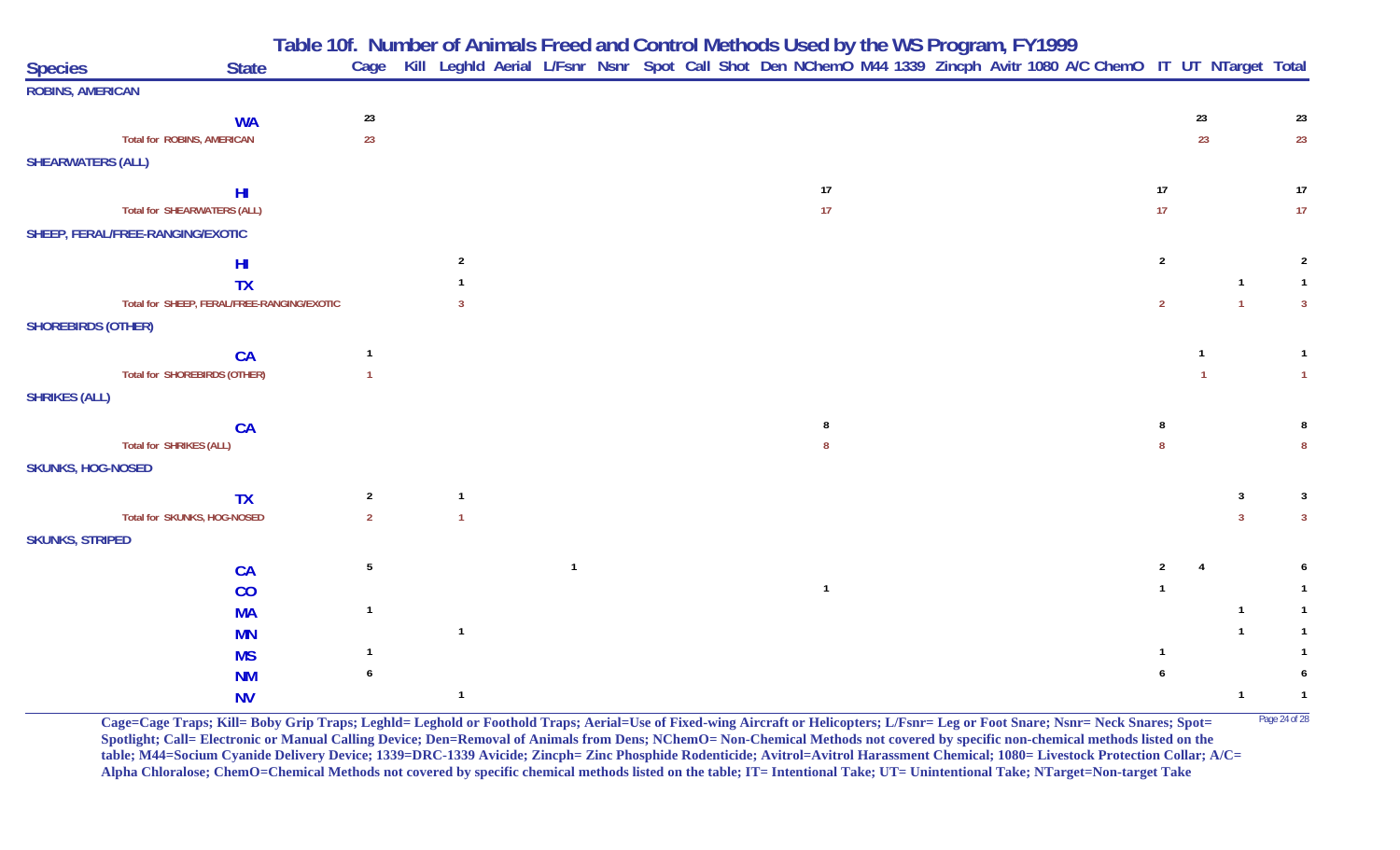|                                      |                                         |                |                |                |  | Table 10f. Number of Animals Freed and Control Methods Used by the WS Program, FY1999<br>Cage Kill Leghld Aerial L/Fsnr Nsnr Spot Call Shot Den NChemO M44 1339 Zincph Avitr 1080 A/C ChemO IT UT NTarget Total |                |  |  |                 |              |                |                |
|--------------------------------------|-----------------------------------------|----------------|----------------|----------------|--|-----------------------------------------------------------------------------------------------------------------------------------------------------------------------------------------------------------------|----------------|--|--|-----------------|--------------|----------------|----------------|
| <b>Species</b>                       | <b>State</b>                            |                |                |                |  |                                                                                                                                                                                                                 |                |  |  |                 |              |                |                |
| <b>SKUNKS, STRIPED</b>               |                                         |                |                |                |  |                                                                                                                                                                                                                 |                |  |  |                 |              |                |                |
|                                      | <b>NY</b>                               | 44             |                |                |  |                                                                                                                                                                                                                 |                |  |  |                 |              |                |                |
|                                      | OH                                      |                |                |                |  |                                                                                                                                                                                                                 |                |  |  |                 |              |                |                |
|                                      | OR                                      |                |                |                |  |                                                                                                                                                                                                                 |                |  |  |                 | $\mathbf{1}$ |                |                |
|                                      | <b>VT</b>                               | 30             |                |                |  |                                                                                                                                                                                                                 |                |  |  | 15              | 15           |                | 30             |
|                                      | WI                                      |                |                |                |  |                                                                                                                                                                                                                 |                |  |  |                 |              | $\overline{2}$ | $\overline{2}$ |
|                                      | <b>Total for SKUNKS, STRIPED</b>        | 98             | $\overline{2}$ | $\overline{1}$ |  |                                                                                                                                                                                                                 | $\overline{1}$ |  |  | 29              | 20           | 53             | 102            |
| <b>SNAKES, NON-POISONOUS (OTHER)</b> |                                         |                |                |                |  |                                                                                                                                                                                                                 |                |  |  |                 |              |                |                |
|                                      | CA                                      |                |                |                |  |                                                                                                                                                                                                                 | $\mathfrak{p}$ |  |  | $\overline{2}$  |              |                |                |
|                                      | <b>NE</b>                               |                |                |                |  |                                                                                                                                                                                                                 |                |  |  |                 |              |                |                |
|                                      | <b>TX</b>                               |                |                |                |  |                                                                                                                                                                                                                 |                |  |  |                 |              |                |                |
|                                      | Total for SNAKES, NON-POISONOUS (OTHER) |                |                |                |  |                                                                                                                                                                                                                 | 10             |  |  | 10 <sup>°</sup> |              |                | 10             |
| <b>SNAKES, POISONOUS (ALL)</b>       |                                         |                |                |                |  |                                                                                                                                                                                                                 |                |  |  |                 |              |                |                |
|                                      | <b>CA</b>                               |                |                |                |  |                                                                                                                                                                                                                 |                |  |  |                 |              |                |                |
|                                      | UT                                      |                |                |                |  |                                                                                                                                                                                                                 |                |  |  |                 |              |                |                |
|                                      | Total for SNAKES, POISONOUS (ALL)       |                |                |                |  |                                                                                                                                                                                                                 |                |  |  |                 |              |                |                |
| <b>SPARROWS, EURASIAN TREE</b>       |                                         |                |                |                |  |                                                                                                                                                                                                                 |                |  |  |                 |              |                |                |
|                                      | GU                                      |                |                |                |  |                                                                                                                                                                                                                 | -5             |  |  | 2               | 3            |                |                |
|                                      | Total for SPARROWS, EURASIAN TREE       |                |                |                |  |                                                                                                                                                                                                                 |                |  |  |                 |              |                |                |
| <b>SPARROWS, HOUSE/ENGLISH</b>       |                                         |                |                |                |  |                                                                                                                                                                                                                 |                |  |  |                 |              |                |                |
|                                      | H <sub>l</sub>                          |                |                |                |  |                                                                                                                                                                                                                 |                |  |  |                 |              |                |                |
|                                      | <b>NV</b>                               |                |                |                |  |                                                                                                                                                                                                                 | $\overline{1}$ |  |  |                 |              |                |                |
|                                      | <b>TX</b>                               | $\overline{2}$ |                |                |  |                                                                                                                                                                                                                 |                |  |  |                 |              | $\overline{2}$ | $\overline{2}$ |
|                                      | <b>WA</b>                               | 252            |                |                |  |                                                                                                                                                                                                                 |                |  |  |                 | 252          |                | 252            |
|                                      | Total for SPARROWS, HOUSE/ENGLISH       | 255            |                |                |  |                                                                                                                                                                                                                 | $\mathbf{1}$   |  |  | 2               | 252          | $\overline{2}$ | 256            |
| <b>SQUIRRELS, FOX</b>                |                                         |                |                |                |  |                                                                                                                                                                                                                 |                |  |  |                 |              |                |                |
|                                      | CO                                      | 8              |                |                |  |                                                                                                                                                                                                                 |                |  |  | 8               |              |                | 8              |

Cage=Cage Traps; Kill= Boby Grip Traps; Leghld= Leghold or Foothold Traps; Aerial=Use of Fixed-wing Aircraft or Helicopters; L/Fsnr= Leg or Foot Snare; Nsnr= Neck Snares; Spot= <sup>Page 25 of 28</sup> **Spotlight; Call= Electronic or Manual Calling Device; Den=Removal of Animals from Dens; NChemO= Non-Chemical Methods not covered by specific non-chemical methods listed on the table; M44=Socium Cyanide Delivery Device; 1339=DRC-1339 Avicide; Zincph= Zinc Phosphide Rodenticide; Avitrol=Avitrol Harassment Chemical; 1080= Livestock Protection Collar; A/C= Alpha Chloralose; ChemO=Chemical Methods not covered by specific chemical methods listed on the table; IT= Intentional Take; UT= Unintentional Take; NTarget=Non-target Take**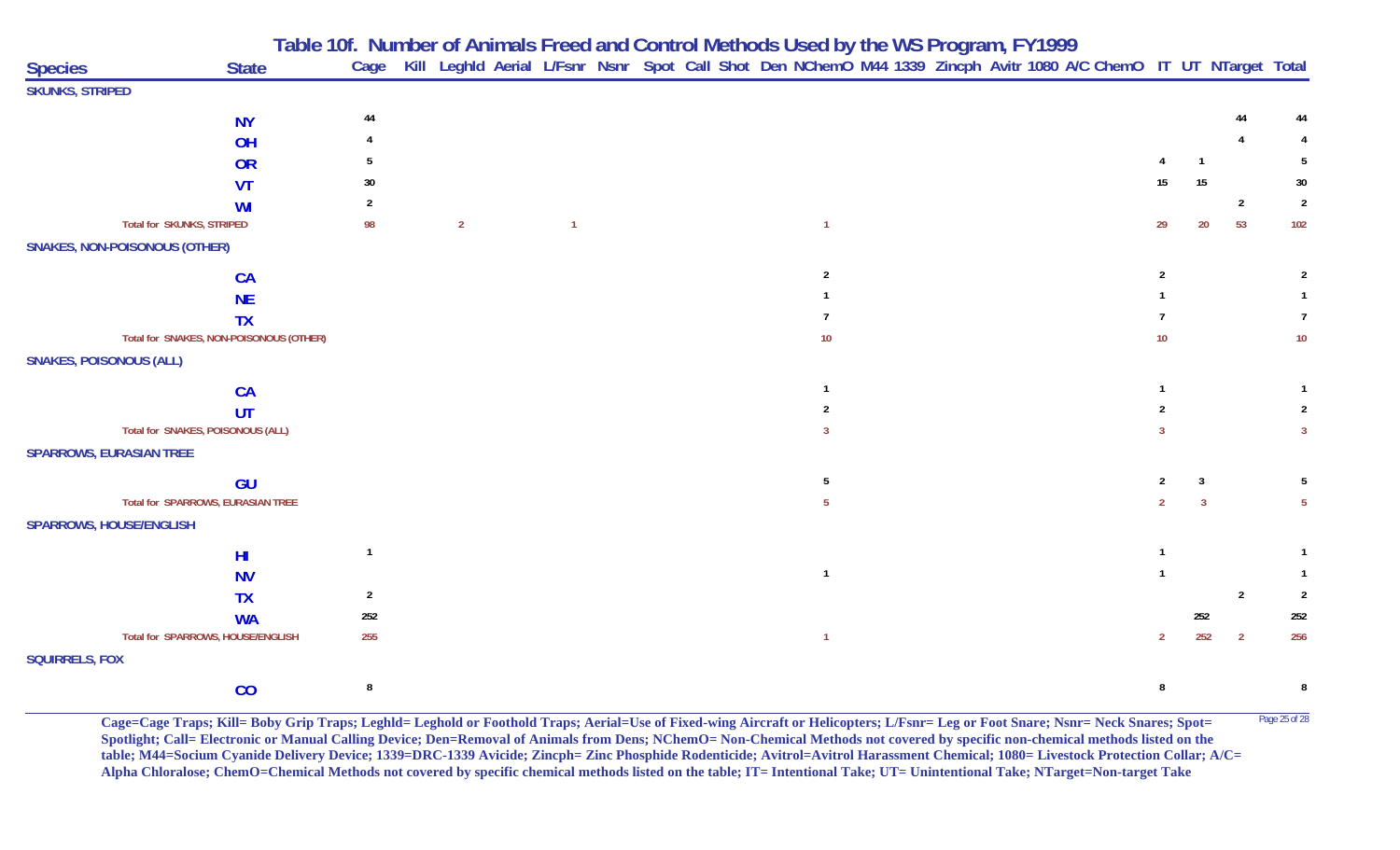|                            |                                        |                | Table Tol. Number of Animals Freed and Control Metricus used by the WS Program, FT 1999                                |  |                |  |  |                |    |                |                |
|----------------------------|----------------------------------------|----------------|------------------------------------------------------------------------------------------------------------------------|--|----------------|--|--|----------------|----|----------------|----------------|
| <b>Species</b>             | <b>State</b>                           |                | Cage Kill Leghld Aerial L/Fsnr Nsnr Spot Call Shot Den NChemO M44 1339 Zincph Avitr 1080 A/C ChemO IT UT NTarget Total |  |                |  |  |                |    |                |                |
| <b>SQUIRRELS, FOX</b>      |                                        |                |                                                                                                                        |  |                |  |  |                |    |                |                |
|                            | <b>ND</b>                              |                |                                                                                                                        |  | $\overline{2}$ |  |  | $\overline{2}$ |    |                |                |
|                            | <b>NE</b>                              |                |                                                                                                                        |  |                |  |  | $\overline{2}$ |    |                |                |
|                            | OH                                     |                |                                                                                                                        |  |                |  |  |                |    | $\overline{1}$ |                |
|                            | <b>TX</b>                              |                |                                                                                                                        |  | 3              |  |  | Q              |    |                | 9              |
|                            | Total for SQUIRRELS, FOX               | 15             |                                                                                                                        |  |                |  |  | 21             |    | $\overline{1}$ | 22             |
| <b>SQUIRRELS, GRAY</b>     |                                        |                |                                                                                                                        |  |                |  |  |                |    |                |                |
|                            |                                        |                |                                                                                                                        |  |                |  |  |                |    |                |                |
|                            | CA                                     |                |                                                                                                                        |  |                |  |  |                |    |                |                |
|                            | <b>MA</b>                              |                |                                                                                                                        |  |                |  |  |                |    |                |                |
|                            | <b>WI</b>                              |                |                                                                                                                        |  |                |  |  |                |    |                |                |
|                            | <b>WY</b><br>Total for SQUIRRELS, GRAY |                |                                                                                                                        |  |                |  |  |                |    |                | 8              |
| SQUIRRELS, GROUND (ALL)    |                                        |                |                                                                                                                        |  |                |  |  |                |    |                |                |
|                            |                                        |                |                                                                                                                        |  |                |  |  |                |    |                |                |
|                            | CA                                     | 27             |                                                                                                                        |  |                |  |  |                | 24 | 3              | 27             |
|                            | Total for SQUIRRELS, GROUND (ALL)      | 27             |                                                                                                                        |  |                |  |  |                | 24 | $\overline{3}$ | 27             |
| <b>SQUIRRELS, RED</b>      |                                        |                |                                                                                                                        |  |                |  |  |                |    |                |                |
|                            | <b>NY</b>                              | 5              |                                                                                                                        |  |                |  |  |                |    | -5             | 5              |
|                            | OR                                     |                |                                                                                                                        |  |                |  |  |                |    |                |                |
|                            | UT                                     |                |                                                                                                                        |  |                |  |  |                |    |                | $\mathbf{1}$   |
|                            | Total for SQUIRRELS, RED               |                |                                                                                                                        |  |                |  |  | $\overline{2}$ |    | $\overline{5}$ | $\overline{7}$ |
| <b>STARLINGS, EUROPEAN</b> |                                        |                |                                                                                                                        |  |                |  |  |                |    |                |                |
|                            | <b>CA</b>                              | $12\,$         |                                                                                                                        |  |                |  |  |                |    | 12             | 12             |
|                            | <b>NV</b>                              |                |                                                                                                                        |  |                |  |  |                |    |                |                |
|                            | OH                                     |                |                                                                                                                        |  |                |  |  |                |    |                | -1             |
|                            | <b>TX</b>                              | $\overline{3}$ |                                                                                                                        |  |                |  |  |                |    | 3              | 3              |
|                            | <b>VA</b>                              |                |                                                                                                                        |  |                |  |  |                |    |                | $\overline{2}$ |
|                            | Total for STARLINGS, EUROPEAN          | 15             |                                                                                                                        |  |                |  |  | $\overline{2}$ |    | 17             | 19             |
|                            |                                        |                |                                                                                                                        |  |                |  |  |                |    |                |                |

## **Table 10f. Number of Animals Freed and Control Methods Used by the WS Program, FY 1999**

**SWALLOWS, BARN**

**Cage=Cage Traps; Kill= Boby Grip Traps; Leghld= Leghold or Foothold Traps; Aerial=Use of Fixed-wing Aircraft or Helicopters; L/Fsnr= Leg or Foot Snare; Nsnr= Neck Snares; Spot=** Page 26 of 28 **Spotlight; Call= Electronic or Manual Calling Device; Den=Removal of Animals from Dens; NChemO= Non-Chemical Methods not covered by specific non-chemical methods listed on the table; M44=Socium Cyanide Delivery Device; 1339=DRC-1339 Avicide; Zincph= Zinc Phosphide Rodenticide; Avitrol=Avitrol Harassment Chemical; 1080= Livestock Protection Collar; A/C= Alpha Chloralose; ChemO=Chemical Methods not covered by specific chemical methods listed on the table; IT= Intentional Take; UT= Unintentional Take; NTarget=Non-target Take**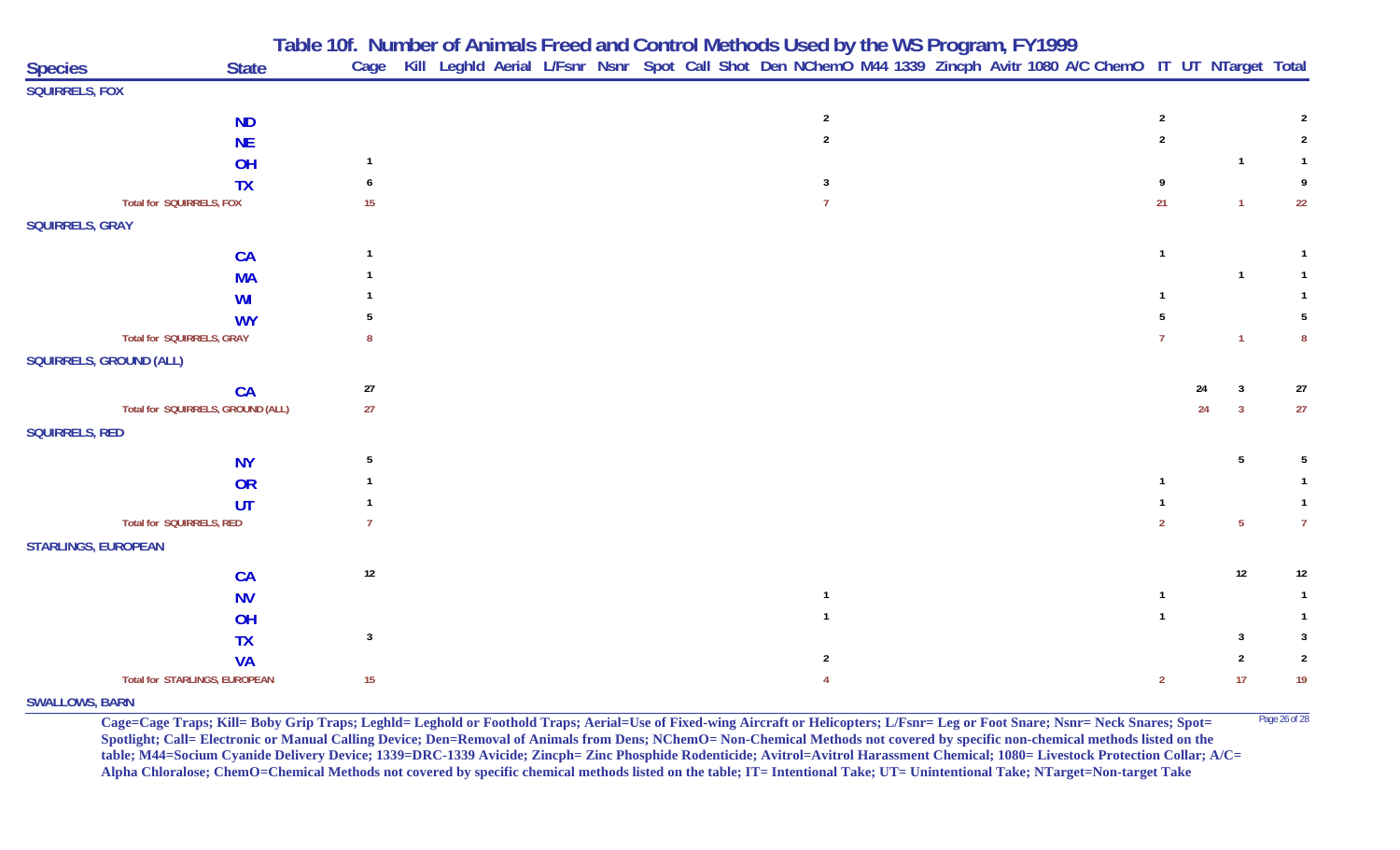|                      |                                 | Table 10f. Number of Animals Freed and Control Methods Used by the WS Program, FY1999<br>Cage Kill Leghld Aerial L/Fsnr Nsnr Spot Call Shot Den NChemO M44 1339 Zincph Avitr 1080 A/C ChemO IT UT NTarget Total |     |                         |  |                |  |                |  |  |  |    |    |                |                |
|----------------------|---------------------------------|-----------------------------------------------------------------------------------------------------------------------------------------------------------------------------------------------------------------|-----|-------------------------|--|----------------|--|----------------|--|--|--|----|----|----------------|----------------|
| <b>Species</b>       | <b>State</b>                    |                                                                                                                                                                                                                 |     |                         |  |                |  |                |  |  |  |    |    |                |                |
|                      | <b>TX</b>                       | $\mathbf{1}$                                                                                                                                                                                                    |     |                         |  |                |  |                |  |  |  |    |    |                | $\overline{1}$ |
|                      | <b>Total for SWALLOWS, BARN</b> |                                                                                                                                                                                                                 |     |                         |  |                |  |                |  |  |  |    |    |                | $\mathbf{1}$   |
| <b>SWANS, MUTE</b>   |                                 |                                                                                                                                                                                                                 |     |                         |  |                |  |                |  |  |  |    |    |                |                |
|                      | PA                              |                                                                                                                                                                                                                 |     |                         |  |                |  |                |  |  |  |    |    |                |                |
|                      | Total for SWANS, MUTE           |                                                                                                                                                                                                                 |     |                         |  |                |  |                |  |  |  |    |    |                | $\mathbf{1}$   |
| TURKEY, WILD (ALL)   |                                 |                                                                                                                                                                                                                 |     |                         |  |                |  |                |  |  |  |    |    |                |                |
|                      | ID                              |                                                                                                                                                                                                                 |     | $\overline{1}$          |  |                |  |                |  |  |  |    |    | $\mathbf{1}$   | $\mathbf{1}$   |
|                      | OK                              |                                                                                                                                                                                                                 |     |                         |  | -1             |  |                |  |  |  |    |    |                | $\mathbf{1}$   |
|                      | Total for TURKEY, WILD (ALL)    |                                                                                                                                                                                                                 |     | $\overline{1}$          |  |                |  |                |  |  |  |    |    | 2              | $\overline{2}$ |
| <b>TURTLES (ALL)</b> |                                 |                                                                                                                                                                                                                 |     |                         |  |                |  |                |  |  |  |    |    |                |                |
|                      | <b>AL</b>                       |                                                                                                                                                                                                                 |     | 6                       |  |                |  |                |  |  |  |    |    | 14             | 14             |
|                      | <b>FL</b>                       |                                                                                                                                                                                                                 |     |                         |  |                |  | $\overline{1}$ |  |  |  |    |    | 4              | 5              |
|                      | <b>KY</b>                       |                                                                                                                                                                                                                 |     |                         |  |                |  |                |  |  |  |    |    |                | $\overline{2}$ |
|                      | LA                              |                                                                                                                                                                                                                 |     |                         |  |                |  |                |  |  |  |    |    |                | 5              |
|                      | <b>MN</b>                       |                                                                                                                                                                                                                 |     |                         |  |                |  |                |  |  |  |    |    | 3              | $\overline{3}$ |
|                      | <b>MS</b>                       |                                                                                                                                                                                                                 | 127 | $\overline{2}$          |  | $\overline{1}$ |  |                |  |  |  |    | 53 | 77             | 130            |
|                      | <b>NC</b>                       |                                                                                                                                                                                                                 | 106 |                         |  |                |  |                |  |  |  |    |    | 108            | 108            |
|                      | <b>NE</b>                       |                                                                                                                                                                                                                 | 1   |                         |  |                |  |                |  |  |  |    |    |                | $\overline{1}$ |
|                      | OK                              |                                                                                                                                                                                                                 | 57  | $\overline{\mathbf{1}}$ |  |                |  |                |  |  |  |    |    | 58             | 58             |
|                      | <b>SC</b>                       |                                                                                                                                                                                                                 | 45  |                         |  | -3             |  |                |  |  |  |    |    | 48             | 48             |
|                      | <b>TN</b>                       |                                                                                                                                                                                                                 | 23  |                         |  |                |  |                |  |  |  |    |    | 25             | 25             |
|                      | <b>VA</b>                       |                                                                                                                                                                                                                 | 6   |                         |  |                |  |                |  |  |  |    |    | $\overline{7}$ | $\overline{7}$ |
|                      | <b>WI</b>                       |                                                                                                                                                                                                                 | 66  | $\overline{1}$          |  |                |  |                |  |  |  |    |    | 67             | 67             |
|                      | Total for TURTLES (ALL)         |                                                                                                                                                                                                                 | 453 | 11                      |  | 8              |  | $\mathbf{1}$   |  |  |  | -1 | 53 | 419            | 473            |
| <b>VOLES (ALL)</b>   |                                 |                                                                                                                                                                                                                 |     |                         |  |                |  |                |  |  |  |    |    |                |                |
|                      | <b>CA</b>                       | $76\,$                                                                                                                                                                                                          |     |                         |  |                |  |                |  |  |  |    |    | 76             | 76             |
|                      | Total for VOLES (ALL)           | 76                                                                                                                                                                                                              |     |                         |  |                |  |                |  |  |  |    |    | 76             | 76             |

**VULTURES, BLACK**

**Cage=Cage Traps; Kill= Boby Grip Traps; Leghld= Leghold or Foothold Traps; Aerial=Use of Fixed-wing Aircraft or Helicopters; L/Fsnr= Leg or Foot Snare; Nsnr= Neck Snares; Spot=** Page 27 of 28 **Spotlight; Call= Electronic or Manual Calling Device; Den=Removal of Animals from Dens; NChemO= Non-Chemical Methods not covered by specific non-chemical methods listed on the table; M44=Socium Cyanide Delivery Device; 1339=DRC-1339 Avicide; Zincph= Zinc Phosphide Rodenticide; Avitrol=Avitrol Harassment Chemical; 1080= Livestock Protection Collar; A/C= Alpha Chloralose; ChemO=Chemical Methods not covered by specific chemical methods listed on the table; IT= Intentional Take; UT= Unintentional Take; NTarget=Non-target Take**